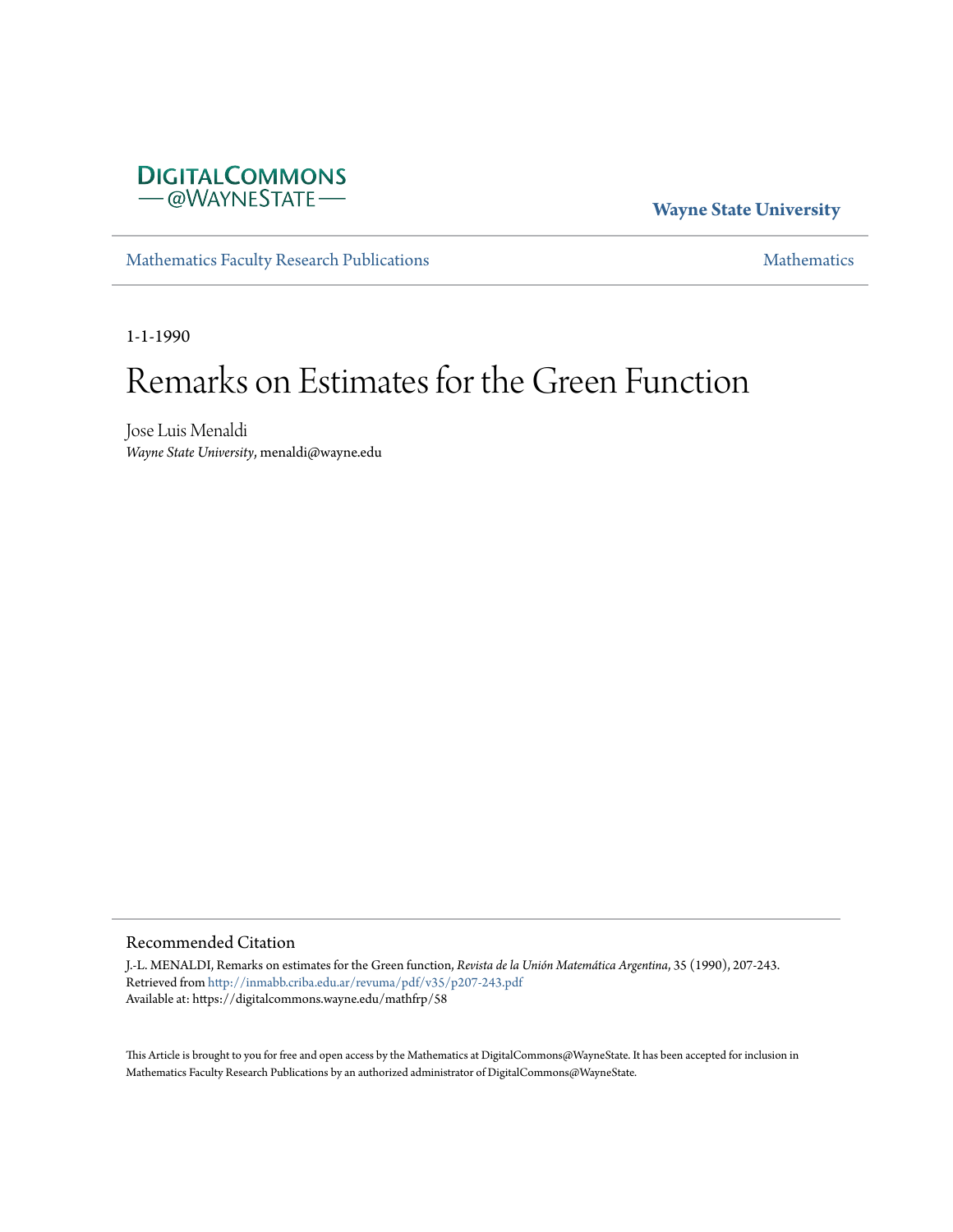**Revista de la Unión Matemática Argentina Vol. 35 1990.** 

### **REMARKS ON ESTIMATES FOR THE GREEN FUNCTION**

### **JOSE LUIS MENALDI**

# Introduction

t

The main purpose of this paper is to give a comprehensive motivation, with most of the **key** ideas used in the recent work by **Garroni** and Menaldi [lo], on the construction of the Green function  $G(x, t, \xi, \tau)$  for an integro-differential initial boundary value problem, when the differential operator is a second-order parabolic operator not in divergence form

$$
\partial_t \varphi(x,t) + A_0 \varphi(x,t) + D\varphi(x,t),
$$
  
\n
$$
A_0 \varphi(x,t) = -\sum_{i,j=1}^d a_{ij}(x,t) \partial_{ij}^x \varphi(x,t),
$$
  
\n
$$
D\varphi(x,t) = \sum_{i=1}^d a_i(x,t) \partial_i^x \varphi(x,t) + a_0(x,t) \varphi(x,t),
$$

where  $\partial_t$ ,  $\partial_i^x$  and  $\partial_{ij}^x$  denote the partial derivatives in t,  $x_i$  and  $x_i, x_j$ , respectively. The boundary operator **has** only Hiilder continuous coefficients

$$
B\varphi(x,t)=\sum_{i=1}^d b_i(x,t)\partial_i^x\varphi(x,t)+b_0(x,t)\varphi(x,t),
$$

and the integral operator is

$$
I\varphi(x,t)=\int_E[\varphi(x+\gamma(x,t,\zeta),t)-\varphi(x,t)]\beta(x,t,\zeta)\pi(\zeta),
$$

**'Thia research have been supported in part by NSF under granb DMS8702236 and INT-8706083.**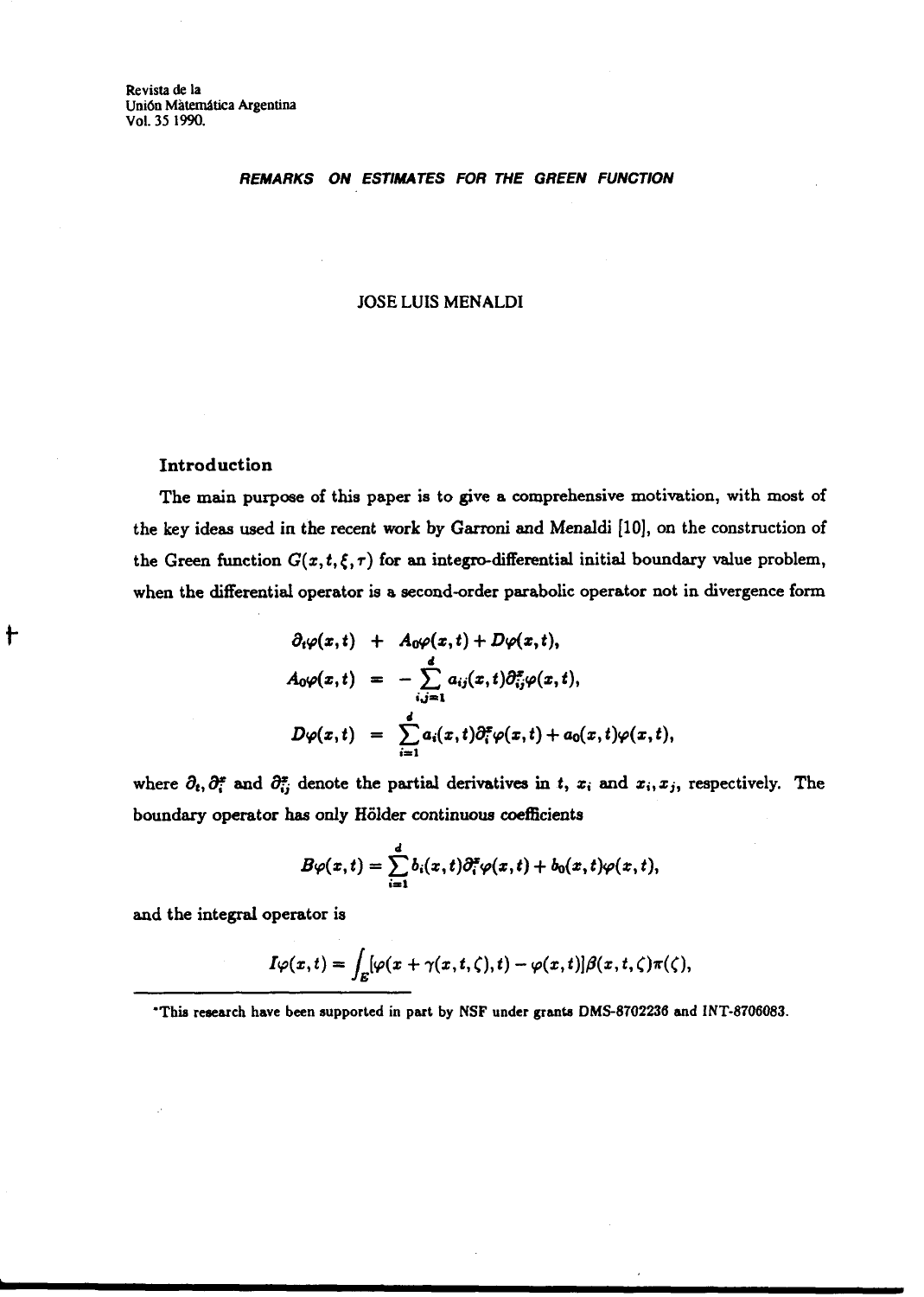**<sup>208</sup>J.L. MENALDI** -

where the Radon measure  $\pi(\zeta)$  is singular when  $\gamma = 0$ .

Integro-differential operator of this type **arise** in control (or game)'problems with state processes modelled by a diffusion with jumps. Some fundamental studies on this subject can be found in Bensoussan and Lions [3], Gikhman and Skorokhod [12], Komatsu [Is], Lepeltier and **Marchal** [16], Stroock [18], among others.

The diffusion processes with jumps and reflected on the boundary have been studied in Anulova [1,2], Chaleyat-Maurel et al. [5], Menaldi and Robin [17] under regularity hypotheses on the coefficients.

The Green function is constructed as a solution of the Volterra integral equation

$$
G(x,t,\xi,\tau)=G_0(x,t,\xi,\tau)+\int_{\tau}^{t}ds\int_{\Omega}G_0(x,t,s,y,(I-D)G(y,s,\xi,\tau)dy,
$$

where  $G_0$  is the Green function for the initial boundary value problem associated with  $A_0, B$  as constructed in Garroni and Solonnikov [11]. The solution G is expressed in the form of a series

$$
G(x,t,\xi,\tau)=\sum_{k=0}^{\infty}G_k(x,t,\xi,\tau),
$$

where  $G_k$  is the iterated kernel

$$
G_k(x,t,\xi,\tau) = \int_{\tau}^{t} ds \int_{\Omega} G_0(x,t,y,s) (I-D) G_{k-1}(y,s,\xi,\tau) dy.
$$

As far **ae** we know the Green function has been constructed for differential problem (e.g. Eidel'man **[7], fiedman** [9], Win et **al** [13], Ladyzhenskay et al. [14]), only recently some attention has been **addressed** to integro-differential problems (cf. Garroni and Menaldi  $[10]$ . Usually in these problems the starting point is the green function and/or the fundamental solutions for simple problems (e.g. constant coefficients).

The most delicate point of this construction is the exact evaluation of punctual and integral estimates for the iterate kernel  $G_k$ . There, the exponential heat-kernel

$$
\exp\left(-\frac{|x-\xi|^2}{t-\tau}\right),\,
$$

or a suitable transformation of it, plays an essential role.

Let us point out to this respect that the heat-kernel used to estimate  $G_0$  disappears during the iterations, due to the presence of the nonlocal integral operator I. This suggests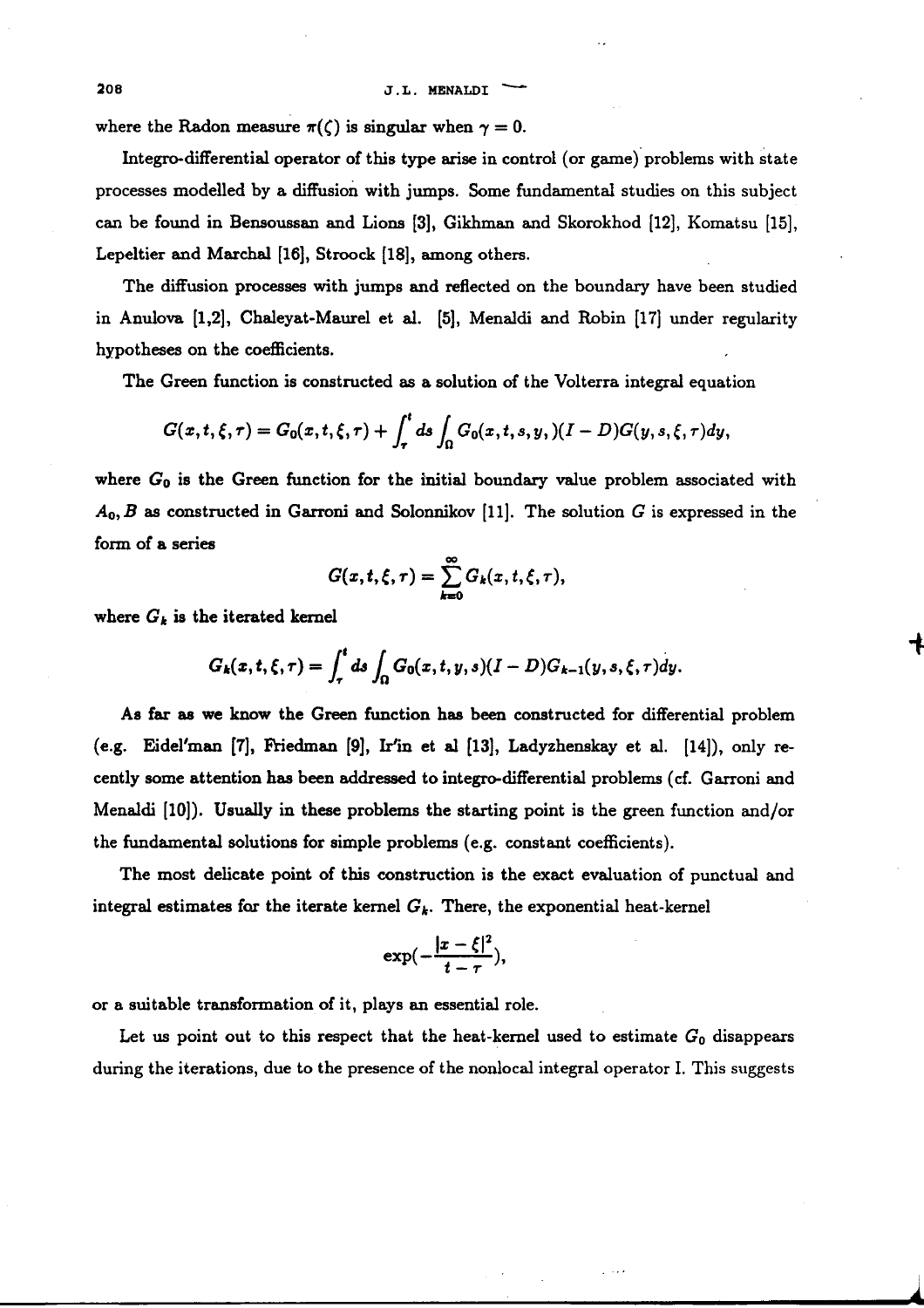#### **GREEN FUNCTION 209**

the use of convenient function spaces in which the integral operator work and to which the iterate kernel **Gk** belongs.

The paper is organized as follows. In Section 1 we give an explicit calculation of the fundamental solution associated with the integro-differential operator

$$
\partial_t \varphi(x,t) - \frac{1}{2} \sum_{i=1}^n \partial_{ij}^x \varphi(x,t) - \lambda [\varphi(x+\gamma,t) - \varphi(x,t)],
$$

where  $\lambda$  and  $\gamma$  are constants. Then, in Section 2 we point out the essential properties that will allow us to build the fundamental solution for an integral operator of the type

$$
I\varphi(x,t) = \int_E [\varphi(x+\gamma(\zeta),t) - \varphi(x,t)]\pi(d\zeta),
$$
  

$$
\pi(E) = \int_E \pi(d\zeta) < \infty.
$$

However, in Section 3 we study the **Green** functions for Dirichlet and Neumann boundary conditions. We notice there that **even** for the simplest case (i.e. Wiener and Poisson pmcesses) only estimates up to the first derivatives of the kernel are obtained. To end this motivation, in Section 4 we present a quick connection with the probabilistic counterpart. Next, in Section 5 we state the assumptions and the main results relative to the Green function for parabolic second order integredifferential operator with oblique boundary conditions on a bounded domain. Finally, in Section 6 we state the main results corresponding to the asymptotic-elliptic case.

### **1.** Wiener and Poisson processes

₦

Let us consider two particular Markov-Feller processes in the space  $\Re^n$ ,  $(w(t), t \ge 0)$  and  $(p(t), t \ge 0)$ . The first is a standard Wiener process on the canonical space  $C([0, \infty), \mathbb{R}^n)$ and the second is standard Poisson process on the canonical space  $D([0,\infty), \mathbb{R}^n)$ . Denote by P the probability measure on product sample space  $C([0, \infty), \mathbb{R}^n) \times D([0, \infty), \mathbb{R}^n)$  which makes the processes independent each of other.

Recall that  $D([0,\infty), \mathbb{R}^n)$  (resp.  $C([0,\infty, \mathbb{R}^n))$  denotes the space of right continuous functions  $\omega$  from  $[0, \infty)$  into  $\mathbb{R}^n$  having left-hand limits (resp. continuous functions). Notice that any function in  $D([0,\infty),\mathbb{R}^n)$  is locally bounded and has at most countable many points of discontinuity. The space  $C([0,\infty), \mathbb{R}^n)$  (resp.  $D([0,\infty), \mathbb{R}^n)$ ) endowed with the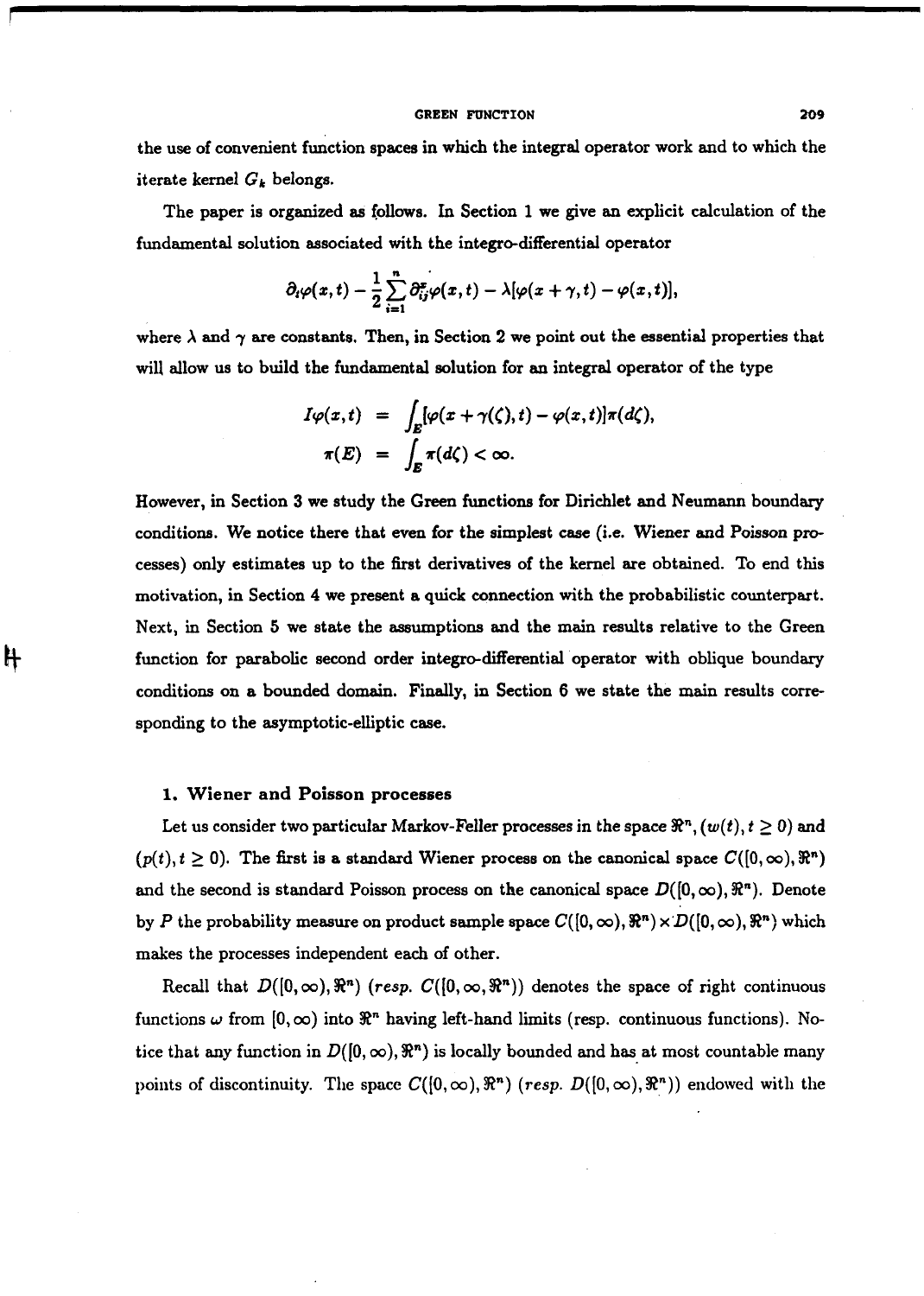local uniform convergence (resp. with the Skorokhod topology) becomes a complete separable metric space.

If we denote by  $E\{\cdot\}$  the mathematical expectation w.r.t. the canonical probability measure  $P$  we have

$$
E\{f(x+w(t))\}=\int_{\mathbb{R}^m}\Gamma_0(x-y,\ t)f(y)dy,\ \ t>0, x\in\mathbb{R}^n
$$

$$
(1.1)\ \Gamma_0(x,t)=(2\pi t)^{-\frac{n}{2}}\exp(-\frac{|x|^2}{2t}),\ t>0, x\in\Re
$$

and

$$
E\{f(x+p(t))\}=e^{-\lambda t}\sum_{k=0}^{\infty}\frac{(\lambda t)^k}{k!}f(x+k\gamma),\ \ t>0, x\in\Re^n
$$

where  $\lambda > 0$ ,  $\gamma \in \mathbb{R}^n$  are the characteristic parameters of the Poisson process.

Because the processes **are** independent,

$$
E\{f(x+w(t)+p(t))\} = \sum_{k=0}^{\infty} E\{f(x+w(t)+p(t))|p(t)=k\gamma\} \times
$$

$$
\times P\{p(t)=k\gamma\} = \sum_{k=0}^{\infty} (\int_{\mathbb{R}^N} \Gamma_0(x+k\gamma-y,t) f(y) dy)e^{-\lambda t} \frac{(\lambda t)^k}{k!}.
$$

This proves that the transition density function corresponding to the Feller-Markov process  $(w(t) + p(t), t \ge 0)$  is

$$
(1.2)\ \Gamma(x,t)=e^{-\lambda t}\sum_{k=0}^{\infty}\frac{(\lambda t)^k}{k!}\Gamma_0(x+k\gamma,t),\ \ t>0, x\in\Re^n.
$$

However, **as** soon **as we** pretend to repeat this simple computations for some small variants of the standard Wiener and Poisson processes we get troubles. For instance, replace  $(w(t), t \ge 0)$  by a standard reflected Wiener process in a half-space, or add a stopping time at the exist of a domain  $\Omega$ , or allow  $(p(t), t \ge 0)$  to have a Levy measure different from the Dirac measure, or even think how to deal with a general jump diffusion process.

From this, we have at least an explicit expression for the transition density functions of a simple jumps diflbion process, namely, a standard Wiener-Poisson process.

The equivalent analytic counterpart will give us some more information.

Denote by  $\Delta$  the Laplacian operator, in  $\mathbb{R}^n$  by I the following jump operator

$$
(1.3) I\varphi(x) = \lambda[\varphi(x+\gamma) - \varphi(x)], \lambda > 0, \gamma \in \Re^{n}.
$$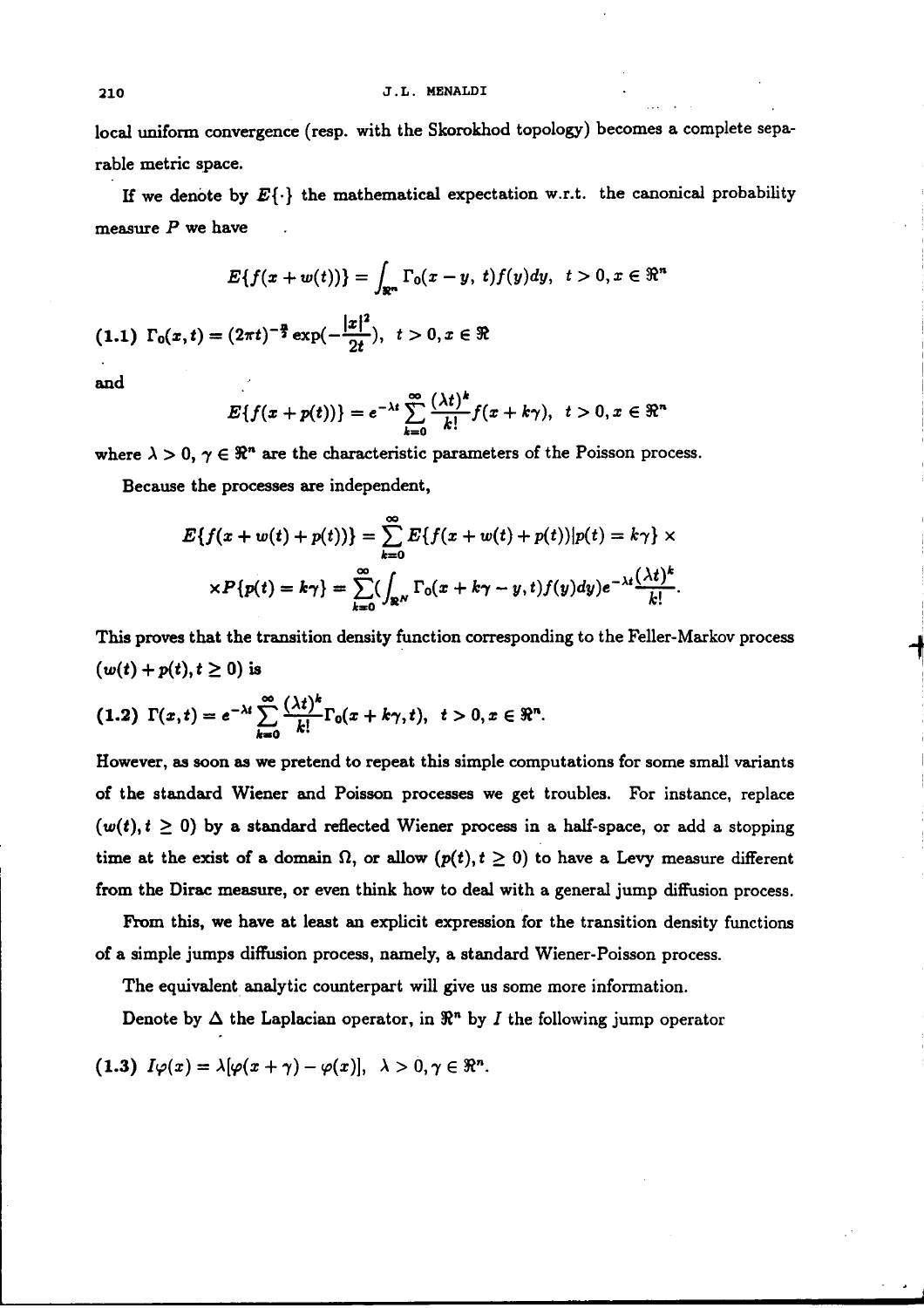It is clear that  $\frac{1}{2}\Delta$  and I are the infinitesimal generators of the above Wiener and Poisson processes.

The function  $\Gamma(x,t)$  given by (1.2) solves the equation

(1.4) 
$$
(\partial_t - \frac{1}{2}\Delta - I)\Gamma = \delta
$$
 in  $\Re^n \times (-\infty, +\infty)$ ,  
\n $\Gamma = 0$  in  $\Re^n \times (-\infty, 0]$ ,

where  $\delta$  is the Dirac measure at the origin in  $\Re^n \times [0,\infty)$ . Thus, the function  $\Gamma$  is a fundamental solution relative to the operator  $\partial_t - \frac{1}{2}\Delta - I$ .

In order to solve this problem, we may use the fact that  $\Gamma_0$ , given by (1.1), satisfies the equation

(1.5) 
$$
(\partial_t - \frac{1}{2}\Delta)\Gamma_0 = \delta
$$
 in  $\Re^n \times (-\infty, +\infty)$ ,  
 $\Gamma_0 = 0$  in  $\Re^n \times (-\infty, 0]$ .

A classic argument is to propose

$$
(1.6) \Gamma = \Gamma_0 + \Gamma_0 \star F ,
$$

I

where  $\star$  denotes the convolution in  $\mathbb{R}^n \times [0, \infty)$ , i.e.

$$
(\Gamma_0 \star F)(x,t) = \int_0^t ds \int_{\mathcal{R}^n} \Gamma_0(x-y,t-s)F(y,s)dy.
$$

In (1.6), the function  $F$  is unknown and so is  $\Gamma$ . We compute

$$
(\partial_t - \frac{1}{2}\Delta)\Gamma = \delta + F, \text{ i.e. } F = I\Gamma
$$

which together with (1.6) provide an integral equation of Volterra type for the function  $\Gamma$ , namely

$$
(1.7) \Gamma = \Gamma_0 + \Gamma_0 \star \mathit{I}\Gamma \; .
$$

Similarly, we compute

$$
(\partial_t - \frac{1}{2}\Delta - I)\Gamma = \delta - I\Gamma_0 + F - I\Gamma_0 \star F
$$

to get the equation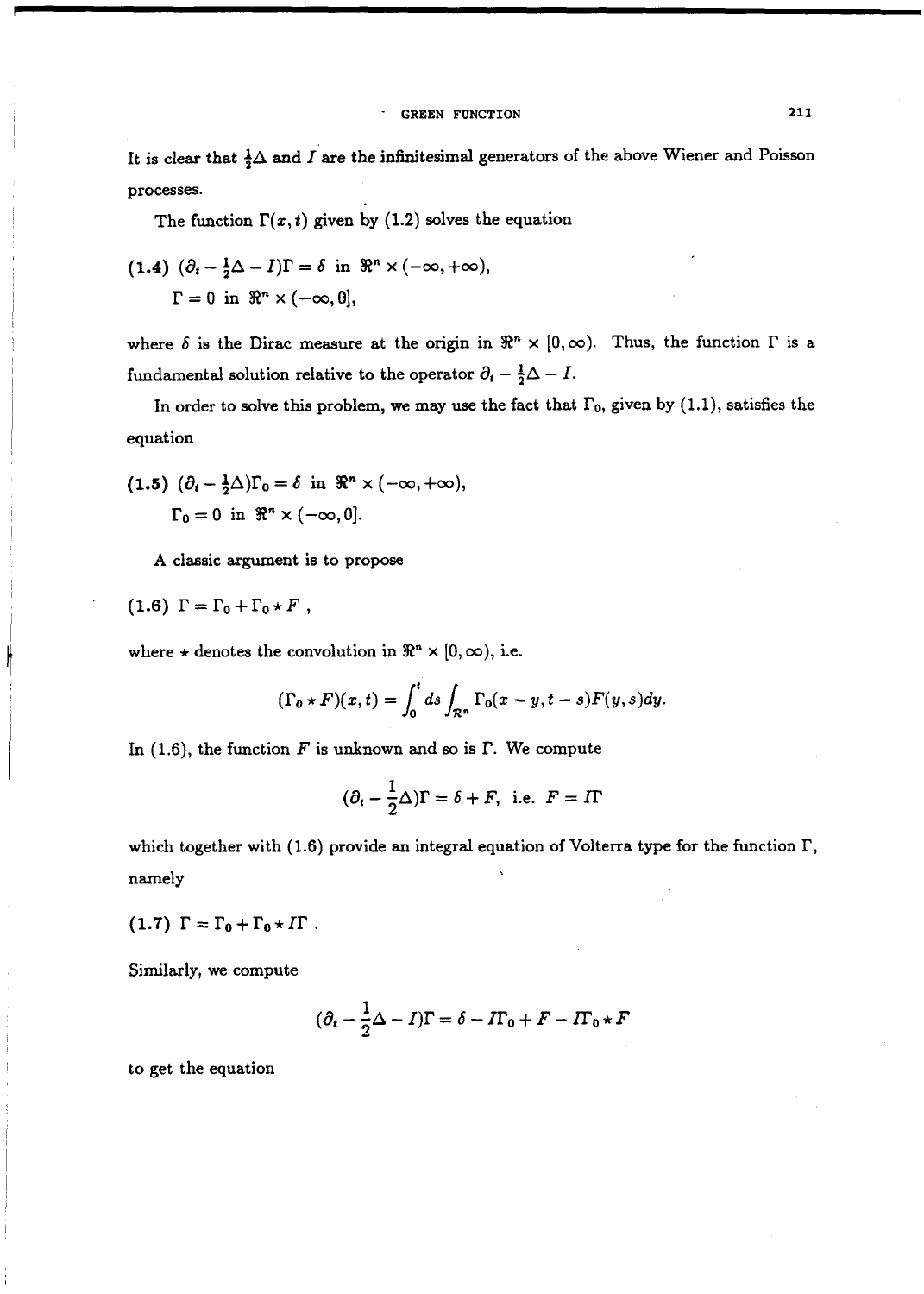$$
(1.8) F = F_0 + F_0 \star F.
$$

To solve  $(1.7)$  and  $(1.8)$  we set

$$
\Gamma = \Gamma_0 + \Gamma_1 + \dots + \Gamma_k + \dots,
$$
  

$$
\Gamma_{k+1} = \Gamma_0 \star \Pi_1, k = 0, 1, \dots
$$

 $F = F_0 + F_1 + \ldots + F_k + \ldots,$ 

**and** 

Computing

$$
\Gamma_1 = t \Gamma_0, \ \Gamma_2 = \frac{t^2}{2!} I^2 \Gamma_0, \ldots, \ \Gamma_k = \frac{t^k}{k!} I^k \Gamma_0,
$$
  

$$
I^k \varphi(x) = \sum_{i=0}^k {t \choose i} (-1)^{k-i} \varphi(x + i\gamma) \lambda^k
$$

 $F = \Pi_0, F_{k+1} = \Pi_0 * F_k, k = 0, 1, ...$ 

Hence

$$
(1.9)\ \Gamma(x,t)=\sum_{k=0}^{\infty}\sum_{i=0}^{k} {k \choose i} (-1)^{k-i} \frac{(\lambda t)^k}{k!} \Gamma_0(x+i\gamma,t),
$$

which reproduces (1.2).

This calculation does not go further but, it gives us a way of approaching the problem by studying the structure of the function  $\Gamma$  in formula (1.2).

 $\mathbf{t}$ 

### **2. Essential Properties**

Let us recall some properties of the fundamental solution  $\Gamma_0(x,t)$  given by (1.1). To the purpose, we consider the function

$$
(2.1) e(x,t,r,c) = t^{-\frac{r}{2}} \exp(-c\frac{|x|^2}{t}), \forall t, r, c > 0, x \in \mathbb{R}^n.
$$

**Based on the elementary inequality for any**  $r, c, \varepsilon > 0$  **there exists**  $c > 0$  **such that** 

$$
(2.2) |x|^r e(x,t,r,c) \leq Ce(x,t,0,c-\varepsilon), \ \forall t>0, x \in \Re^n,
$$

we obtain for any  $i = 0, 1, 2, 3, 4$  and some  $C_0, c_0 > 0$ ,

212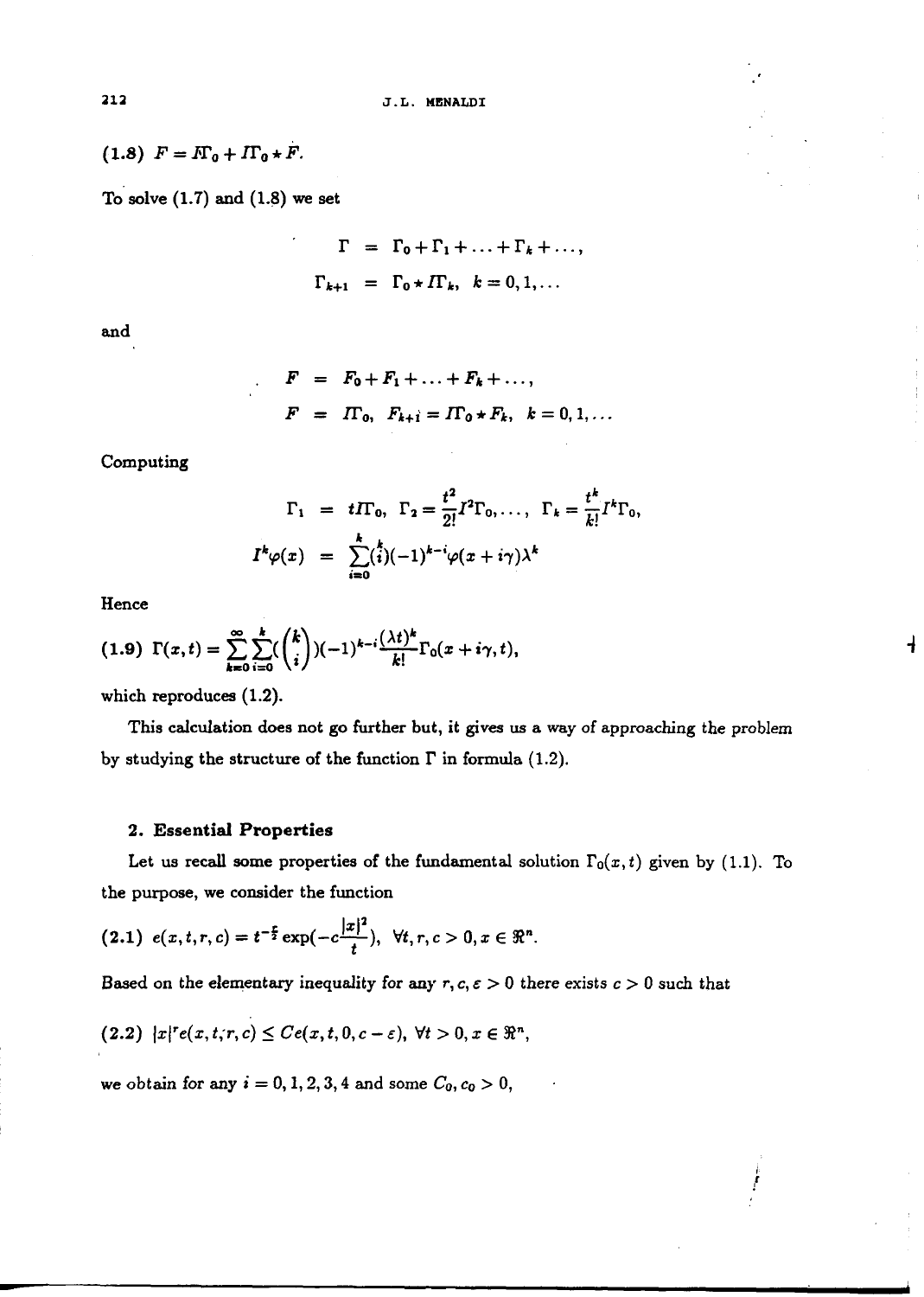$$
(2.3) |\nabla_x^i \Gamma_0(x,t)| \leq C_0 e(x,t,n+i,c_0), \ \forall t > 0, x \in \Re^n,
$$

where  $\nabla_x^i$  represents all the derivatives in x of the *i*-order. Also, we can replace  $\nabla_x^{2i}$  by  $\partial_t^i$ , i.e. two differentations in  $x$  is equivalent to one differentation in  $t$ . Moreover, by means of expressions of the type

$$
\Gamma_0(x,t)-\Gamma_0(x',t)=\int_0^1(x-x')\cdot\nabla\Gamma_0(x+\theta(x-x'),t)d\theta
$$

and

$$
|\Gamma_0(x,t) - \Gamma_0(x',t)| \le (|\Gamma_0(x,t)| + |\Gamma_0(x',t)|)^{1-\alpha} |\Gamma_0(x,t) - \Gamma_0(x',t)|^{\alpha},
$$

for  $0 < \alpha < 1$ , we deduce for any  $i = 0, 1, 2$  and some  $M_0, m_0 > 0$ 

$$
(2.4) \ |\nabla^i \Gamma_0(x,t) - \nabla^i \Gamma_0(x',t')| \leq M_0(|x-x'|^{\alpha} + |t-t'|^{\alpha/2}) \times
$$
  
 
$$
\times [e(x,t,n+i+\alpha,m_0) + e(x',t',n+i+\alpha,m_0)], \ \forall t,t' > 0, \ x, x' \in \Re^n,
$$

where actually either  $x = x'$  or  $t = t'$ . Again  $\nabla^2$  can be replaced by  $\partial_t$ .

We would like to generalize the analytic computation of the fundamental solution  $\Gamma(x, t)$ . So, let us look at each term of the series (1.9),

$$
\Gamma_k(x,t) = \sum_{j=0}^k {k \choose j} (-1)^{k-j} \frac{(\lambda t)^k}{k!} \Gamma_0(x+j\gamma,t)
$$

This function has several singular points, namely  $x = -j\gamma$ ,  $t = 0$  for  $j = 0, 1, ..., k$ . Then we cannot expect to have bounds in term of the function  $e(x, t, r, c)$  given by (2.1). Since the propagation of singularities is only in the variable  $x$ , we should seek for properties which are not pointwise in the variable  $x$ . For instance,

$$
|\nabla^i \Gamma_k(x,t)| \leq \frac{\lambda^k}{k!} \sum_{j=0}^k {k \choose i} t^k |\nabla^i \Gamma_0(x+j\gamma,t)|
$$

gives two estimates

$$
(2.5) \ |\nabla^i \Gamma_k(x,t)| \leq \frac{(2\lambda)^k}{k!} C_0 t^{-\frac{n+i-2k}{2}}, \ \forall t > 0, x \in \Re^n,
$$
\n
$$
(2.6) \ \int_{\Re^n} |\nabla^i \Gamma_k(x,t)| dx \leq \frac{(2\lambda)^k}{k!} K_0 t^{-\frac{1-2k}{2}}, \ \forall t > 0, x \in \Re^n,
$$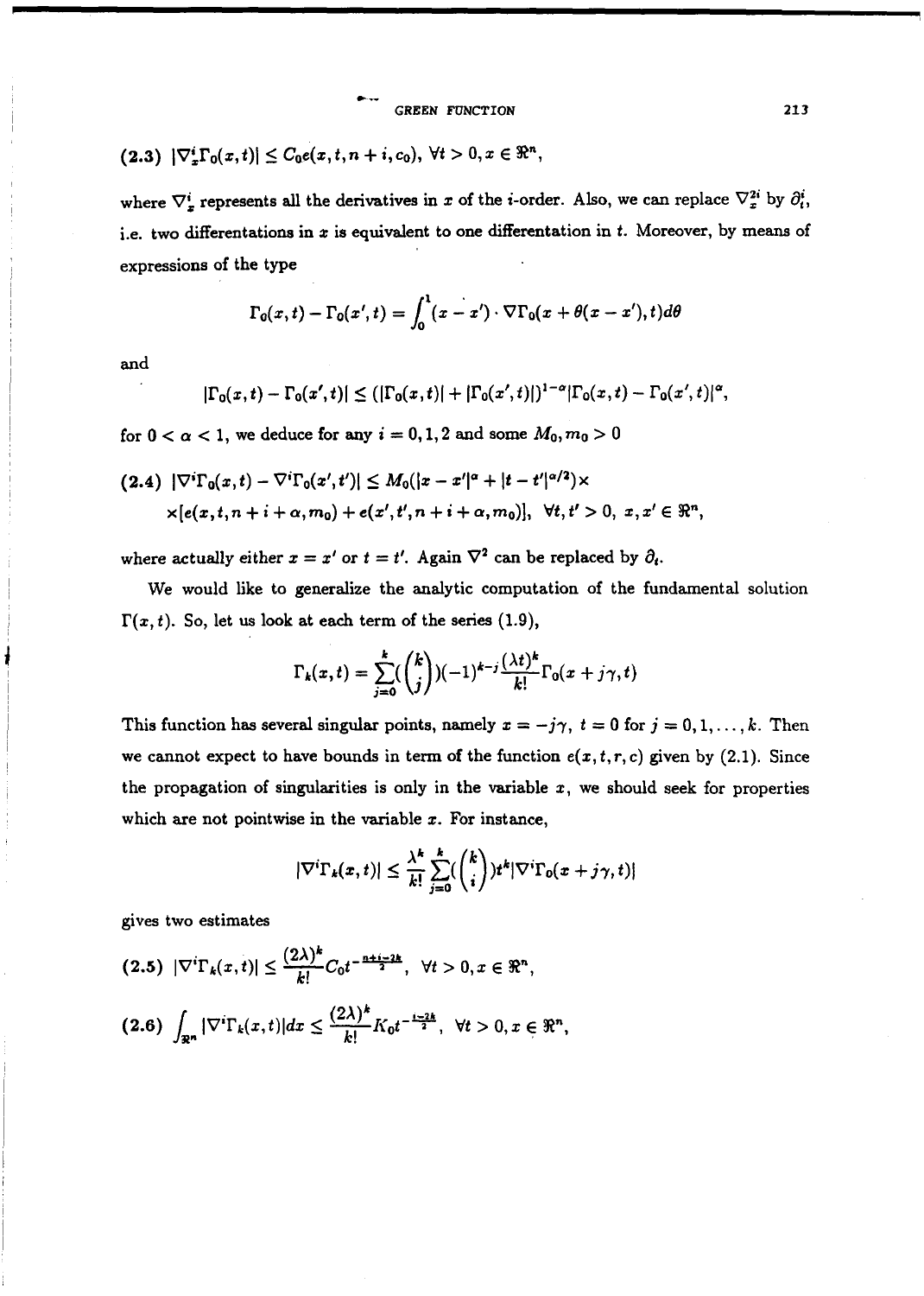where  $i = 0, 1, 2, 3, 4$  and

$$
K_0=C_0\int_{\mathbb{R}^n}\exp(-c_0|\eta|^2)d\eta.
$$

and  $C_0$ ,  $c_0$  are the same constants of (2.3). Notice the change of variable  $t\eta = x$  used to obtain (2.6). Similarly from (2.4) we obtain the estimates

$$
(2.7) \ |\nabla^i \Gamma_k(x,t) - \nabla^i \Gamma_k(x',t')| \leq \frac{(2\lambda)^k}{k!} M_0(|x-x'|^{\alpha} + |t-t'|^{\alpha/2} \times
$$
  
 
$$
\times (t^{-\frac{n+i+q-2k}{2}} + t'^{-\frac{n+i+q-2k}{2}}), \ \forall t,t' > 0, x, x' \in \Re^n,
$$
  
\n
$$
\int_{\Re^n} |\nabla^i \Gamma_k(x-y,t) - \nabla^i \Gamma_k(x'-y,t')| dy \leq \frac{(2\lambda)^k}{k!} N_0(|x-x'|^{\alpha} + |t-t'|^{\alpha/2})
$$
  
\n
$$
\times (t^{-\frac{i+q-2k}{2}} + t'^{-\frac{i+q-2k}{2}}), \ \forall t,t' > 0, x, x' \in \Re^n,
$$

where

$$
N_0 = M_0 \int_{\mathbb{R}^n} \exp(-m_0 |\eta|^2) d\eta
$$

and  $M_0$ ,  $m_0$  are the same constants of (2.4). Notice that the integration is  $\Re^n$  help us to cancel a singularity of the type  $t^{-\frac{n}{2}}$ .

Now, consider an integral operator of the form

$$
(2.9) I\varphi(x) = \int_E [\varphi(x + \gamma(\zeta)) - \varphi(x)]\pi(d\zeta),
$$

where  $\pi$  is a finite measure on E and  $\gamma(z)$  is measurable, i.e.

# $(2.10) \pi(E) < \infty$

We should study how the estimates  $(2.5), ..., (2.8)$  changes when an integral operator of the form (2.9) is used. To that purpose, let us denote by  $C(\varphi, 2k)$ ,  $K(\varphi, 2k)$ ,  $M(\varphi, 2k)$  and  $N(\varphi,2k)$  the infimum of the multiplicative constants that can be used in the left-hand side of the estimates (2.5),...,(2.8) when  $\varphi$  replaces  $\nabla^i \Gamma_k$ . For instance  $C(\varphi, k)$  is the infimum of all constants C > **0** satisfying

$$
|\varphi(x,t)|\leq Ct^{-\frac{n-2k}{2}},\ \forall t>0,x\in\Re^n.
$$

It is clear that from  $(2.5), \ldots$ ,  $(2.8)$  we have

$$
C(\nabla^i \Gamma_k, 2k - i) \leq \frac{(2\lambda)^k}{k!} C_0, \quad K(\nabla^i \Gamma_k, 2k - i) \leq \frac{(2\lambda)^k}{k!} K_0,
$$
  

$$
M(\nabla^i \Gamma_k, 2k - i) \leq \frac{(2\lambda)^k}{k!} M_0, \quad N(\nabla^i \Gamma_k, 2k - i) \leq \frac{(2\lambda)^k}{k!} N_0.
$$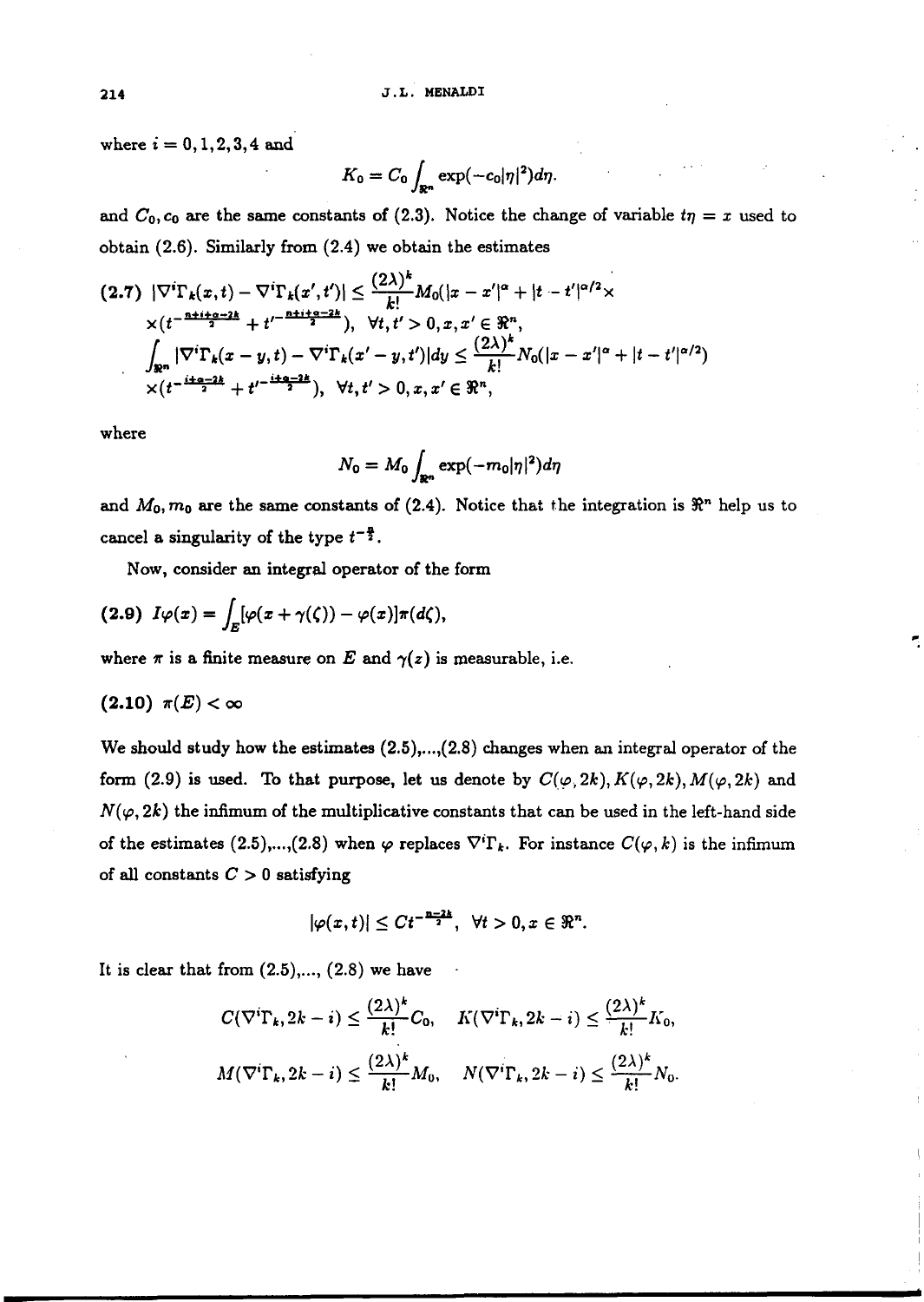Notice that  $n$  and  $\alpha$  are fixed.

In order to find a fundamental solution for the operator  $\partial_t - \frac{1}{2}\Delta - I$ , where I is now <sup>1</sup>given by **(2.9),** we may solve the Volterra equation

$$
\Gamma = \Gamma_0 + \Gamma_0 \star \varGamma
$$

for the unknown I?. To that end, we should evaluate the iterate terms

$$
\Gamma_{k+1} = \Gamma_0 \star \mathit{\Pi}_k.
$$

For instance

$$
\Gamma_1(x,t)=\int_0^t ds \int_{\mathbb{R}^n} \Gamma_0(x-y,t-s) dy \int_E [\Gamma_0(y+\gamma(\zeta),s)-\Gamma_0(y,s)]\pi(\zeta),
$$

we exchange the order of the integrals in  $\Re^n$  and  $E$  to obtain

$$
\Gamma_1(x,t)=\int_0^t ds\int_E[\Gamma_0(x+\gamma(\zeta),t)-\Gamma_0(x,t)]\pi(d\zeta),
$$

after using the equality

$$
\Gamma_0(x+z,t)=\int_{\mathbb{R}^n}\Gamma_0(x-y,t-s)\Gamma_0(y+z,s)dy.
$$

This is

$$
\Gamma_1(x,t)=t\Gamma_0(x,t).
$$

For  $k \geq 2$ , we use the fact that I and  $\star$  commute,

$$
\Gamma_0 \star \Pi_k = I(\Gamma_0 \star \Gamma_k).
$$

Then

$$
(\Gamma_0 \star \Gamma_1)(x,t) = \int_0^t s ds \int_{\mathbb{R}^n} \Gamma_0(x-y,t-s) dy \int_E [\Gamma_0(y+\gamma(\zeta),s) - \Gamma_0(y,s)]\pi(d\zeta)
$$

which gives

$$
\Gamma_2(x,t)=\frac{t^2}{2!}\Gamma^2\Gamma_0(x,t)
$$

and in general

$$
(2.11) \ \Gamma_k(x,t) = \frac{t^k}{k!} I^k \Gamma_0(x,t) \ \ , \forall t > 0, x \in \Re^n,
$$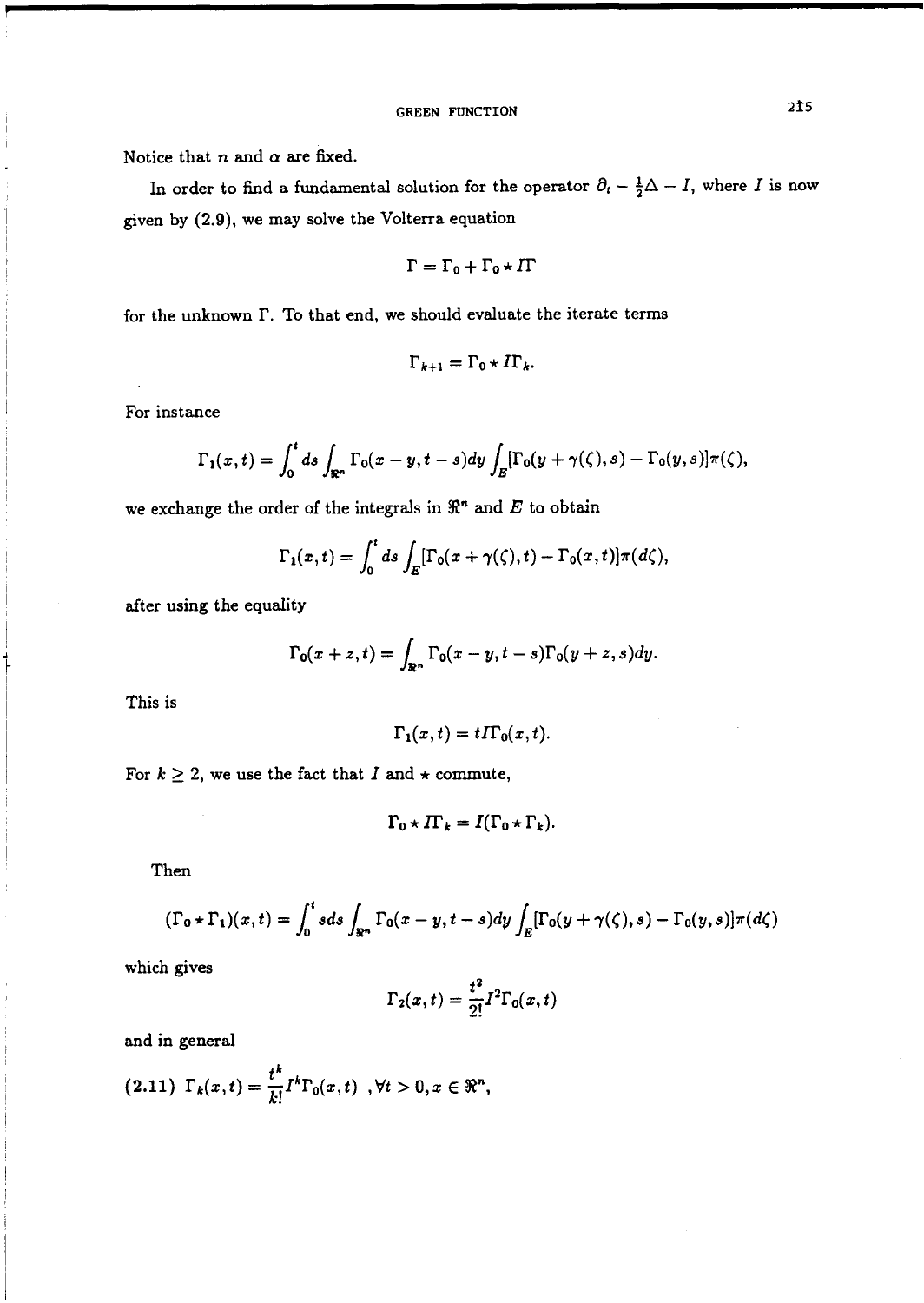where  $I^k$  denotes the *k*-iteration (power) of the integral operator  $I$  defined by (2.9).

On the other hand, it is easy to **check** that

$$
C(I\varphi, j) \leq 2\pi(E)C(\varphi, j),
$$
  
\n
$$
K(I\varphi, j) \leq 2\pi(E)K(\varphi, j),
$$
  
\n
$$
M(I\varphi, j) \leq 2\pi(E)M(\varphi, j),
$$
  
\n
$$
N(I\varphi, j) \leq 2\pi(E)N(\varphi, j), \forall j
$$

Hence, we deduce

$$
C(\nabla^i \Gamma_k, 2k - i) \leq \frac{[2\pi(E)]^k}{k!} C(\nabla^i \Gamma_0, -i),
$$
  
\n
$$
K(\nabla^i \Gamma_k, 2k - i) \leq \frac{[2\pi(E)]^k}{k!} K(\nabla^i \Gamma_0, -i),
$$
  
\n
$$
M(\nabla^i \Gamma_k, 2k - i) \leq \frac{[2\pi(E)]^k}{k!} M(\nabla^i \Gamma_0, -i),
$$
  
\n
$$
N(\nabla^i \Gamma_k, 2k - i) \leq \frac{[2\pi(E)]^k}{k!} N(\nabla^i \Gamma_0, -i),
$$

which proves, for instance, the convergence of the series

$$
\Gamma(x,t)=\sum_{k=0}^\infty \Gamma_k(x,t)
$$

and the estimates

$$
C(\nabla^i \Gamma, -i) \le \exp(2\pi(E))C(\nabla^i \Gamma_0 - i)
$$
  

$$
K(\nabla^i \Gamma, -i) \le \exp(2\pi(E))K(\nabla^i \Gamma_0, -i)
$$

and similarly for  $M(\nabla^i\Gamma, -i)$ ,  $N(\nabla^i\Gamma, -i)$ . Notice that  $\lambda = \pi(E)$  when  $\pi$  is a Dirac measure.

Until now, we have construct a fundamental solution for the operator  $\partial_t - \frac{1}{2}\Delta - I$ , with the *I* given by (2.9). Estimates of the type (2.5), ..., (2.8) still hold true, with  $\lambda$ replaced by  $\pi(E)$ . However, we have not seen precise use of the estimate (2.7), (2.8) for  $i = 0, 1, 2$ . This is because they are consequence of  $(2.5)$ ,  $(2.6)$  for  $i = 1, 2, 3, 4$ . Remark that  $\nabla^{2i}$  can be replaced by  $\partial_t^i$ . We will see the utility of (2.7), (2.8) as soon as we pretend to use this approach for variable coefficients in the integro-differential operator. At least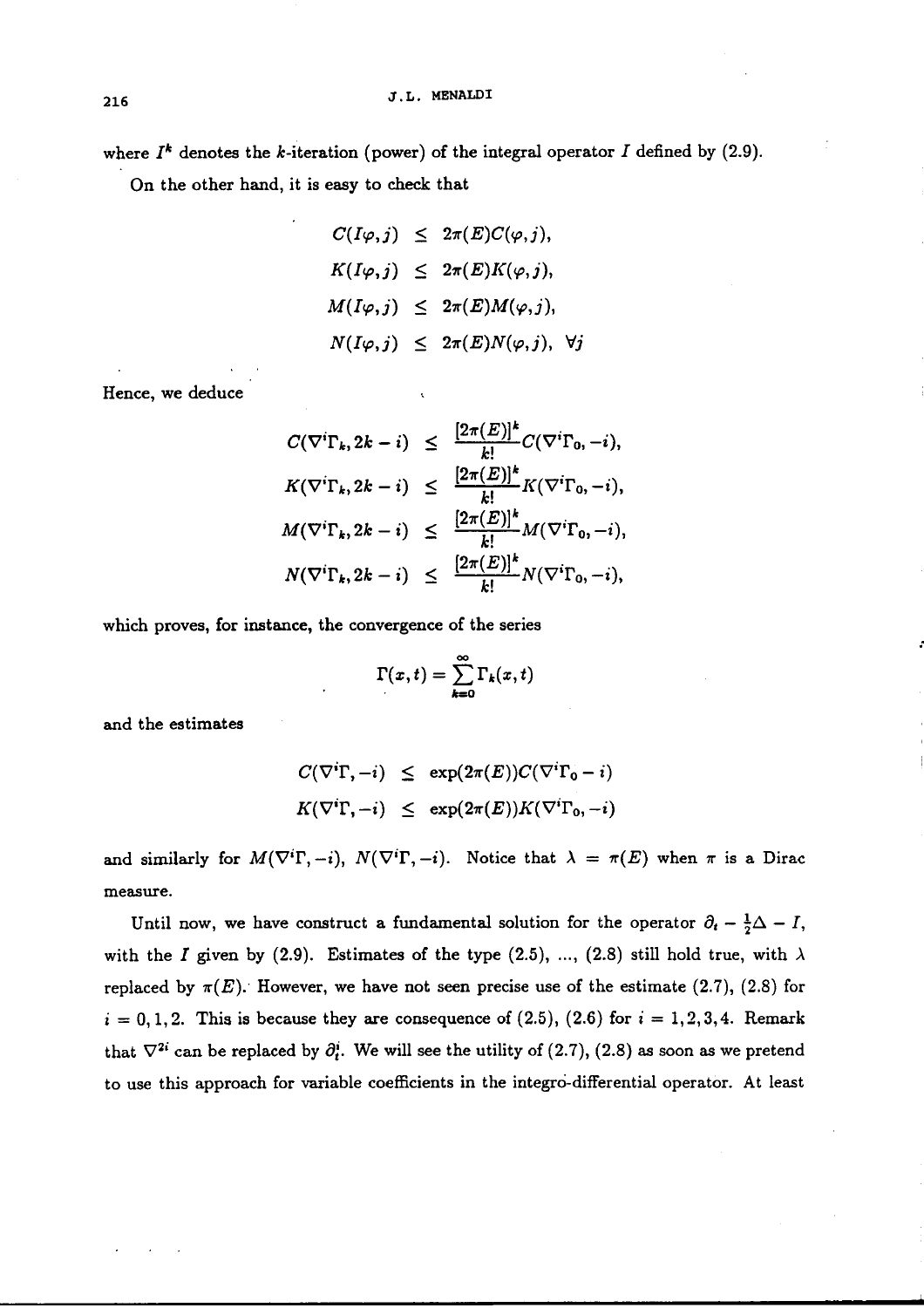# GREEN FUNCTION **217**

for the integral operator  $I$ , it will be necessary to include the case of variable coefficients  $\gamma = \gamma(x, t, z)$  in (2.9) if we want to consider bounded domain. An assumption of the type

$$
x + \gamma(x, t, \zeta) \in \bar{\Omega}, \ \ \forall x \in \bar{\Omega}, t > 0, \zeta \in E
$$

is necessary to localize the integral operator  $I$  to a region  $\overline{\Omega}$  of  $\mathbb{R}^n$ .

Remark that the way in which  $\Gamma(x,t)$  converges to  $\delta$  as t goes to zero has not been yet specified. We may consider the convergence to take place in the Schwartz distribution sense of  $\mathcal{D}'(\mathbb{R}^n)$ , i.e.

$$
(2.12)\,\int_{\mathbb{R}^n}\Gamma(x,t)\varphi(x)ds\to\varphi(0)\,\text{ as }\,t\to 0
$$

for any test function  $\varphi$ .

### 3. Dirichlet and Neumann **problems**

In a half-space  $\mathbb{R}^n_+ = \mathbb{R}^{n-1} \times (0,\infty)$  let us consider the integro-differential operator  $\partial_t - \frac{1}{2}\Delta - I$ , where *I* is given by (2.9) with the coefficient  $\gamma(\zeta)$  satisfying

$$
(3.1) \ \gamma(\zeta)=(\gamma_1(\zeta),\ldots,\gamma_n(\zeta)),\ \gamma_n(\zeta)\geq 0,\ \forall \zeta\in E.
$$

Under this conditions, the integral operator  $I$  is meaningful for function defined only on  $\Re^n_+$ 

The Green function  $G(\tilde{x}, x_n, t, \xi_n)$ ,  $x = (\tilde{x}, x_n)$  in  $\mathbb{R}^n_+$ ,  $t, \xi_n > 0$  solves the equation

$$
(3.2) \ (\partial_t - \frac{1}{2}\Delta - I)G(\tilde{x}, x_n, t, \xi_n) = \delta(\tilde{x})\delta(x_n - \xi_n)\delta(t) \text{ in } \Re^n_+, t > 0
$$
  

$$
G(\cdot, \cdot, t, \xi_n) = 0 \text{ for } t < 0,
$$

where again  $\delta$  denotes the Dirac measure at the origin, and a boundary condition, either the Dirichlet boundary condition

$$
(3.3) G(\cdot, x_n, \cdot, \xi_n) \to 0 \text{ as } x_n \to 0
$$

or the Neumann boundary condition

 $(3.4)$   $\partial_n G(\cdot, x_n, \cdot, \xi_n) \rightarrow 0$  as  $x_n \rightarrow 0$ .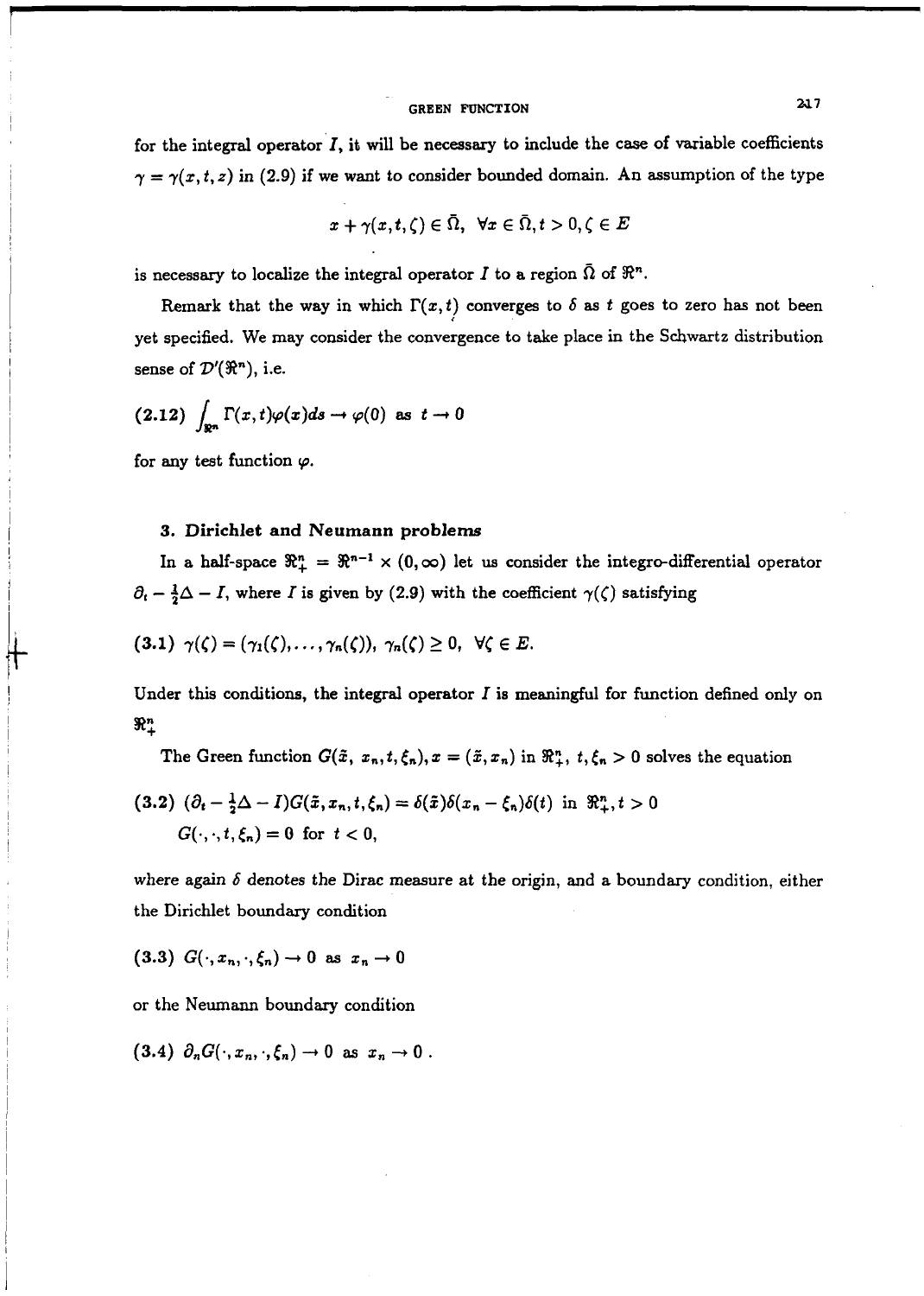Notice that the operator  $\frac{1}{2}\Delta + I$  is acting on the first variable, i.e.  $x = (\tilde{x}, x_n)$ , and  $\partial_n$ means the partial derivative w.r.t. the variable  $x_n$ . The variable  $\xi_n$  is only a parameter for the equation. When necessary, we will denote the Green functions  $G^D$  and  $G^N$  for Dirichlet and N'eumann boundary conditions, respectively.

An usual way of constructing the Green function is to express it as the sum of a fundamental solution plus something else. To do so, it is necessary to find the so-called Poisson function. The Poisson function  $P(\tilde{x}, x_n, t), x = (\tilde{x}, x_n)$  in  $\Re^n, t > 0$ , solves the equation

$$
(3.5) \ (\partial_t - \frac{1}{2}\Delta - I) \ P \ (\tilde{x}, x_n, t) = 0 \ \text{in} \ \Re^n_+, \ t > 0,
$$
  

$$
P(\cdot, \cdot, t) = 0 \ \text{for} \ t < 0
$$

and either the Dirichlet boundary condition

$$
(3.6) \quad P^D(\tilde{x}, x_n, t) \to \delta(\tilde{x})\delta(t) \text{ as } x_n \to 0
$$

or the Neumann boundary condition

$$
(3.7) \ - \partial_n P^N(\tilde{x}, x_n, t) \to \delta(\tilde{x})\delta(t) \text{ as } x_n \to 0
$$

Again, we will distinguish  $P<sup>D</sup>$  and  $P<sup>N</sup>$  when necessary. Because the equation (3.5) has constant coefficients, it is clear that

╊

$$
P^D=-\partial_n P^N
$$

and that one should have

$$
G^N(\cdot,\cdot,\cdot,\xi_n)\to P^N \text{ as } \xi_n\to 0.
$$

Let us recall this procedure for the Laplacian operator. The reflection principle allow us to construct directly the Green function for the differential operator  $\partial_t - \frac{1}{2}\Delta$  in  $\mathbb{R}^n_+$ with Neumann boundary conditions. That principle states that a one dimensional Wiener process starting from zero, has the same probability of becoming positive as becoming negative. Analytically, that means that the fundamental solution is a even function, as easily checked from the explicit expression (1.1). This amounts to show that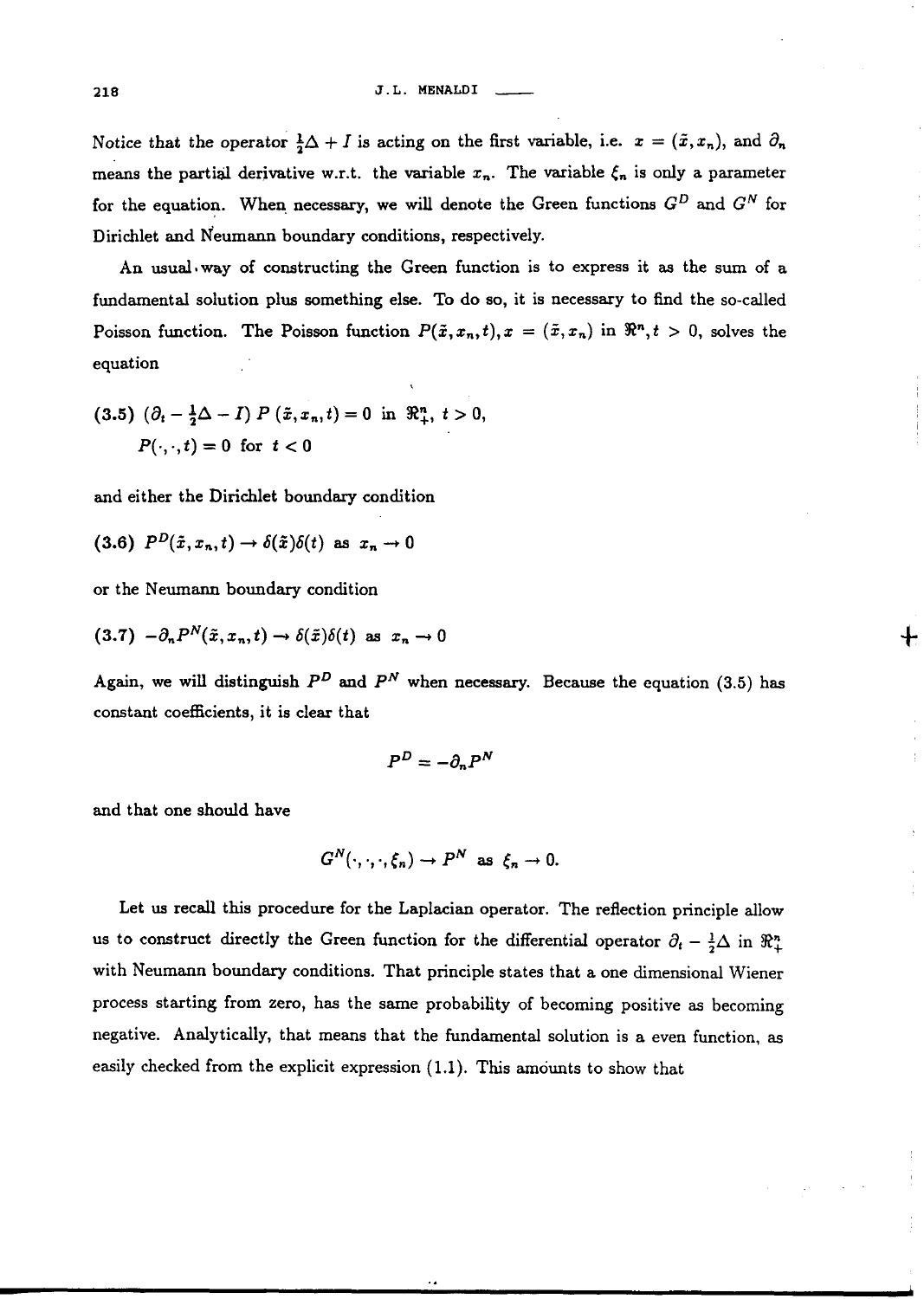$$
(3.8) G_0^N(\tilde{x}, x_n, t, \xi_n) = \Gamma_0(\tilde{x}, x_n - \xi_n, t) + \Gamma_0(\tilde{x}, x_n + \xi_n, t),
$$

where  $\Gamma_0(\tilde{x}, x_n, t) = \Gamma_0(x, t)$  given by (1.1), satisfies the properties

$$
(3.9) \ (\partial_t - \frac{1}{2}\Delta)G_0^N(\tilde{x}, x_n, t, \xi_n) = \delta(\tilde{x})\delta(x_n - \xi_n)\delta(t) \text{ in } \Re_t^n, t > 0
$$

$$
G_0^N(\cdot, \cdot, t, \xi_n) = 0 \text{ for } t < 0,
$$

$$
\partial_n G_0^N(\cdot, x_n, \cdot, \xi_n) \to 0 \text{ as } x_n \to 0.
$$

Then

$$
(3.10) \ \ P_0^N(\tilde{x}, x_n, t) = 2\Gamma_0(\tilde{x}, x_n, t)
$$

and

$$
(3.11) P_0^D(\tilde{x}, x_n, t) = 2x_n t^{-1} \Gamma_0(\tilde{x}, x_n, t).
$$

Notice that  $\tilde{x} \in \Re^{n-1}, x_n, \xi_n, t > 0$ .

In order to obtain the Green function for the Dirichlet boundary conditions, we notice that

$$
(\partial_t - \frac{1}{2}\Delta)\Gamma_0(\tilde{x}, x_n + \xi_n, t) = 0 \text{ in } \Re^n_+, t > 0.
$$

Hence, the function

$$
(3.12) G_0^D(\tilde{x}, x_n, t, \xi_n) = \Gamma_0(\tilde{x}, x_n - \xi_n, t) - \Gamma_0(\tilde{x}, x_n, \xi_n, t)
$$

satisfies the equation

$$
(3.13) \ (\partial_t - \frac{1}{2}\Delta)G_0^D(\tilde{x}, x_n, t, \xi_n) = \delta(\tilde{x})\delta(x_n - \xi_n)\delta(t) \text{ in } \Re^n_+, t > 0
$$
\n
$$
G_0^D(\cdot, \cdot, t, \xi_n) = 0 \text{ for } t < 0,
$$
\n
$$
G_0^D(\cdot, x_n, \cdot, \xi_n) \to 0 \text{ as } x_n \to 0.
$$

The Green function  $G_0(\tilde{x}, x_n, t, \xi_n)$  for Dirichlet as well as for Neumann boundary conditions possesses singularities similar to those of the fundamental solution  $\Gamma_{0}(x, t)$ . For any  $i = 0, 1, 2, 3, 4$  and some  $C_0, c_0 > 0$ 

$$
(3.14) \ |\nabla_x^i G_0(\tilde{x}-\tilde{\xi},x_n,t,\xi_n)| \leq C_0 \ e(x-\xi,t,n+i,c_0),
$$
  

$$
\forall t, x_n, \xi_n > 0, \ \tilde{x}, \tilde{\xi} \in \Re^{n-1},
$$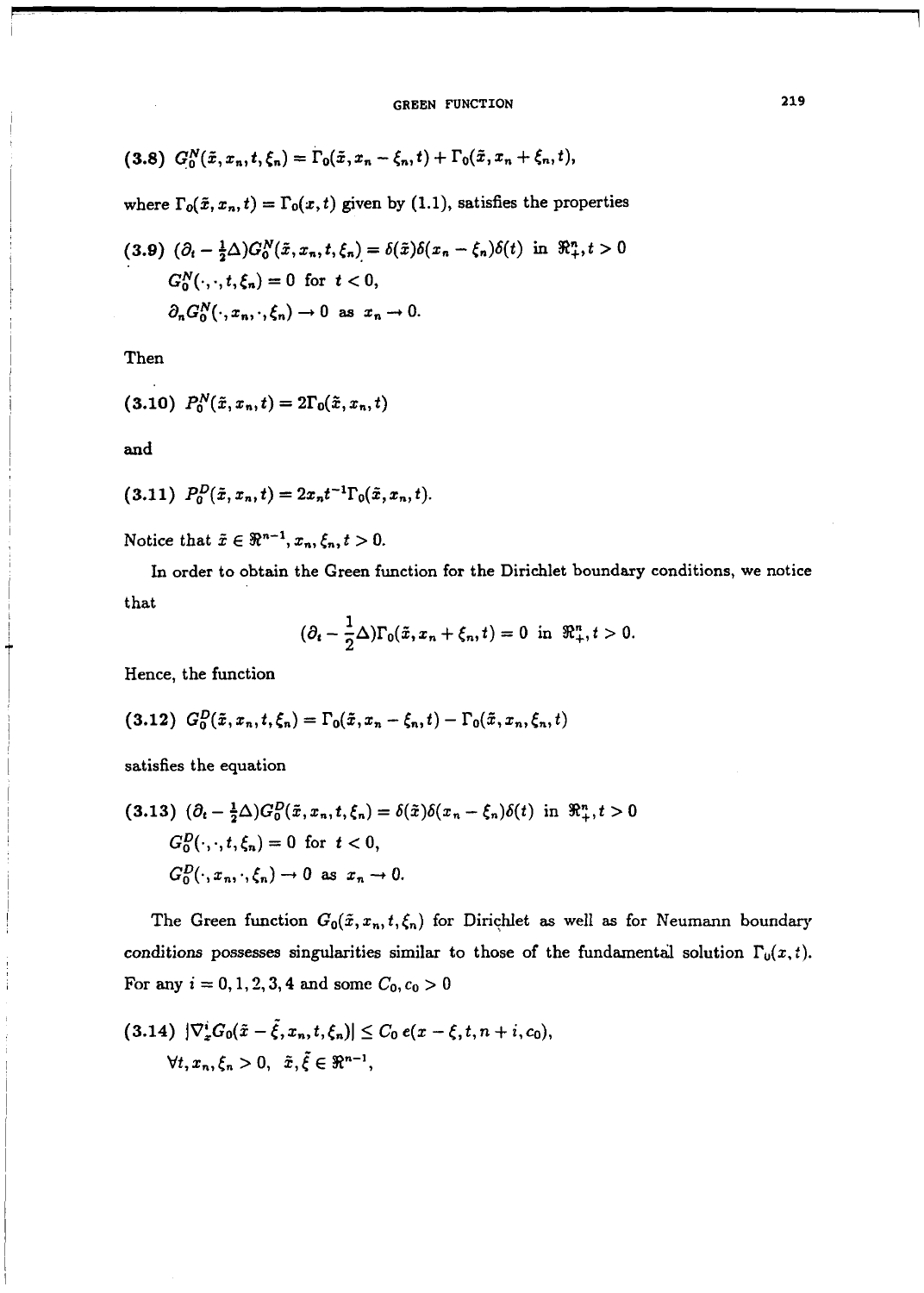where  $e(\cdot, \cdot, \cdot, \cdot)$  is the function (2.1),  $x = (\tilde{x}, x_n), \xi = (\tilde{\xi}, \xi_n)$ , and again  $\nabla_x^{2i}$  can be replaced by  $\partial_t^i$ . Estimates similar to (2.4) also hold for  $G_0$ . In view of (3.10) and (3.11) we deduce the corresponding estimates for the Poisson function.

Actually to prove the estimate (3.14) for the Green function, we notice that

$$
|x_n+\xi_n|\geq |x_n-\xi_n|,\ \forall x_n,\xi_n>0
$$

and the equalities (3.8), (3.12) together with the estimates (2.3) for  $\Gamma_0(x,t)$ , give (3.14).

. Notice that

$$
(3.15) G_0^D(\tilde{x}, x_n, t, \xi_n) > 0, \quad \forall \tilde{x} \in \Re^{n-1}, x_n \geq 0, t, \xi_n > 0,
$$

and

(3.16)  $G_0^N(\tilde{x}, x_n, t, \xi_n) \ge \Gamma_0(\tilde{x}, x_n - \xi_n, t), \quad \forall \tilde{x} \in \Re^{n-1}, x_n, \xi_n, t > 0$ 

To construct the Green function  $G(\tilde{x}, x_n, t, \xi_n)$  corresponding to the integro-differential operator  $\partial_t - \frac{1}{2}\Delta - I$ , with I being given by (2.9) under the assumptions (2.10) and (3.1), we propose

$$
(3.17) G(\cdot,x_n,\cdot,\xi_n) = G_0(\cdot,x_n,\cdot,\xi_n) + \int_0^\infty G_0(\cdot,x_n,\cdot,\lambda) \star F(\cdot,\lambda,\cdot,\xi_n) d\lambda,
$$

where F is an unknown function and  $\star$  denotes the convolution in the  $\tilde{x}$ , t variables, i.e.

$$
G_0(\tilde{x},\cdot,t,\cdot)\star F(\tilde{x},\cdot,t,\cdot)=\int_0^t ds\int_{\mathbb{R}^{n-1}}G_0(\tilde{x}-\tilde{y},\cdot,t-s,\cdot)F(\tilde{y},\cdot,s,\cdot)d\tilde{y}.
$$

This gives the following Volterra type equation for the unknown Green Function  $G$ ,

$$
(3.18) G(\cdot,x_n,\cdot,\xi_n) = G_0(\cdot,x_n,\cdot\xi_n) + \int_0^\infty G_0(\cdot,x_n,\cdot,\lambda) \star IG(\cdot,\lambda,\cdot,\xi_n) d\lambda,
$$

i.e.

(3.19) 
$$
G = G_0 + G_1 + \cdots + G_k + \cdots
$$
, and for  $k = 0, 1, \ldots$ ,  
 $G_{k+1}(\cdot, x_n, \cdot, \xi_n) = \int_0^\infty G_0(\cdot, x_n, \cdot, \lambda) \star IG_k(\cdot, \lambda, \cdot, \xi_n) d\lambda.$ 

For the sake of simplicity, we consider the one dimensional case,  $n = 1$ ,  $x = x_n$ ,  $\xi = \xi_n$ . Then, the iterate  $G_k$  takes the form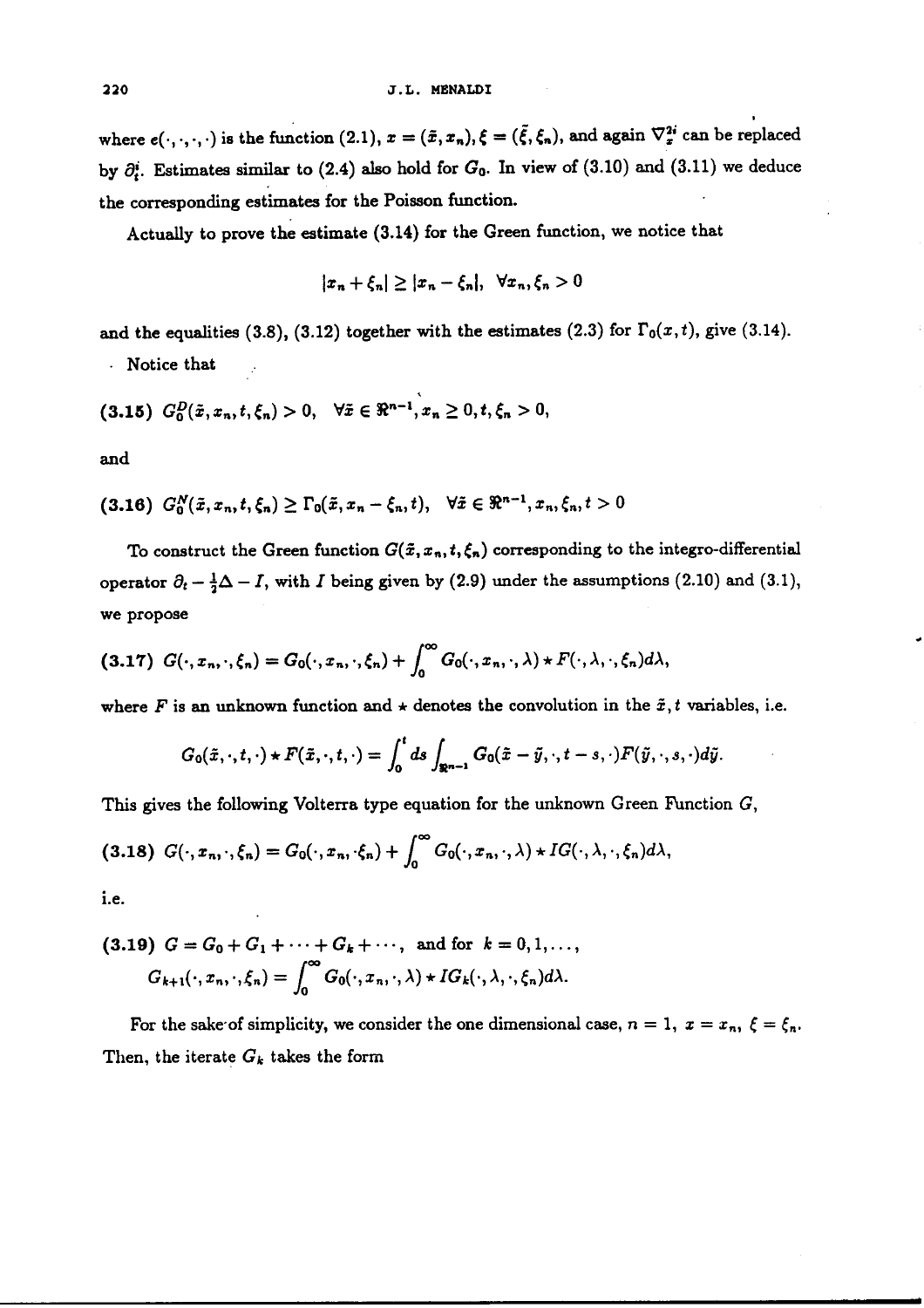GREEN FUNCTION 221

$$
(3.20) G_{k+1}(x,t,\xi) = \int_0^t ds \int_0^\infty G_0(x,t-s,y)IG_k(y,s,\xi)dy
$$

**Our** purpose is to show the convergence of the series *(3.19).* Notice that an explicit expression like *(2.11)* does not hold true now. However, the technique can be used.

Let us defined the space of continuous functions  $\varphi(x, t, \xi)$ ,  $x, t, \xi$  in  $(0, \infty)$  satisfying  $(\text{recall } n=1)$ 

$$
(3.21) \quad |\varphi(x,t,\xi)| \leq C_0 t^{-\frac{1}{2}+k}, \quad \forall x,t,\xi,
$$
  

$$
(3.22) \int_0^\infty |\varphi(x,t,y)| dy + \int_0^\infty |\varphi(y,t,\xi)| dy \leq K_0 t^k, \quad \forall x,t,\xi
$$

for some constants  $C_0, K_0 > 0$ . Denote by  $S_k, k = -1, 0, \ldots$ , such a space and by  $C(\varphi, 2k)$ ,  $K(\varphi, 2k)$  the infimum of constants  $C_0$ ,  $K_0$  that make (3.21), (3.22) to be satisfied. It is easy to check that

$$
(3.23) C(I\varphi, k) \leq 2\pi(E)C(\varphi, k), \ \forall \varphi, k,
$$

$$
K(I\varphi, k) \leq 2\pi(E)K(\varphi, k), \ \forall \varphi, k,
$$

and that  $G_0$  belongs to  $S_0$ . To show that  $G_k$  belongs to  $S_k$  we proceed as follows:

$$
G_{k+1}(x,t,\xi) = \int_0^{\frac{t}{2}} ds \int_0^{\infty} G_0(x,t-s,y) IG_k(y,s,\xi) dy +
$$
  
+ 
$$
\int_{\frac{t}{2}}^t ds \int_0^{\infty} G_0(x,t-s), y) IG_k(y,s,\xi) dy = I + II,
$$
  

$$
|I| \leq C(G_0,0)K(IG_k,k) \int_0^{\frac{t}{2}} (t-s)^{-\frac{1}{2}} s^k ds,
$$
  

$$
|II| \leq K(G_0,0)C(IG_k,k) \int_{\frac{t}{2}}^t (t-s)^{-\frac{1}{2}} s^k ds
$$

and by means of the changes of variables  $s = t\theta$  we get

$$
|I| \leq t^{-\frac{1}{2} + (k+1)} C(G_0, 0) K(IG_k, k) \int_0^{\frac{1}{2}} (1 - \theta)^{-\frac{1}{2}} \theta^k d\theta
$$
  
\n
$$
|II| \leq t^{-\frac{1}{2} + (k+1)} K(G_0, 0) C(IG_k, k) \int_{\frac{1}{2}}^1 \theta^{-\frac{1}{2} + k} d\theta,
$$

which give

$$
(3.24) |G_{k+1}(c,t,\xi)| \le C(G_{k+1},k+1)t^{-\frac{1}{2}+(k+1)},
$$
  

$$
C(G_{k+1},2k+2) \le \frac{2}{k} \max\{C(G_0,0)K(IG_k,2k), K(G_0,0)C(IG_k,2k)\}
$$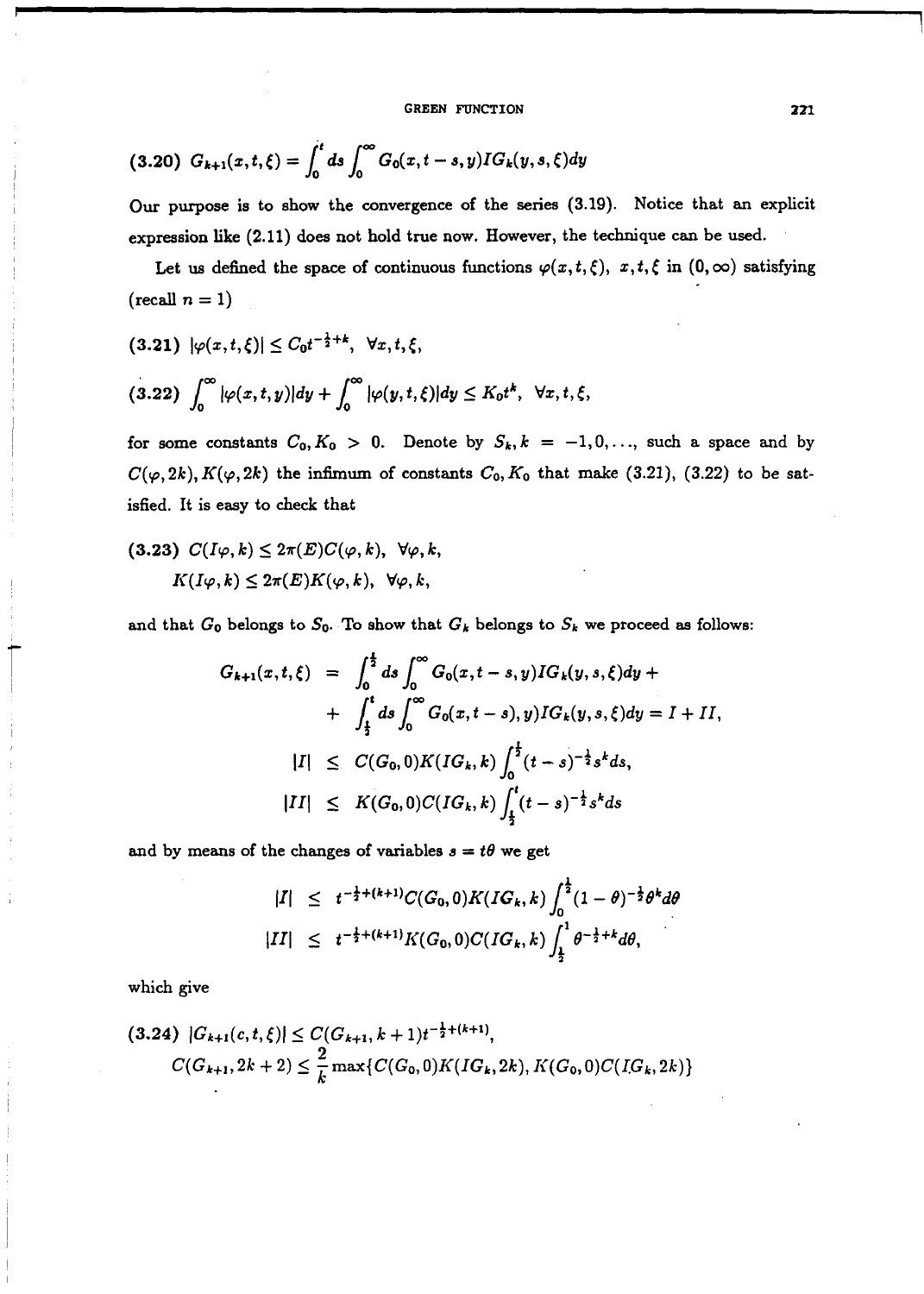Similarly, if we integrate in  $x$  or  $\xi$  then

$$
(3.25) K(G_{k+1}, 2k+2) \leq \frac{2}{k} K(G_0, 0) K(IG_k, 2k).
$$

Combining *(3.23),* . . . , *(3.25) we* deduce

$$
C(G_{k+1}, 2k+2) + K(G_{k+1}, 2k+2) \le
$$
  
 
$$
\leq \frac{r}{k}[C(G_k, 2k) + K(G_k, 2k)], \forall k,
$$

where

$$
r = 4\pi(E)[G(G_0, 0) + K(G_0, 0)],
$$

i.e.

$$
(3.26) C(G_{k+1}, 2k+2) + K(G_{k+1}, 2k+2) \leq \frac{r^k}{k!}, \forall k = 0, 1, ...
$$

It is clear that the until now, we know that the series *(3.18)* converges. Moreover each term  $G_k$  belongs to the space  $S_k$  and estimate (3.26) holds. However, no convergence of the derivative has been yet established. The above procedure go through for the fist derivative in *x,* the difference is that *(3.26)* becomes

$$
(3.27) C(\nabla G_{k+1}, 2k+1) + K(\nabla G_{k+1}, 2k+1) \leq a_0 a_1 \dots a_k, \forall k,
$$

where

$$
a_k = 4\pi(E)[C(\nabla G_0, -1) + K(\nabla G_0, -1)] \int_0^1 (1 - \theta)^{-\frac{1}{2}} \theta^k d\theta.
$$

This ensure also the convergence of the first derivative in *x.* 

### 4. Stochastic Representation

Let  $(w(t), t \ge 0)$  and  $(p(t, \cdot), t \ge 0)$  be a standard Brownian motion on the canonical space  $C([0,\infty), \mathbb{R}^n)$  and a Poisson (random) measure with Levy measure  $m(\cdot)$  gives by (4.1)  $m(A) = \pi({\{\zeta \in E : \gamma(\zeta) \in A\}}),$ 

where  $\pi$  is a finite measure on E and  $\gamma(\zeta)$  is measurable. The Poisson measure  $(p(t, \cdot), t \geq 1)$ 0) defines a Markov-Feller process with paths in  $D([0, \infty), \mathbb{R}^n)$ . Denote by  $\tilde{P}$  the probability measure on the product sample spaces  $C([0,\infty), \mathbb{R}^n) \times D([0,\infty), \mathbb{R}^n)$  which makes the standard Wiener process  $(w(t), t \ge 0)$  independent of the Poisson measure  $(p(t, \cdot), t \ge 0)$ .

Setting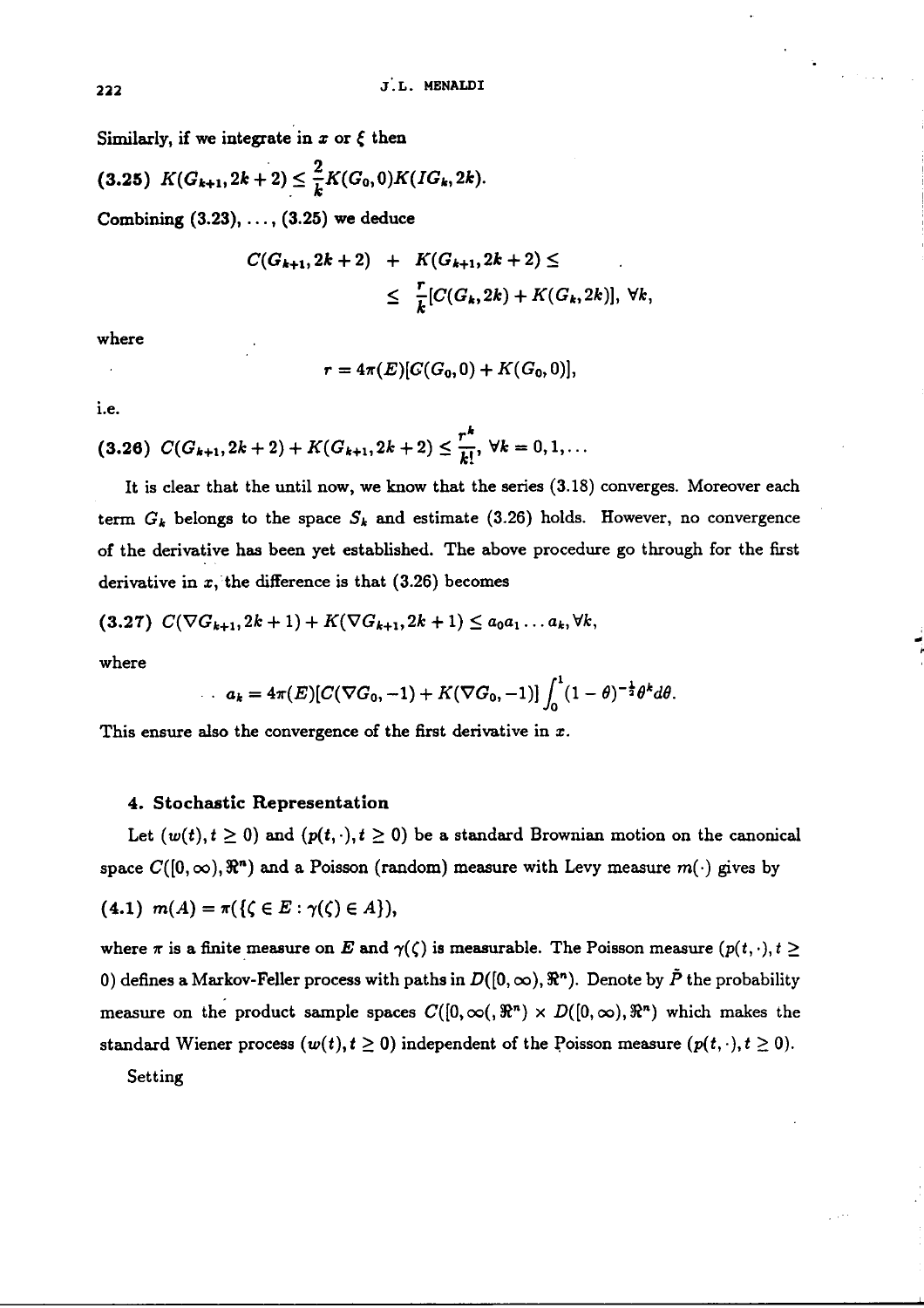**GREEN FUNCTION 223** 

$$
(4.2) \ \tilde{X}(t) = x + w(t) + \int_0^t \int_E \gamma(\zeta) dp(s, \zeta), \ t \ge 0
$$

we have constructed a Markov-Feller process  $(X(t), t \ge 0)$  with right continuous (having left limits) paths under the probability measure P on  $D([0,\infty), \mathbb{R}^n)$ , where P is the image probability measure of  $\tilde{P}$  through  $\tilde{X}(\cdot)$  and  $X(t) = w(t)$ , i.e. the identity mapping.

This Markov-Feller process  $(X(t), t \leq 0)$  has the transition density function

(4.3) 
$$
P(X(t) \in B | X(s) = x) = \int_B \Gamma(x - y, t - s) dy,
$$
  
 $\forall x \in \mathbb{R}^n, 0 < s < t, B \in \mathcal{B}(\mathbb{R}^n),$ 

where  $\Gamma(x, t)$  is the fundamental solution of Section 2, i.e.

(4.4) 
$$
\Gamma(x,t) = \sum_{k=0}^{\infty} \frac{t^k}{k!} I^k \Gamma_0(x,t),
$$

with  $\Gamma_0(x, t)$  being the Gauss kernel (1.1) and  $I^k$  the k-iteration of the integral operator

(4.5) 
$$
I\varphi(x) = \int_E [\varphi(x + \gamma(\zeta)) - \varphi(x)]\pi(d\zeta).
$$

The associated semigroup,  $(\Phi(t), t \ge 0)$  is given by

$$
(4.7) L = \frac{1}{2}\Delta + I,
$$

where  $\Delta$  is the Laplacian.

In order to interpret the Dirichlet problem in  $\mathcal{R}_+^n$ , we consider the stopping time

(4.8) 
$$
\tau = \inf \{ t \ge 0 : X(t) \notin \mathbb{R}_+^n \}.
$$

The new Markov-Feller process  $(X^D(t), t \geq 0)$  obtained by stopping  $X(t)$  at the time  $\tau$ , i.e.

$$
(4.9) \ \ X^D(L) = \left\{ \begin{array}{l} X(t) & \text{if } 0 \leq t \leq \tau \\ X(t) & \text{if } t \geq \tau, \end{array} \right.
$$

gives a semigroup

$$
(4.10) \Phi^{D}(t)f(x) = E\{f(X(t \wedge \tau))|X(0) = x\}.
$$

The infinitesimal generator still being (4.7) but the transition density function is the Green function with Dirichlet boundary condition, i.e.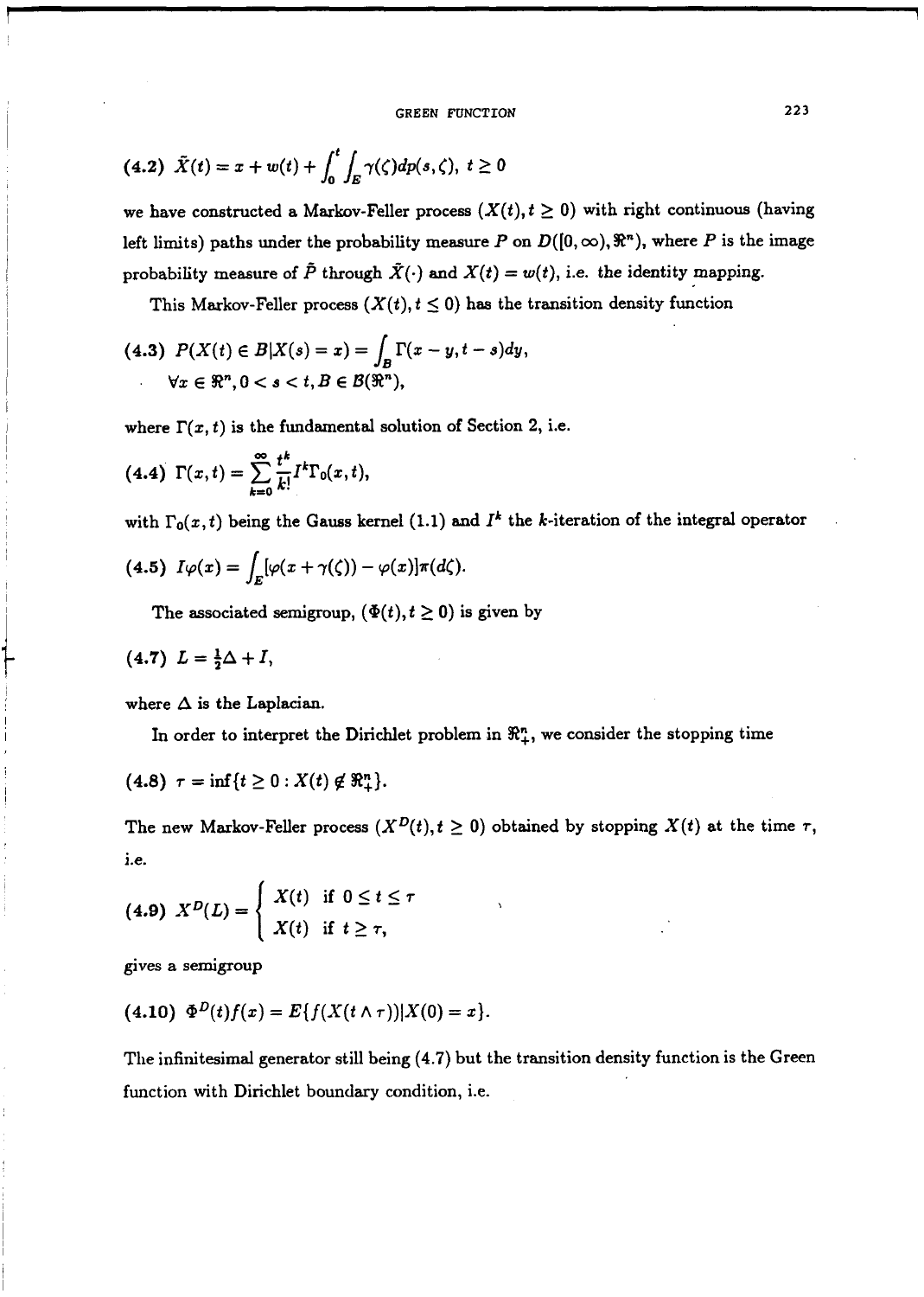$$
(4.11) \ \Phi^D(t)f(x)=\int_{\mathbb{R}_+^N}[\Gamma(\tilde{x}-\tilde{y},x_n-y_n,t)-\Gamma(\tilde{x}-\tilde{y},x_n+y_n,t)]f(y)dy,
$$

where  $x = (\tilde{x}, x_n), y = (\tilde{x}, y_n)$ . Remark that we have assumed (3.1), i.e.  $\gamma_n(\zeta) \ge 0$ .

For the Neumann boundary conditions, we need to construct another process ( $\tilde{X} \equiv$  $N(t), t \geq 0$ ) as follows:

(4.12) 
$$
\tilde{X}_i^N(t) = \tilde{X}_i(t)
$$
 for  $i = 1, 2, ..., n-1$   
\n $\tilde{X}_n^N(t) = \tilde{X}_n(t) + \sup\{[\tilde{X}_n(s)]^- : 0 \le s \le t\}.$ 

This is a reflected Poisson-Wiener process. The transition density function is given by

$$
(4.13) \ P(X^N(t) \in b | X^N(s) = x) = \int_B [\Gamma(\tilde{x} - \tilde{x}, x_n - y_n, t - s) +
$$

$$
+ \Gamma(\tilde{x} - \tilde{y}, x_n + y_n, t - s)] dy, \ \forall x \in \Re_+^n, 0 < s < t,
$$

$$
B \in \mathcal{B}(\Re_t^n), x = (\tilde{x}, x_n), y = (\tilde{y}, y_n).
$$

The probability measure P associated with either  $(X^N(t),t\geq 0)$  or  $(X^D(t),t\geq 0)$  is actually defined on  $D([0, \infty), \mathbb{R}^n_+)$ . The infinitesimal generator still being (4.7), but it is clear that the domain of the infinitesimal generator contains the boundary conditions.

For example, we refer to the books of Dynkin [6], Ethier and Kurtz [8], among others, for a background on Markov-Feller processes.

### 5. General Results

Let  $\Omega$  be a bounded open subset of  $\mathbb{R}^d$  having smooth boundary  $\partial\Omega$ . Consider the integral operator

(5.1) 
$$
I\varphi(x,t) = \int_E [\varphi(x+\gamma(x,t,\zeta),t) - \varphi(x,t)]\beta(x,t,\zeta)\pi(d\zeta),
$$

where  $\pi(\cdot)$  is a  $\sigma$ -finite measure on the measurable space  $(E, \mathcal{E})$ , and the differential operators

$$
(5.2) D\varphi(x,t) = \sum_{i=1}^{d} a_i(x,t) \partial_i^x \varphi(x,t) + a_0(x,t) \varphi(x,t)
$$
  

$$
(5.3) A_0 \varphi(x,t) = -\sum_{i,j=1}^{d} a_{ij}(x,t) \partial_{ij}^x \varphi(x,t),
$$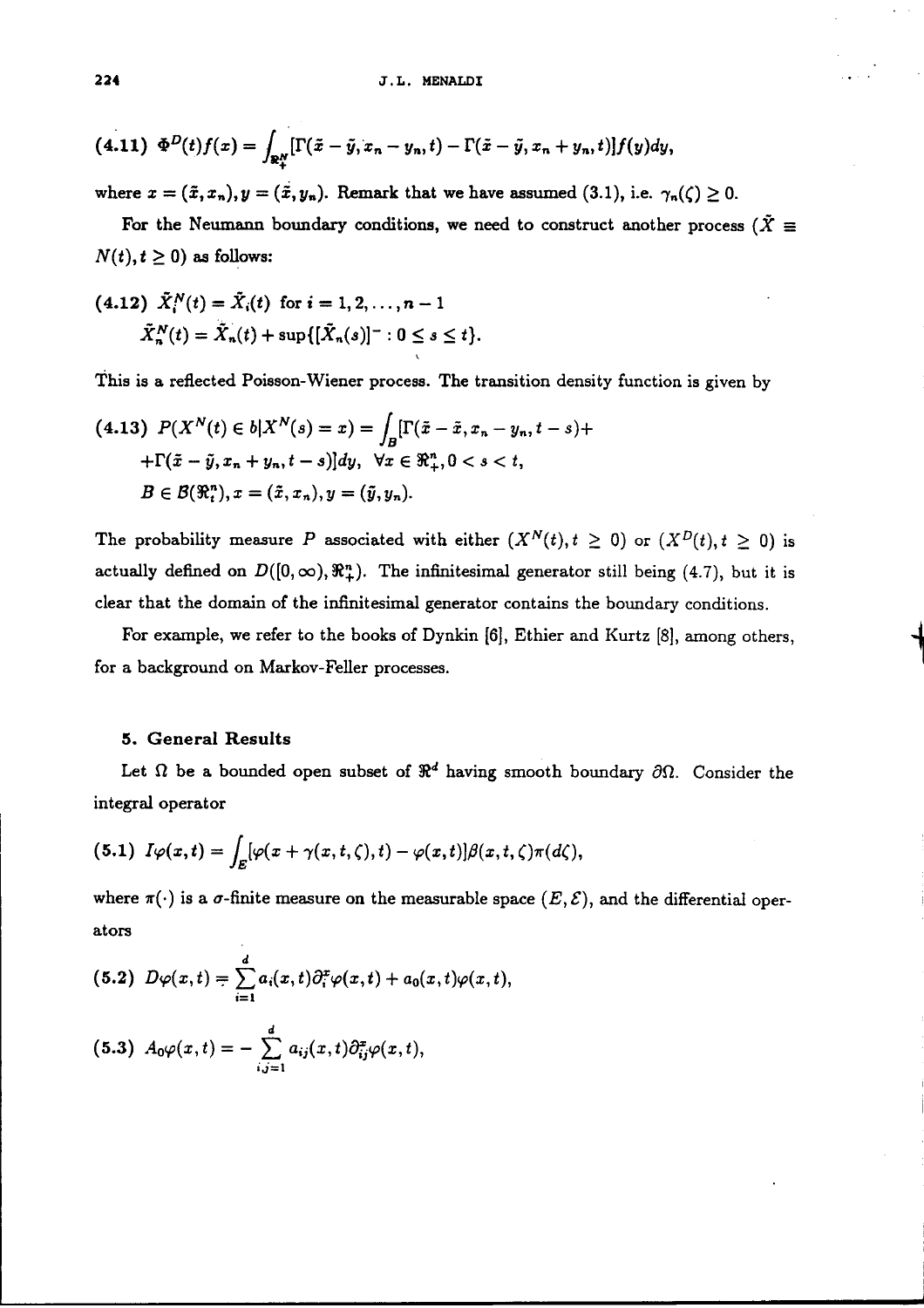$$
(5.4) \ B\varphi(x,t)=\sum_{i=1}^d b_i(x,t)\partial_i^x\varphi(x,t)+b_0(r,t)\varphi(x,t),
$$

where  $\partial_i^x = \partial_i$  and  $\partial_{ij}^x = \partial_{ij}$  denote the first and the second partial derivatives with respect to the first variable  $x_i$  and  $x_i$ ,  $x_j$ .

The assumptions on the coefficients are as follows. For some exponent  $0 < \alpha < 1$  we have:

(A.1) the functions  $\gamma(x, t, \zeta), \beta(x, t, \zeta)$  are continuous for  $(x, t)$  in  $\overline{\Omega} \times [0, 1]$  and  $\mathcal{E}$  – measurable in  $\zeta$ , and there exist, a  $\mathcal{E}$  – measurable function  $\gamma_0(\zeta)$ and a constant  $C_0 > 0$  satisfying for every  $x, x'$  in  $\overline{\Omega}, t, t'$  in [0, 1] **0** <  $|\gamma(x, t, \zeta)| \leq \gamma_0(\zeta), \quad \int_E \gamma_0(\zeta) \pi(d\zeta) = C_0,$ <br>  $|\gamma(x, t, \zeta) - \gamma(x', t', \zeta)| \leq \gamma_0(\zeta)(|x - x'|^{\alpha} + |t - t'|^{\alpha/2})$  $|\gamma(x, t, \zeta) - \gamma(x', t', \zeta)| \leq \gamma_0(\zeta)(|x - x'|^{\alpha} + |t - t'|^{\alpha/2}),$ <br> $|\beta(x, t, \zeta) - \beta(x', t', \zeta)| < |x - x'|^{\alpha} + |t - t'|^{\alpha/2},$  $0 \leq \beta(x,t,\zeta) \leq 1$ 

(A.2) the function  $\gamma(x, t, \zeta)$  is continuously differentiable in x and there is a constant  $C_0 > 0$  satisfying for every  $x, x'$   $\mathbb{R}^d$ ,  $t, t'$  in [0, 1],  $\zeta$  in  $E$ .  $|x - x'| \leq C_0|(x - x') + t'(\gamma(x, t, \zeta) - \gamma(x', t, \zeta))$  $|\gamma(x, t, \zeta) - \gamma(x', t', \zeta)| \leq C_0(|x - x'| + |t - t'|^{\frac{1}{2}}),$ 

(A.3) for any  $(x, t, \zeta)$   $\overline{\Omega} \times [0, 1] \times E$  such that,  $\beta(x, t, \zeta) \neq 0$ , the segment  $[x, x + \gamma(x, t, \zeta)]$ is included in  $\Omega$ ,

(A.4) there exist constants  $C_0 \ge c_0 > 0$  satisfying for every  $x, x'$  in  $\overline{\Omega}, t, t'$  in [0, 1],<br>  $\sum_{i=0}^{d} |a_i(x,t)| + \sum_{i=1}^{d} |a_{ij}(x,t)| \leq C_0$ ,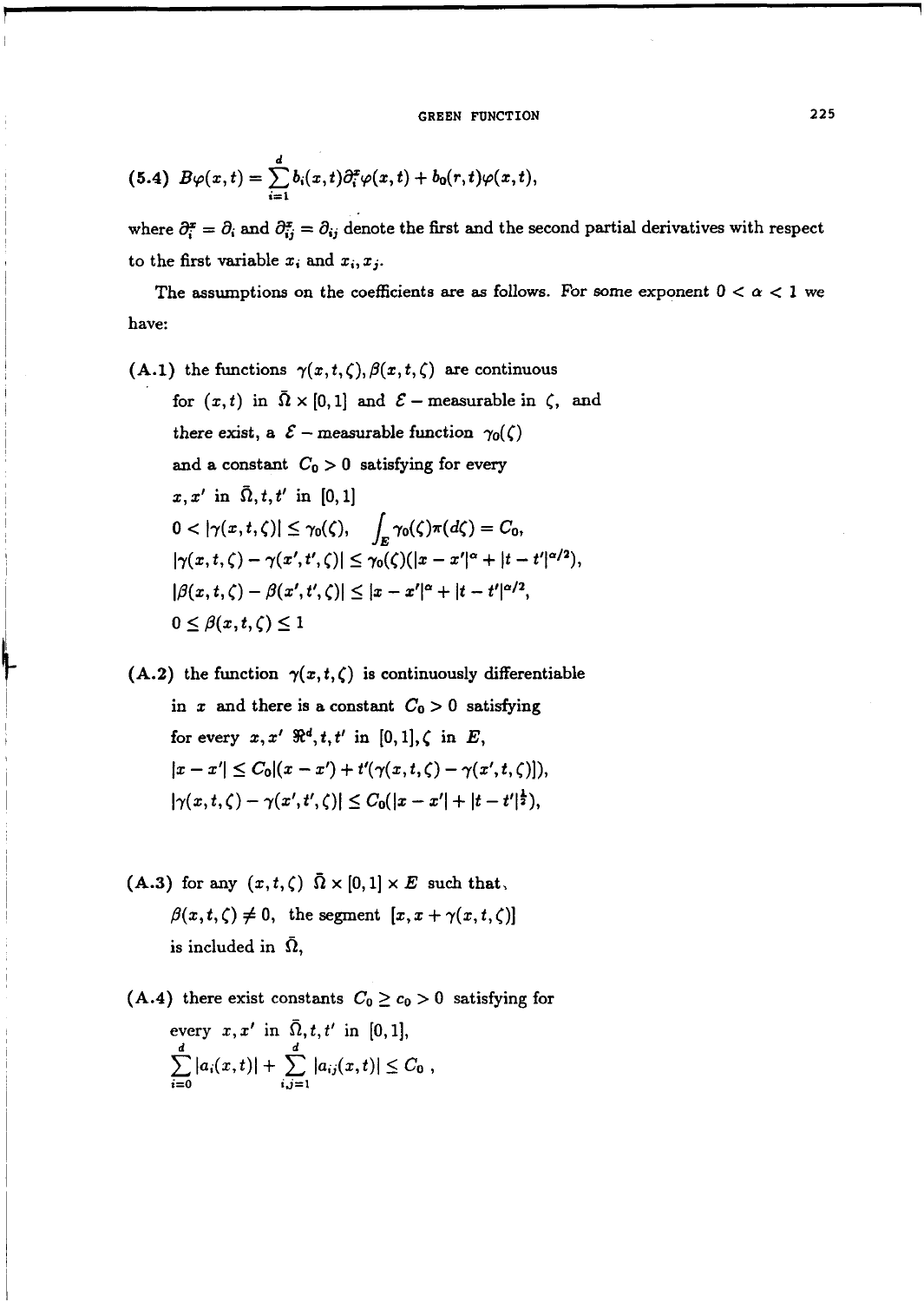$\overline{\phantom{0}}$ 

$$
\sum_{i=0}^{d} |a_i(x,t) - a_i(x',t')| + \sum_{i,j=1}^{d} |a_{ij}(x,t) - a_{ij}(x',t')| \le
$$
  
\n
$$
\le C_0(|x-x'|^{\alpha} + |t-t'|^{\alpha/2}),
$$
  
\n
$$
\sum_{i,j=1}^{d} a_{ij}(x,t)\xi_i\xi_j \ge c_0|\xi|^2, \forall \xi = (\xi_1,\ldots\xi_d) \in \Re^d,
$$

(A.5) there exist constants  $C_0 \ge c_0 > 0$  satisfying

for every 
$$
x, x'
$$
 in  $\partial\Omega, t, t'$  in [0, 1],  
\n
$$
\sum_{i=0}^{d} |b_i(x, t)| \leq C_0,
$$
\n
$$
\sum_{i=0}^{d} |b_i(x, t) - b_i(x', t')| \leq C_0(|x - x'| + |t - t'|^{1/2}, 1)
$$
\n
$$
\sum_{i=1}^{d} b_i(x, t) n_i(x) \geq c_0,
$$

where  $|\cdot|$  denotes the appropriate Euclidian norm either on  $\Re$  or  $\Re^d$  and  $n(x) = (n_1(x),$  $\ldots$ ,  $n_d(x)$ ) is the outward unit normal to the boundary  $\partial\Omega$  at the point *x*.

Notice that condition (A.2) implies that the change of variables  $X = x_d + t\gamma(x, t, \zeta)$  is a diffeomorphism of class  $C^1$  in  $\mathbb{R}^d$  for any fixed  $t, t'$  in  $[0, 1], \zeta$  in  $E$ . Assumption  $(A.3)$ states that the integral operator  $I\varphi$  involves only the values of  $\varphi$  on  $\overline{\Omega}$ , moreover

$$
(5.5) I\varphi(x,t) = \int_0^1 d\theta \int_E \gamma(x,t,\zeta) \cdot \nabla \varphi(x+\theta \gamma(x,t,\zeta),t) \beta(x,t,\zeta) \pi(d\zeta),
$$

where  $\nabla\varphi$  denotes the gradient of  $\varphi$  with respect to *x*. Clearly, hypothesis (A. 1) ensures the meaning of the integral operator (5.1), (5.5) for all Lipschitz functions  $\varphi(x, t)$  in *x*.

Let us denote by  $\mathcal{G}_{\alpha}^{k}$ , or  $\mathcal{G}_{\alpha}^{k}(\bar{\Omega} \times [0, 1], \mathbb{R}^{n})$  when necessary,  $k \geq 0, n \geq 1, 0 < \alpha < 1$ , the space of all continuous functions  $\varphi(x, t, \xi, \tau)$  defined for  $x, \xi$  in  $\overline{\Omega} \subset \mathbb{R}^d$  and  $0 \leq \tau < t \leq 1$ , with values in  $\mathbb{R}^n$  and such that the following define  $(5.6)$ ,...,  $(5.16)$  are finite.

$$
(5.6) \ C(\varphi,k)=\inf\{c\geq 0: |\varphi(x,t,\xi,\tau)|\leq C(t-s)^{-1+\frac{k-a}{2}},\ \forall x,t,\xi,\tau\},\
$$

$$
(5.7) \ K(\varphi, k) = \inf \{ K \ge 0 : \int_{\Omega} [|\varphi(x, t, \xi, \tau)| + |\varphi(z, t, \xi, \tau)|] dz \le
$$
  
\$\le K(t-s)^{1+\frac{k}{2}}, \forall x, t, \xi, \tau\$},

(5.8)  $M(\varphi, k, \alpha) = M_1(\varphi, k, \alpha) + M_2(\varphi, k, \alpha),$ 

<sup>&</sup>lt;sup>1</sup>If  $b_i$  are only Hölder continuous then a singularity on the boundary  $\partial\Omega$  occurs for the second derivatives.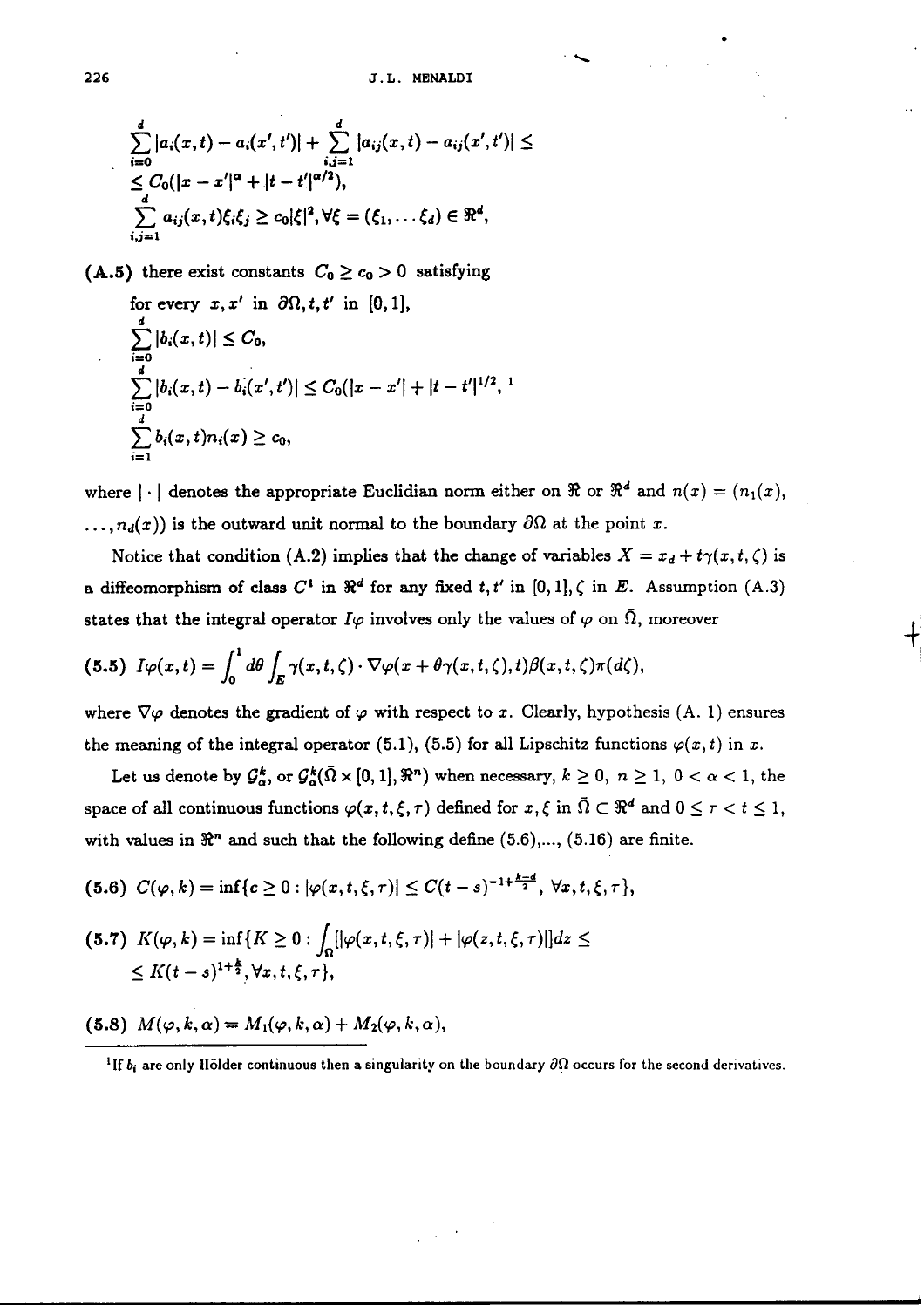$$
(5.9) \ M_1(\varphi, k, \alpha) = \inf\{M_1 \ge 0 : |\varphi(x, t, \xi, \tau) - \varphi(x', t', \xi, \tau)| \le
$$
  
 
$$
\le M_1(|x - x'|^{\alpha} + |t - t'|^{\frac{\alpha}{2}})[(t - \tau)^{-1 + \frac{k - d - \alpha}{2}} \wedge
$$
  
 
$$
\wedge (t' - \tau)^{-1 + \frac{k - d - \alpha}{2}}; \ \forall x, x', t, t', \xi, \tau \},
$$

$$
(5.10) \ M_2(\varphi, k, \alpha) = \inf \{ M_2 \ge 0 : |\varphi(x, t, \xi, \tau) - \varphi(x, t, \xi', \tau')| \le
$$
  
 
$$
\le M_2(|\xi - \xi'|^{\alpha} + |\tau - \xi'|^{\frac{\alpha}{2}})(t - \tau)^{-1 + \frac{k - d - \alpha}{2}} \wedge
$$
  
 
$$
\wedge (t - \tau')^{-1 + \frac{k - d - \alpha}{2}}, \ \forall x, t, \xi, \xi', \tau, \tau' \},
$$

$$
(5.11) N(\varphi, k, \alpha) = N_1(\varphi, k, \alpha) + N_2(\varphi, k, \alpha),
$$

$$
(5.12) N_1(\varphi, k, \alpha) = \inf \{ N_1 \ge 0 : \int_{\Omega} |[\varphi(x, t, z, \tau) - \varphi(x', t', z, \tau)] +
$$
  
+|\varphi(z, t, \xi, \tau) - \varphi(z, t', \xi, \tau)|] dz \le  

$$
\le N_1(|x - x'|^{\alpha} + |t - t'|^{\frac{\alpha}{2}}) [(t - \tau)^{-1 + \frac{k - \alpha}{2}} \wedge
$$
  

$$
\wedge (t' - \tau)^{-1 + \frac{k - \alpha}{2}}, \quad \forall x, x', t, t', \xi, \tau \},
$$

$$
(5.13) N_2(\varphi, k, \alpha) = \inf \{ N_2 \ge 0 : \int_{\Omega} [|\varphi(x, t, z, \tau) - \varphi(x, t, z, \tau')| +
$$
  
+ $\varphi(z, t, \xi, \tau) - \varphi(z, t, \xi', \tau')| dz \le$   
 $\le N_2(|\xi - \xi'|^{\alpha} + |\tau - \tau'|^{\frac{2}{2}})[(t - \tau)^{-1 + \frac{k-2}{2}} \wedge$   
 $\wedge (t - \tau')^{-1 + \frac{k-2}{2}}, \forall x, t, \xi, \xi', \tau, \tau' \},$ 

$$
(5.14) R(\varphi, k, \alpha) = R_1(\varphi, k, \alpha) + R_2(\varphi, k, \alpha),
$$

$$
(5.15) \ \ R_1(\varphi, k, \alpha) = \inf\{R_1 \ge 0 : \int_{\Omega} |\varphi(Z, t, \xi, \tau) - \varphi(Z', t, \xi, \tau)|
$$
  

$$
J_{\eta}(Z, Z')dz \le R_1 \eta^{\alpha} (t - \tau)^{-1 + \frac{k - \alpha}{2}}, \ \ \forall Z, Z', t, \xi, \tau \text{ and } \eta > 0\},
$$

$$
(5.16) \ \ R_2(\varphi, k, \alpha) = \inf\{R_2 \ge 0 : \int_{\Omega} |\varphi(x, t, Z, \tau) - \varphi(x, t, Z')\tau)|
$$
  

$$
J_{\eta}(Z, Z')dz \le R_2\eta^{\alpha}(t-\tau)^{-1+\frac{k-\alpha}{2}}, \ \ \forall x, t, Z, Z', \tau \text{ and } \eta > 0\},
$$

where the change of variables  $Z(z)$  and  $Z'(z)$  are diffeomorphisms of class  $C^1$  in  $\mathbb{R}^d$ , and **the Jacobian** 

(5.17) 
$$
J_{\eta}(Z, Z') = \begin{cases} |\det(\nabla Z)| \wedge |\det(\nabla Z')| & \text{if } |Z - Z'| \leq \eta \text{ and } Z, Z' \in \bar{\Omega}, \\ 0 & \text{otherwise}, \end{cases}
$$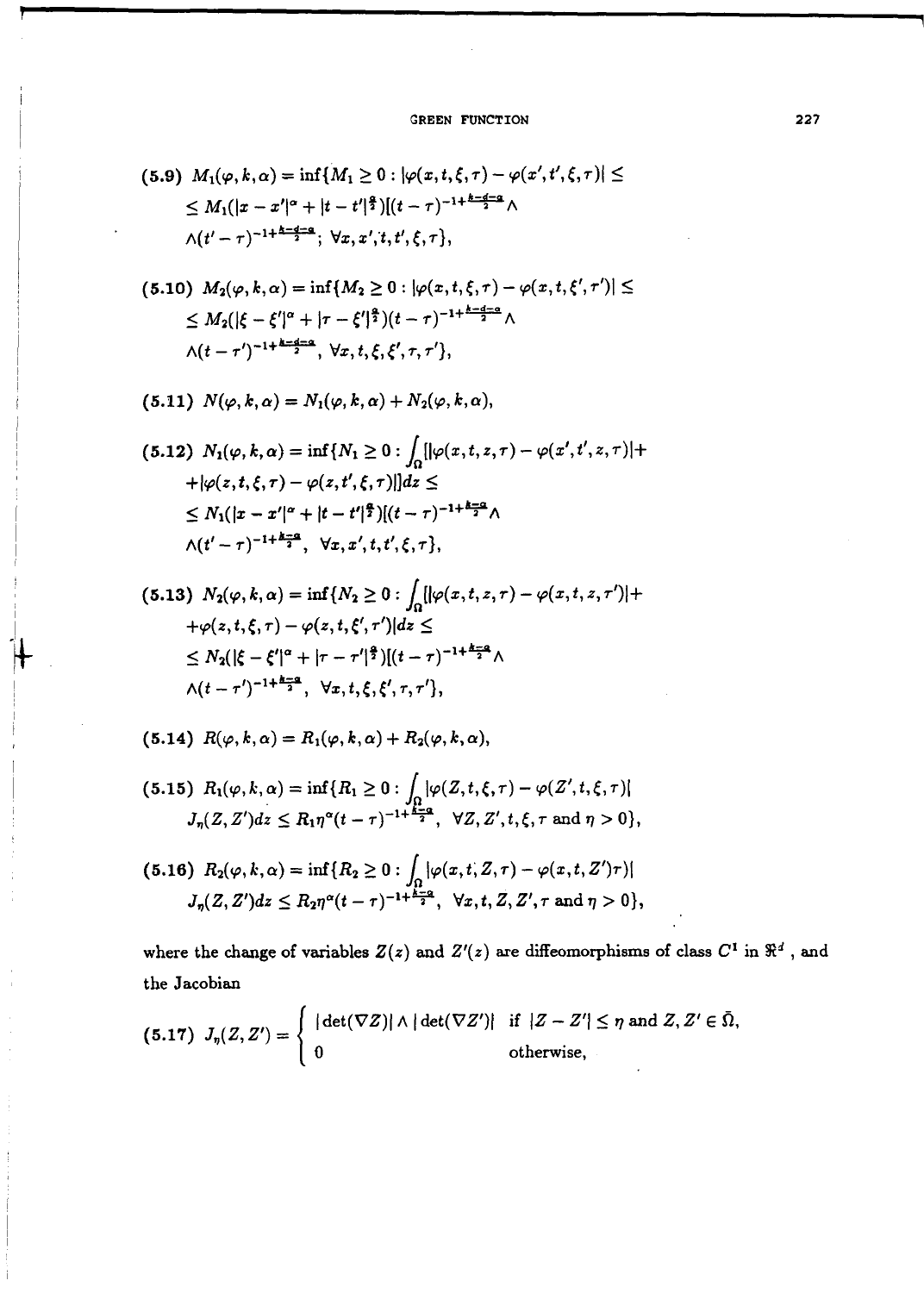det( $\cdot$ ) means the determinant of a  $d \times d$  matrix,  $\nabla Z$ ,  $\nabla Z'$  stand for the matrices of the first partial derivatives of  $Z(z)$ ,  $Z'(z)$  with respect to the variable  $z$ , and  $\wedge$ ,  $\vee$  denote the minimum, **maximum** (resp.) between two real numbers.

Let  $\varphi(x, t, \xi, \tau)$  be a Heat kernel type function, i.e. a continuous function defined for  $x,\xi$  in  $\Omega \subset \mathbb{R}^d$  and  $0 \leq \tau < t \leq 1$ , and such that for every  $x,x',t,t',\xi,\xi',\tau,\tau'$  we have

$$
(5.18) \ |\varphi(x,t,\xi,\tau)| \leq \Lambda (t-\tau)^{-1+\frac{k-4}{2}} \exp[-\lambda |x-\xi|^2 (t-\tau)^{-1}],
$$

$$
(5.19) \ |\varphi(x,t,\xi,\tau) - \varphi(x',t',\xi,\tau)| \leq \Theta(|x-x'|^{\alpha} + |t-t'|^{\frac{\alpha}{2}}) \times
$$
  
 
$$
\times \{(t-\tau)^{-1+\frac{k-4-\alpha}{2}} \exp[-\theta|x-\xi|^2(t-\tau)^{-1}] \vee
$$
  
 
$$
\vee (t'-\tau)^{-1+\frac{k-4-\alpha}{2}} \exp[-\theta|x'-\xi|^2(t'-\tau)^{-1}]\},
$$

$$
(5.20) \ |\varphi(x,t,\xi,\tau) - \varphi(x,t,\xi',\tau')| \leq \Theta(|\xi - \xi'|^{\alpha} + |\tau - \tau'|^{\frac{\alpha}{2}}) \times \times \{ (t-\tau)^{-1+\frac{k-4-\alpha}{2}} \exp[-\theta |x-\xi|^2 (t-\tau)^{-1}] \vee \vee (t-\tau')^{-1+\frac{k-4-\alpha}{2}} \exp[-\theta |x-\xi'|^2 (t-\tau')^{-1}]\},
$$

for some constants  $\Lambda \geq \lambda > 0, \Theta \geq \theta > 0, 0 < \alpha < 1, k \geq 0$ .

 $(5.21)$   $C(\varphi, k) \leq \Lambda$ ,  $K(\varphi, k) \leq 2\pi^{\frac{d}{2}}\Lambda\lambda^{-\frac{d}{2}}$ ,

Then  $\varphi(x, t, y, s)$  belongs to the Green space  $\mathcal{G}_{\alpha}^{k}$ , i.e. the infima (5.6),...,(5.16) are finite. Moreover, we have the relation:

$$
(5.22) M(\varphi, k, \alpha) \leq \Theta, N(\varphi, k, \alpha) \leq 2\pi^{\frac{3}{2}} \Theta \theta^{-\frac{3}{2}},
$$

$$
(5.23) R(\varphi, k, \alpha) \leq 2\pi^{\frac{4}{2}} \Theta \theta^{-\frac{4}{2}}.
$$

For a given function  $\varphi$  in  $\mathcal{G}_{\alpha}^k$ , we denote by  $[\varphi]_{k,\alpha}$  the minimum of the values  $C(\varphi, k)$ ,  $K(\varphi, k)$ ,  $M(\varphi, k, \alpha)$ ,  $N(\varphi, k, \alpha)$ ,  $R(\varphi, k, \alpha)$  defined by (5.6),..., (5.16). It is clear that  $[\cdot]_{k,\alpha}$ provides a norm for  $\mathcal{G}_\alpha^k$ , which becomes a Banach space. Notice that from any sequence of functions  $\{\varphi_n, n = 1, 2, ...\}$  in  $\mathcal{G}^k_\alpha$  such that

$$
C(\varphi_n, k) \leq C_0
$$
 and  $M(\varphi_n, k, \alpha) \leq M_0$ ,  $\forall n = 1, 2, ...$ 

we can extract an uniformly convergence subsequence on  $x, \xi$  belonging to  $\overline{\Omega}$  and  $0 \leq$  $\tau$ ,  $t \leq 1$ ,  $t - \tau \geq \varepsilon$ , for any fixed  $\varepsilon > 0$ . Then  $\mathcal{G}_{\alpha}^{k}$  has a compact inclusion on the Frechet space  $C^0$  of all continuous functions  $\varphi(x, t, \xi, \tau)$  is  $x, \xi$  belonging to  $\overline{\Omega}$ ,  $0 \leq \tau < t \leq 1$ .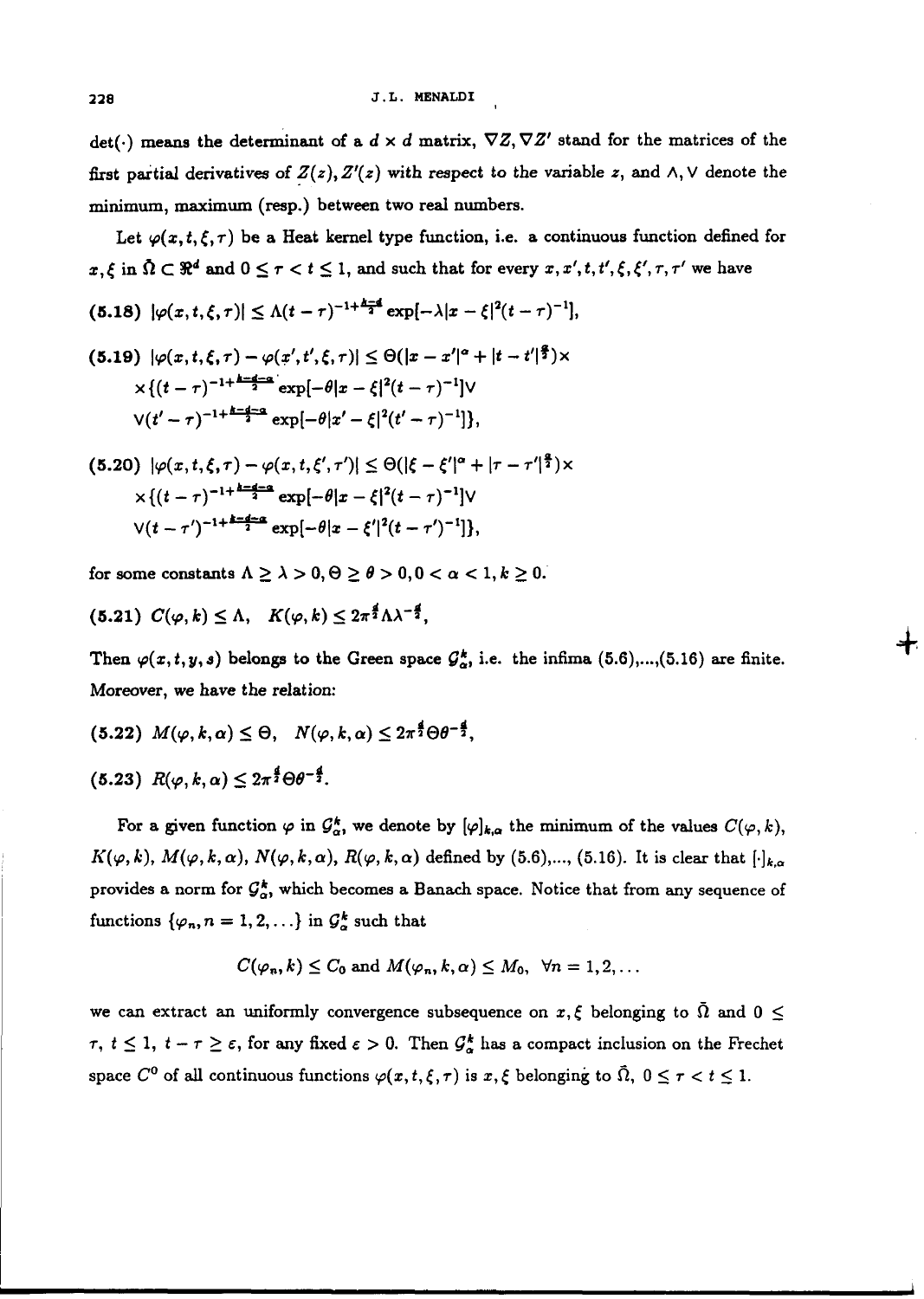### GREEN FUNCTION 229

If  $p(x, t, \xi, \tau)$  is a continuous function, defined for  $x, \xi$ , in  $\overline{\Omega}$  and  $0 \leq \tau < t \leq 1$ , such that for any  $x, x', t, t', \xi, \xi', \tau, \tau'$ ,

$$
(5.24) |p(x,t,\xi,\tau)| \leq p_0,
$$

$$
(5.25) |p(x,t,\xi,\tau)-p(x',t',\xi,\tau)| \leq p_1(|x-x'|^{\alpha}+|t-t'|^{\frac{\alpha}{2}}) \times \\ \times [(t-\tau)^{-\frac{\alpha}{2}} \vee (t'-\tau)^{-\frac{\alpha}{2}}],
$$

$$
\times [(t-\tau)^{-\frac{n}{2}} \vee (t'-\tau)^{-\frac{n}{2}}],
$$
  
(5.26)  $|p(x, t, \xi, \tau) - p(x, t, \xi', \tau')| \le p_1(|\xi - \xi'|^{\alpha} + |\tau - \tau'|^{\frac{n}{2}}) \times$   

$$
\times [(t-\tau)^{-\frac{\alpha}{2}} \vee (t-\tau')^{-\frac{\alpha}{2}}];
$$

then the product by the function  $p$  on the space  $\mathcal{G}^k_\alpha$  is a continuous operation, more precisely we have

$$
(5.27) C(p,\varphi,k) \leq p_0 C(\varphi,k),
$$

$$
(5.28) K(p\varphi, k) \leq p_0 K(\varphi, k),
$$

(5.28) 
$$
K(p\varphi, k) \leq p_0 K(\varphi, k),
$$
  
(5.29)  $M(p\varphi, k, \alpha) \leq p_0 M(\varphi, k, \alpha) + p_1 C(\varphi, k),$ 

$$
(5.30) N(p\varphi, k, \alpha) \leq p_0 N(\varphi, k, \alpha) + 2p_1 K(\varphi, k) ,
$$

(5.30) 
$$
N(p\varphi, k, \alpha) \leq p_0 N(\varphi, k, \alpha) + 2p_1 K(\varphi, k)
$$
  
(5.31)  $R(p\varphi, k, \alpha) \leq p_0 R(\varphi, k, \alpha) + p_1 K(\varphi, k),$ 

# for any  $\varphi$  in  $G^k_\alpha$ .  $\Box$

Let  $\psi(x, t, \xi, \tau)$  be a function belonging to  $\mathcal{G}_{\alpha}^{\tau}$ , for some fixed  $0 < \alpha < 1$ ,  $\alpha < r \leq 2$ , i.e.

$$
(5.32) \ \ [\psi]_{r,\alpha}<\infty,
$$

the infima (5.6),..., (5.16) are finite for  $\varphi = \psi$  and  $k = r$ . We consider the integral transformation

$$
(5.33) T\varphi(x,t,y,s)=\int_s^t d\tau \int_{\Omega} \psi(x,t,\xi,\tau)\varphi(\xi,\tau,y,s)d\xi,
$$

for  $\varphi$  in  $\mathcal{G}_{\alpha}^{k}$ .

Under the condition (5.32), the operator *T* maps the space  $\mathcal{G}_{\alpha}^{k}$  into  $\mathcal{G}_{\alpha}^{k+r}$ , for any  $k > \alpha$ , more precisely we have the estimates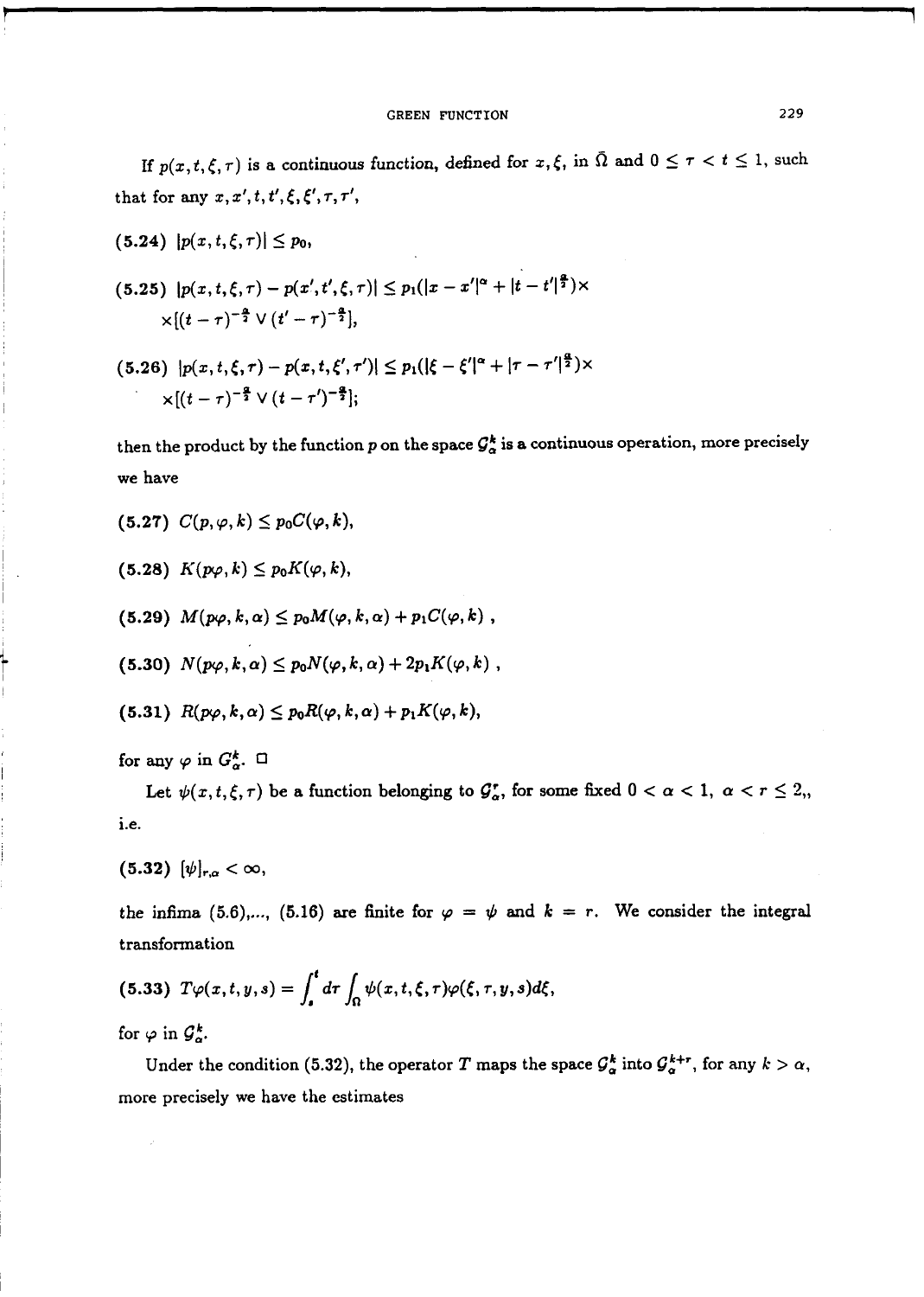230  
\n3. L. HENALDI  
\n(5.34) 
$$
C(T\varphi, k+r) \leq 2^{d+2}(r^{-1}+k^{-1})[C(\psi, r)K(\varphi, k)+K(\psi, r)C(\varphi, k)],
$$
  
\nfor  $0 < k \leq d$ ,  
\n $C(T\varphi, k+r) \leq \beta(\frac{r}{2}, \frac{k-d}{2})K(\psi, r)C(\varphi, k),$  for  $k > d$ ,  
\n(5.35)  $K(T\varphi, k+r) \leq \beta(\frac{r}{2}, \frac{k}{2})K(\psi, r)K(\varphi, k)$ , for  $k > 0$ ,  
\n(5.36)  $M(T\varphi, k+r) \leq 2^{d+2}[(r-\alpha)^{-1}+(k-\alpha)^{-1}[C(\psi, r)+K(\psi, r)+$   
\n $+M(\psi, r, \alpha)+N_1(\psi, r, \alpha)][C(\varphi, k)+K(\varphi, k+M_2(\varphi, k, \alpha)+$   
\n $N_2(\varphi_1, k, \alpha)],$  for  $0 < k < d-\alpha$ ,  
\n $M(T, \varphi, k+r, \alpha) \leq \beta(\frac{r-\alpha}{2}, \frac{k-d}{2}-\alpha)[N_1(\psi, r, \alpha)+K(\psi, r)] \times$   
\n $\times [C(\varphi, k)+M_2(\varphi, k, \alpha)],$  for  $k > d-\alpha$ ,  
\n(5.37)  $N(T\varphi, k+r, \alpha) \leq \beta(\frac{r-\alpha}{2}, \frac{k-\alpha}{2})[N_1(\psi, r, \alpha)+K(\psi, r)] \times$   
\n $\times [K(\varphi, k)+N_2(\varphi, k, \alpha)],$  for  $k > \alpha$ ,

$$
(5.38) R(T\varphi, k+r+\alpha) \leq \beta\left(\frac{r-\alpha}{2}, \frac{k-\alpha}{2}\right)[R_1(\psi, r, \alpha) + K(\psi, r)] \times \\ \times [K(\varphi, k) + R_2(\varphi, k, \alpha)], \text{ for } k > \alpha,
$$

where  $\beta(p,q)$  is the Beta function, i.e.

(5.39) 
$$
\beta(p,q) = \int_0^1 (1-\theta)^{p-1} \theta^{q-1} d\theta
$$
,  $p, q > 0$ .

The operator  $(5.1)$  and  $(5.2)$  are always considered as acting on the first variable  $x$  in  $\bar{\Omega}$ . In view of the properties (5.24),...,(5.24), it is clear that the operator D maps  $\mathcal{G}_{\alpha}^{k}$  into  $\mathcal{G}_{\alpha}^{k-1}$  . It is also possible to prove that there exists a constant  $C_1 > 0$  such that

┫

$$
(5.40) C(I\varphi,k) \leq C_1 C(\nabla \varphi, k) ,
$$

$$
(5.41) K(I\varphi, k) \leq C_1 K(\nabla \varphi, k) ,
$$

$$
(5.42) M(I\varphi, k) \leq C_1[C\nabla\varphi, k) + M(\nabla\varphi, k)],
$$

$$
(5.43) N(I\varphi, k) \leq C_1[K(\nabla \varphi, k) + N(\nabla \varphi, k) + R(\nabla \varphi, k)],
$$

$$
(5.44) R(I\varphi, k) \leq C_1[K(\nabla \varphi, k) + R(\nabla \varphi, k)],
$$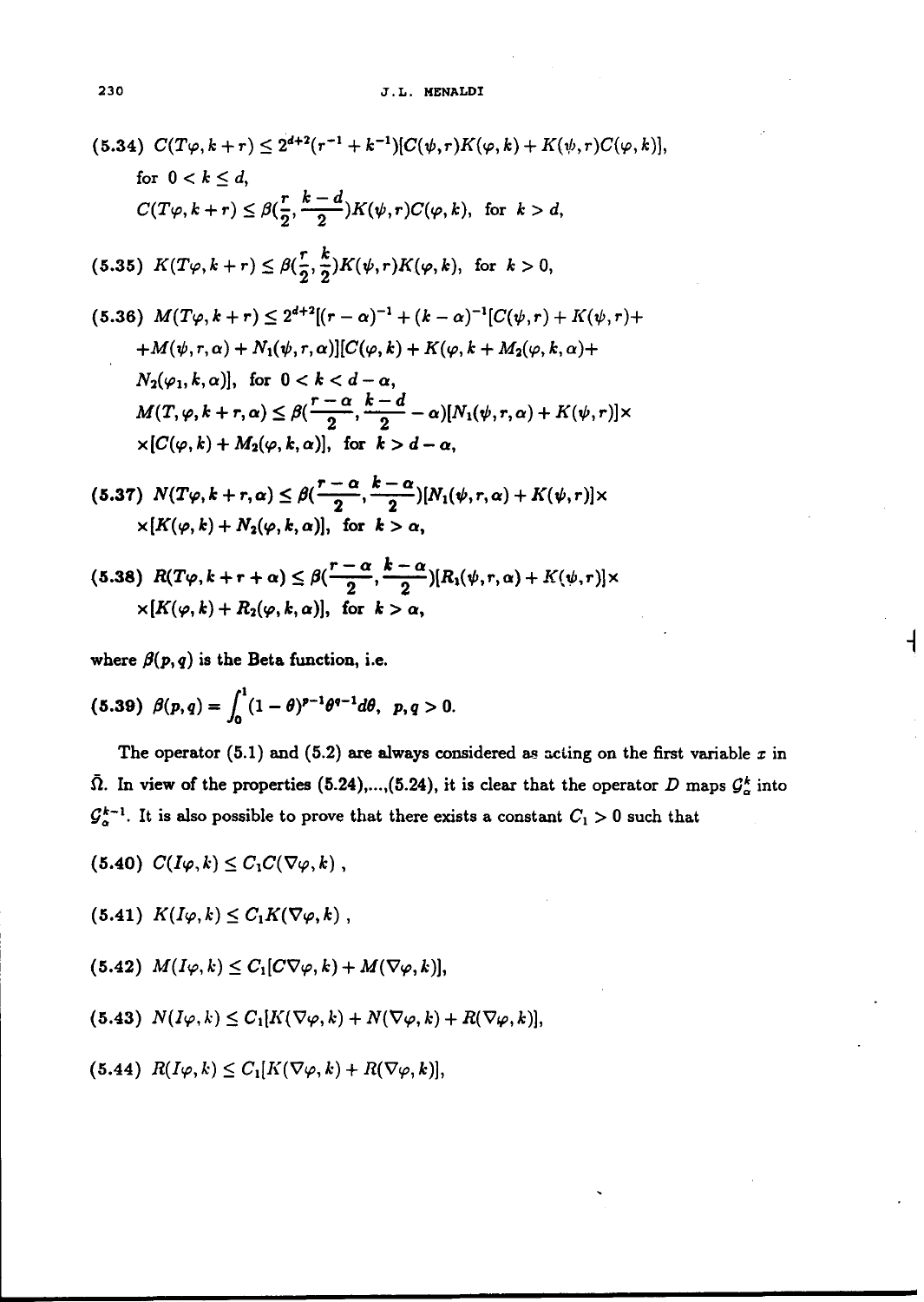## for any  $k \geq 0$ .

Let  $G_0(x, t, \xi, \tau)$  be the Green function associated with the parabolic second order differential operator  $\partial_t + A_0$  and the boundary operator B. As proved in Garroni and Solonnikov [11], such a function exists and satisfies the estimates (5.18),...,(5.19) for  $\psi = G_0, k = 2$ and  $\psi=\nabla G_0, k=1$ .

### **Theorem** 1.

Under the assumptions  $(A.1),..., (A.5)$  the Volterra integral equation

$$
(5.45) \ \ G(x,t,\xi,\tau) = G_0(x,t,\xi,\tau) + \int_{\tau}^{t} ds \int_{\Omega} G_0(x,t,x,s) (I-D) G(z,s,\xi,\tau) ds
$$

possesses one and only one solution G in the Green space  $\mathcal{G}_{\alpha}^{0}$ . Moreover we have

$$
(5.46) G(x,t,\xi,\tau) = \sum_{k=0}^{\infty} G_k(x,t,\xi,\tau),
$$
  

$$
G_k(x,t,\xi,\tau) = \int_{\tau}^{t} ds \int_{\Omega} G_0(x,t,x,s) (I-D) G_{k-1}(z,s,\xi,\tau) dz,
$$

where the convergence is uniform over compact subsets of the domain for  $G$  and  $\nabla G$ . Furthermore,  $G$  has the semigroup properties

(5.47) 
$$
G(x, t, \xi, \tau) = \int_{\Omega} G(x, t, z, s) G(s, z, \xi, \tau) dz, \forall s \in (\tau, t),
$$
  
(5.48)  $\int_{\Omega} G(x, t, \xi, \tau) \varphi(\xi) d\xi \to \varphi(x)$  as  $(t - \tau) \to 0$ ,  
uniformly in x, for continuous function  $\varphi$ .

also, if  $a_0 = 0$ ,  $b_0 = 0$  then

$$
(5.49)\ \int_{\Omega} G(x, t, \xi, \tau) d\xi = 1. \ \ \Box
$$

In order to estimate the second order derivatives we go back to the operator  $T$  given by (5.33). We assume that  $\psi$  satisfies (5.18),...,(5.20) for  $\varphi = \psi, k = 0$ , instead of (5.32), i.e. essentially  $\psi = \nabla^2 G_0$ . Also  $\psi$  satisfies the following "cancellation" properties:

$$
(5.50) \left| \int_{\Omega} \psi(x,t,z,\tau) dz \right| + \left| \int_{\Omega} \psi(z,t,\xi,\tau) dz \right| \leq K_0 (t-\tau)^{\alpha/2-1},
$$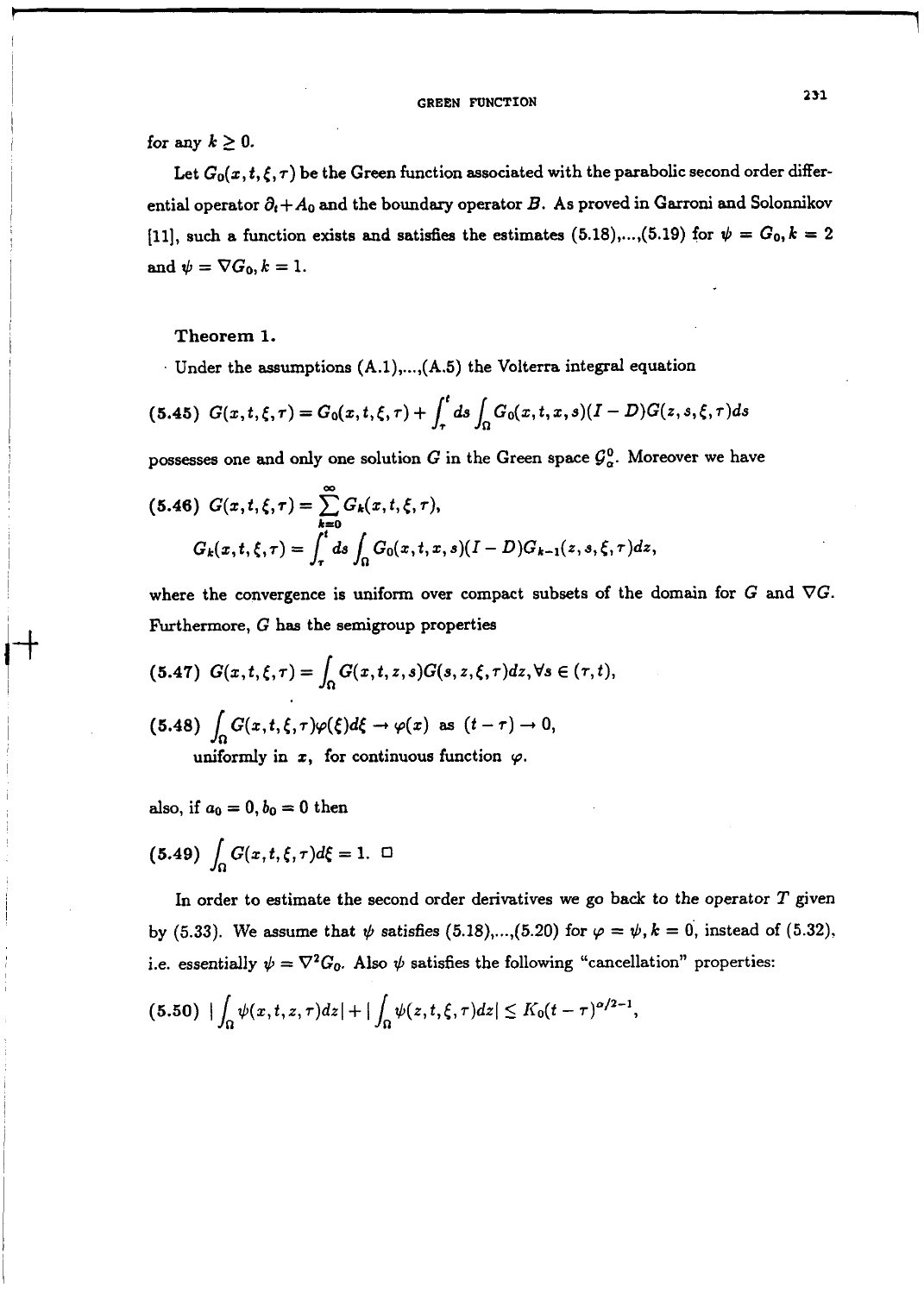$$
(5.51) \mid \int_{\Omega} [\psi(x, t, z, \tau) - \psi(x', t', \tau)]dz| +
$$
  
+ 
$$
\mid \int_{\Omega} [\psi(z, t, \xi, \tau) - \psi(z, t, \xi', \tau')]dz| \le
$$
  

$$
\leq N_0(t - \tau)^{\epsilon/2 - 1} (|x - x'|^{\gamma} + |t - t'|^{\gamma/2} + |\xi - \xi'|^{\gamma} + |\tau - \tau'|^{\gamma/2}),
$$

for every  $0 \le \tau' \le \tau < t \le t' \le 1$ ,  $x, \xi$  in  $\overline{\Omega}$ ,  $\alpha = \gamma + \varepsilon$ ,  $\gamma, \varepsilon > 0$ , and some suitable constants  $K_0 > 0$ ,  $N_0 = N_0(\varepsilon) > 0$ . Under these conditions, there exist constants  $C_1$ ,  $K_1$ ,  $M_1$ ,  $N_1$ and  $R_1$  depending on  $\psi$ ,  $\varepsilon$  such that

$$
(5.52) \ C(\nabla^2 T\varphi,1) \leq C_1[C(\varphi,1) + K(\varphi,1) + M(\varphi,1)],
$$

$$
(5.53) K(\nabla^2 T\varphi, 1) \leq K_1[K(\varphi, 1) + N(\varphi, 1) + R(\varphi, 1)],
$$

(5.54)  $M(\nabla^2 T\varphi, 1, \gamma) \leq M_1[C(\varphi, 1) + K(\varphi, 1) + M(\varphi, 1, \alpha) +$  $+N(\varphi,1,\gamma)$ ,

$$
(5.55) N(\nabla^2 T\varphi, 1, \gamma) \leq N_1[K(\varphi, 1) + N(\varphi, 1, \alpha) + R(\varphi, 1, \alpha)],
$$

$$
(5.56) R(\nabla^2 T\varphi, 1, \gamma) \leq R_1[K(\varphi, 1) + N(\varphi, 1, \alpha) + R(\varphi, 1, \alpha)],
$$

where  $M(\cdot, \cdot, \gamma)$ ,  $N(\cdot, \cdot, \gamma)$ ,  $R(\cdot, \cdot, \gamma)$  denote the infima (5.8), (5.11), (5.14) with  $\gamma$  in lieu of  $\alpha$ , and  $\alpha=\gamma+\varepsilon$ ,  $\gamma,\varepsilon>0$ .

╈

Because in the assumption (A.5) we took Lipschitz coefficients **we** have no singularity on the boundary for  $\nabla^2 G_0$ ,  $\partial_t G_0$  as proved in Garroni and Solonnikov [11]. Thus for  $\psi = \nabla^2 G_0$  or  $\psi = \partial_t G_0$  we have (5.18),...,(5.20) with  $\varphi = \psi$ ,  $k = 0$ , as well as the cancellation properties (5.50) , (5.51).

In view of the equation (5.45) and the fact that  $(I - D)G$  belongs to  $\mathcal{G}_{\alpha}^1$ , we deduce from the estimates  $(5.52),...,(5.56)$  that

$$
(5.57) G = G_0 + G^1, G^1 \in \mathcal{G}_\alpha^3, \nabla G^1 \in \mathcal{G}_\alpha^2, \nabla^2 G^1, \partial_t G^1 \in \mathcal{G}_\gamma^1,
$$

for any  $0 < \gamma < \alpha$ . Hence, G is indeed a "classic" Green function since  $G<sup>1</sup>$  satisfies the equation

(5.58) 
$$
\partial_t G^1(\cdot, \cdot, \xi, \tau) + AG^1(\cdot, \cdot, \xi, \tau) = F_n
$$
, in  $\Omega \times (\tau, 1]$ ,  
\n $G^1(t, \cdot, \xi, \tau) \to 0$  as  $t \to \tau$ , in  $\Omega$ ,  
\n $BG^1(\cdot, \cdot, \xi, \tau) = 0$  in  $\partial\Omega \times (0, 1]$ ,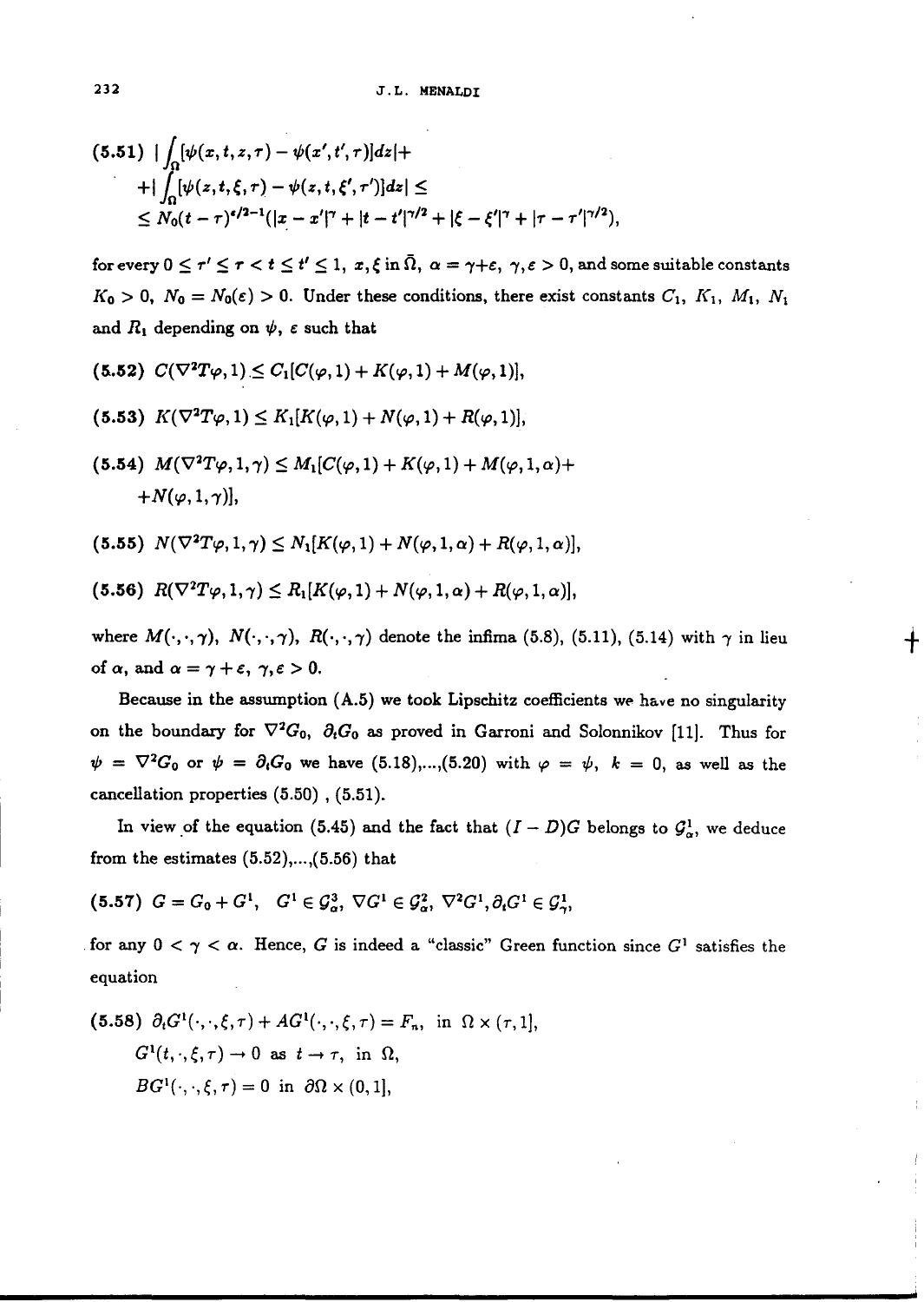### **GREEN FUNCTION 233**

for any fixed  $\xi, \tau$  and  $F_0(x,t,\xi,\tau) = (I - D)G_0(x,t,\xi,\tau)$ . From this, we can obtain the representation formula

(5.59) 
$$
u(x,t) = \int_0^t d\tau \int_{\Omega} G(x,t,\xi,\tau) f(\xi,\tau) d\xi + \int_{\Omega} G(x,t,\xi,0) u_0(\xi) d\xi,
$$

where *u* is the solution of the equation

(5.60) 
$$
\partial_t u - Au = f
$$
, in  $\Omega \times (0,1]$ ,  
 $u(\cdot, 0) = u_0$ , in  $\Omega$ ,  $Bu = 0$ , on  $\partial\Omega \times (0,1]$ ,

in the appropriated sense according to the degree of regularity of the data f, *uo.* 

When the coefficients of the boundary operator  $B$  are only Hölder continuous, we need some more analysis (cf. Garroni and Menaldi *[lo]).* 

These results are extended to boundary conditions of Dirichlet type, i.e. " $BG = 0$ " is replaced by " $G = 0$ " on the boundary  $\partial \Omega \times (0,1]$ . It is clear that any interval  $(0,T]$  may be used in lieu of *(0, 11.* 

### **6.** Asymptotic Results

Let  $\Omega$  be a bounded open subset of  $\mathbb{R}^d$  having smooth boundary  $\partial\Omega$ . In this section we assume that the coefficients of the operators  $A$  and  $B$  are independent of  $t \geq 0$ , i.e.

(6.1) 
$$
A\varphi(x) = -\sum_{i,j=1}^{d} a_{ij}(x)\partial_{ij}^{x}\varphi(x) + \sum_{i=1}^{d} a_{i}(x)\partial_{i}^{x}\varphi(x) -
$$

$$
-\int_{E} [\varphi(x + \gamma(x,\zeta)) - \varphi(x)]\beta(x,\zeta)\pi(d\xi),
$$
  
(6.2) 
$$
B\varphi(x) = \sum_{i=1}^{d} b_{i}(x)\partial_{i}^{x}\varphi(x),
$$

where for some exponent  $0 < \alpha < 1$  the assumptions are:

**(B.1)** the function  $\gamma(x, \zeta), \beta(x, \zeta)$  are continuous for

*x* in  $\overline{\Omega}$  and  $\mathcal{E}$  - measurable in  $\zeta$ , and there exist a  $\mathcal{E}$  – measurable function  $\gamma_0(\zeta)$  and a constant  $C_0 > 0$  satisfying for every  $x, x'$  in  $\overline{\Omega}$  $0<\left|\gamma(x,\zeta)\right|\leq \gamma_0(\zeta),\quad \int_E\gamma_0(\zeta)\pi(d\zeta)=C_0,$  $|\gamma(x,\zeta)-\gamma(x',\zeta)|\leq \gamma_0(\zeta)|x-x'|^{\alpha},$  $|\beta(x,\zeta) - \beta(x',\zeta)| \le |x - x'|^{\alpha}, \quad 0 \le \beta(x,\zeta) \le 1,$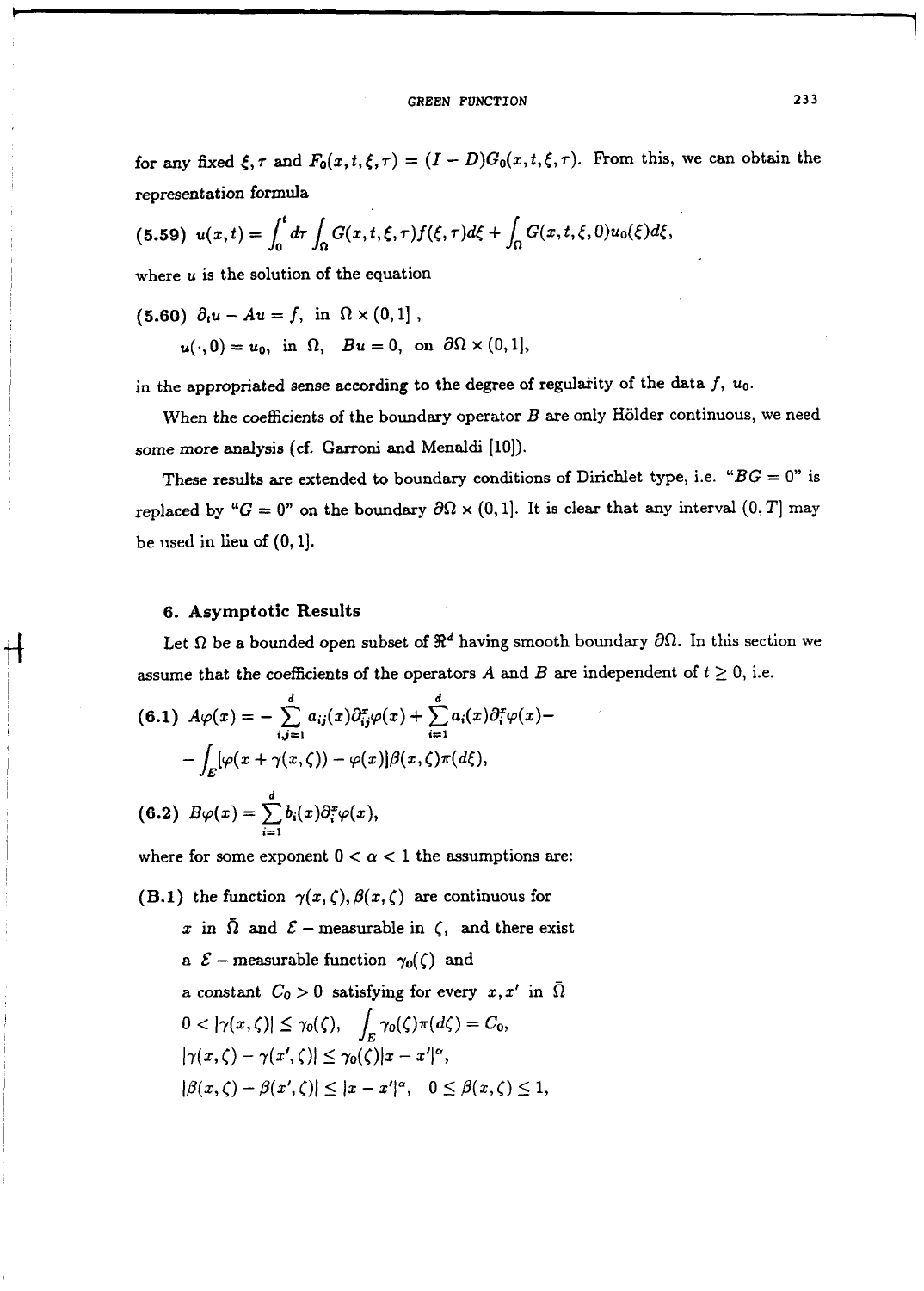(B.2) the function  $\gamma(x,\zeta)$  is continuously differentiable in x and there is a constant  $C_0 > 0$ satisfying for every  $x, x'$  in  $\overline{\Omega}$ ,  $\zeta$  in  $E$ ,  $0 \le \theta \le 1$  $|x - x'| \leq C_0 |(x, -x') + \theta[\gamma](x, \zeta) - \gamma(x', \zeta)|$ ,  $|\gamma(x, \zeta) - \gamma(x', \zeta)| \leq C_0 |x - x'|,$ 

(B.3) for any  $(x, \zeta)$  in  $\overline{\Omega} \times E$  such that  $\beta(x, \zeta) \neq 0$ , the segment  $[x, x + \gamma(x, \zeta)]$  is included in  $\overline{\Omega}$ ,

(B.4) there exist constants  $C_0 \ge c_0 > 0$  satisfying for every  $x, x'$  in  $\Omega$ <br> $\sum_{i=1}^d |a_i(x)| + \sum_{i=1}^d |a_i(x)| \le C_0$ .

$$
\sum_{i=1}^{d} |a_i(x) - a_i(x') + \sum_{i,j=1}^{d} |a_{ij}(x) - a_{ij}(x')| \leq C_0 |x - x'|^{\alpha},
$$
  

$$
\sum_{i,j=1}^{d} a_{ij}(x) \xi_i \xi_j \geq c_0 |\xi|^2, \forall \xi = (\xi_1, \ldots, \xi_d) \in \Re^d,
$$

(B.5) there exist constants  $C_0 \ge c_0 > 0$  satisfying for

every 
$$
x, x'
$$
 in  $\partial\Omega$   
\n
$$
\sum_{i=1}^d |b_i(x)| \leq C_0, \sum_{i=1}^d b_i(x)n_i(x) \geq c_0,
$$
\n
$$
\sum_{i=1}^d |b_i(x) - b_i(x')| \leq C_0|x - x'|,
$$

where  $|\cdot|$  denotes the appropriate Euclidian norm either in  $\Re$  or  $\Re^d$  and  $n(x) = (n_1(x),$  $\ldots$ ,  $n_d(x)$ ) is the outward unit normal to the boundary  $\partial\Omega$  at the point x.

We want to consider the following three problems:

(6.3) 
$$
\partial_t u + Au = f
$$
 in  $\Omega \times (0, \infty)$ ,  
 $u(\cdot, 0) = \text{ in } \Omega, \quad Bu = 0 \text{ on } \partial\Omega \times [0, \infty)$ ,

(6.4) 
$$
Au_{\lambda} + \lambda u_{\lambda} = g
$$
 in  $\Omega$ ,  $Bu_{\lambda} = 0$  on  $\partial\Omega$ 

and

(6.5)  $Au_0 = g$  in  $\Omega$ ,  $Bu_0 = 0$  on  $\partial \Omega$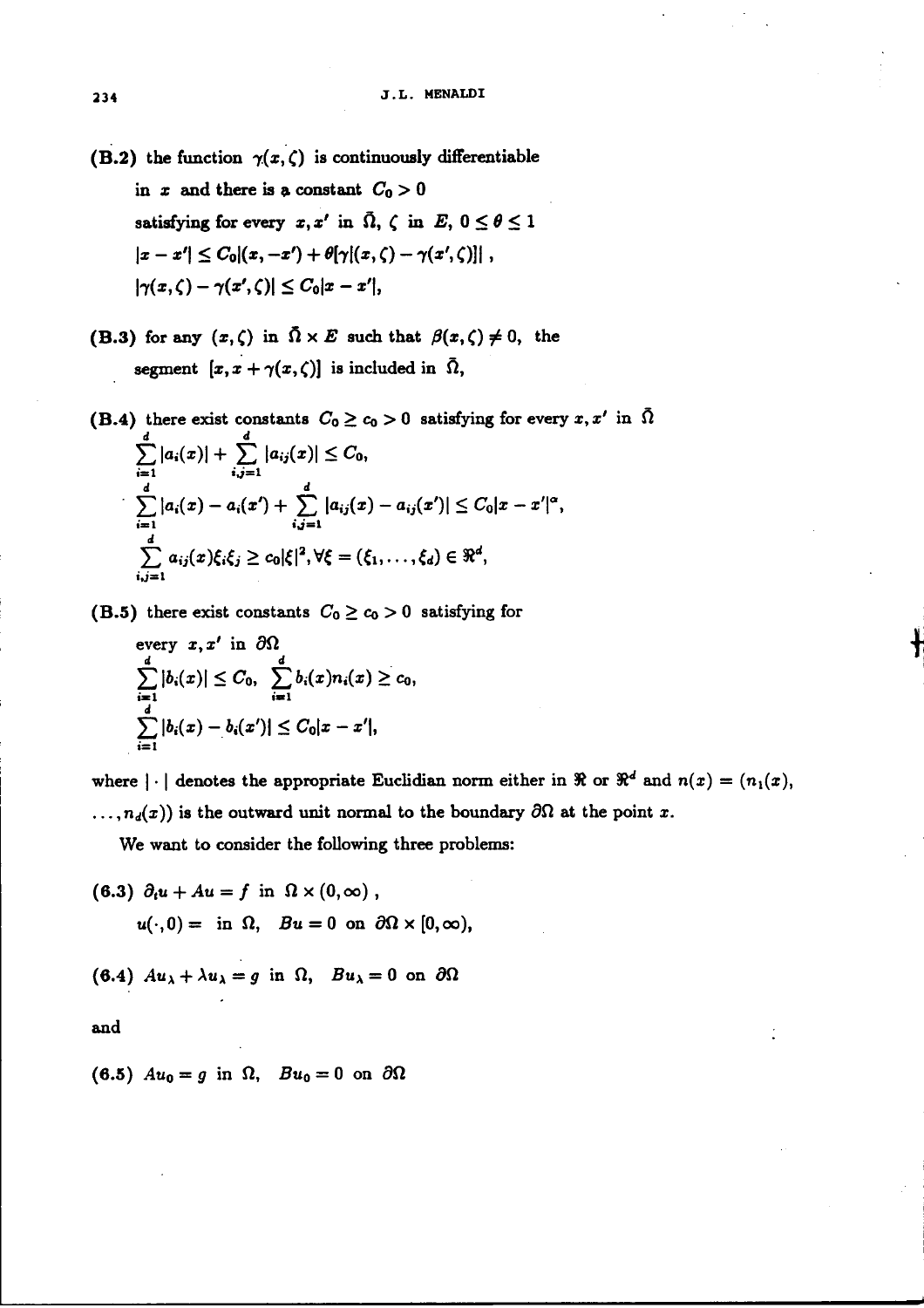### **GREEN FUNCTION 235**

where  $\partial_t$  denotes the partial derivative with respect to the second variable, say t, the functions  $f = f(x, t)$ ,  $g = g(x)$ , x in  $\overline{\Omega}$ , t in  $[0, \infty)$  and the constant  $\lambda > 0$  are given. We wish to know under which circumstances the problem  $(6.5)$  possesses one or more solutions and when we have

(6.6) 
$$
u(\cdot,t) \to u_0
$$
 as  $t \to \infty$ , and  $u_{\lambda} \to u_0$  as  $\lambda \to 0$ .

It is clear that these questions lead to the study of the invariant measures of the homogeneous semigroup generated by the integro-differential operator (6.1) and the differential boundary operator (6.2).

By means of the previous section (cf. Garroni and Menaldi *[lo])* we can construct the Green function  $G(x, t, \xi), x, y$  in  $\overline{\Omega}, t > 0$ , which solves the problem

(6.7) 
$$
\partial_t G(x, t, \xi) + A_x G(x, t, \xi) = \delta(x - \xi) \delta(t)
$$
 in  $\Omega \times (0, \infty)$ ,  
\n $B_x G(x, t, \xi) = 0$  on  $\partial \Omega \times [0, \infty)$ ,  
\n $G(x, t, \xi) \rightarrow \delta(x - \xi)$  as  $t \rightarrow 0$ ,

in an appropriate sense. Such a function admits the representation

$$
(6.8) G(x,t,\xi) = G_0(x,t,\xi) + G^1(x,t,\xi), \ \forall x,\xi \in \bar{\Omega}, t > 0,
$$

where *Go* is the Green function corresponding to the principal part of A (the second order differential terms) and the boundary operator B. The function  $G^1$  belongs to  $\mathcal{G}^3_\alpha$ ,  $\nabla G^1$ belongs to  $\mathcal{G}_\alpha^2$  and  $\nabla^2 G^1$ ,  $\partial_t G^1$  belongs to  $\mathcal{G}_\gamma^1$  for any  $0 < \gamma < \alpha$ , but only locally in *t*, i.e. valid on every bounded set  $\overline{\Omega} \times [0, T]$ , for any fixed  $T > 0$ .

From the results in Garroni and Solonnikov [11], we deduce that for  $i = 0, 1, 2$ ,

$$
(6.9) |\nabla^i G_0(x,t,\xi)| \leq C_0 (t \wedge 1)^{-\frac{d+i}{2}} \exp(-c_0 \frac{|x-\xi|^2}{t}),
$$

$$
(6.10) \ |\nabla^i G_0(x, t, \xi) - \nabla^i G_0(x', t', \xi')| \leq M_0(|x - x'|^{\alpha} + |t - t'|^{\alpha/2} +
$$
  
 
$$
+ |\xi - \xi'|^{\alpha}) [(t \wedge 1)^{-\frac{d+\alpha}{2}i} \exp(-m_0 \frac{|x - \xi|^2}{t}) +
$$
  
 
$$
+ (t' \wedge 1)^{-\frac{d+\alpha}{2}i} \exp(-m_0 \frac{|x' - \xi'|^2}{t'}),
$$

for every  $x, x', \xi, \xi'$  in  $\overline{\Omega}$ ,  $t, t'$  in  $(0, \infty)$  and some constants  $C_0, c_0, M_0, m_0 > 0$ . Moreover, Calderon and Zygmund type estimate hold, i.e. for any  $1 < p < \infty$  there exists a constant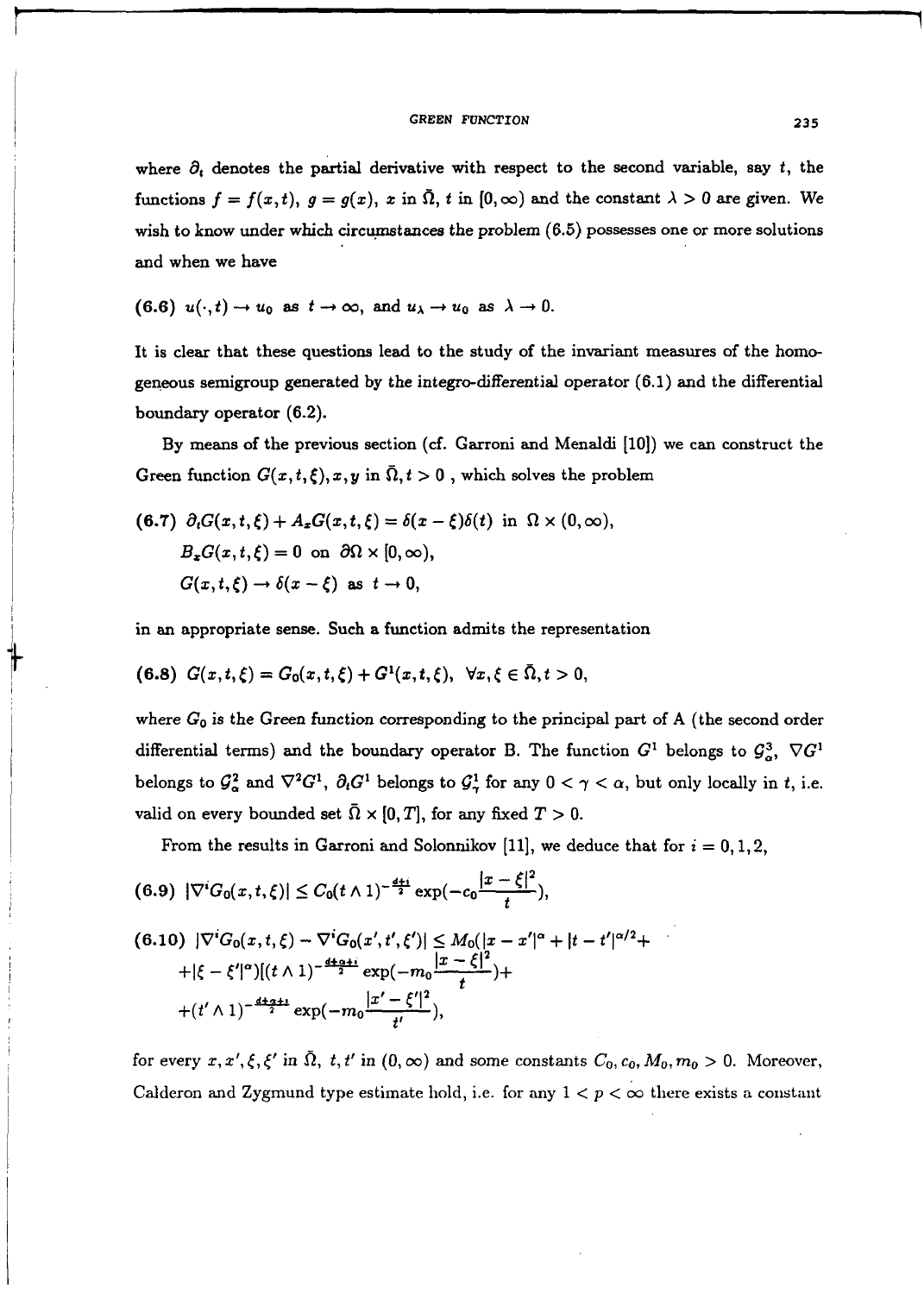### **236 J.L. MENALDI**

 $C_p$  depending only on  $\Gamma_0$  and *p*, but not on  $T \geq 0$  such that for any measurable function  $f(\xi,\tau) \geq 0, \xi$  in  $\Omega, \tau \geq 0$  we have

$$
(6.11)\ \int_0^T dt \int_{\Omega} |\int_0^t d\tau \int_{\Omega} \nabla^2 G_0(x,t-\tau,\xi) f(\xi,\tau) d\xi|^p dx \le
$$
  

$$
\le C_p \int_0^T d\tau \int_{\Omega} |f(\xi,\tau)|^p d\xi,
$$

where the hessian  $\nabla^2$  can be replaced by  $\partial_t$  in (6.9), (6.10), (6.11), and  $\wedge$  denotes the minimum between real numbers.

Let us redefine the function spaces  $\mathcal{G}_{\alpha}^{k}$ , or  $\mathcal{G}_{\alpha}^{k}(\bar{\Omega}\times[0,\infty), \mathbb{R}^{n})$  when necessary,  $k\geq 0, n\geq 0$ 1,  $0 < \alpha < 1$ , as the space of all continuous functions  $\varphi(x, t, \xi)$  defined for  $x, \xi$  in  $\overline{\Omega}$ ,  $t > 0$ , with values in  $\mathbb{R}^n$ , and such that the following infima (6.12),...,(6.16) are finite.

(6.12)  $C(\varphi, k) = \inf\{C \ge 0 : |\varphi(x, t, \xi)| \le C(t \wedge 1)^{-1 + \frac{k-d}{2}}, \forall x, t, \xi\}$ 

$$
(6.13) \ K(\varphi, k) = \inf \{ K \ge 0 \int_{\Omega} [|\varphi(x, t, z)| + |\varphi(z, t, \xi)| dz \le
$$
  
\$\le K(t \wedge 1)^{-1+\frac{k}{2}}, \ \forall x, t, \xi\$},

$$
(6.14) \ M(\varphi, k, \alpha) = \inf \{ M \ge 0 : |\varphi(x, t, \xi) - \varphi(x', t', \xi')| \le
$$
  
 
$$
\le M(|x - x'|^{\alpha} + |t - t'|^{\frac{\alpha}{2}} + |\xi - \xi'|^{\alpha}) \times
$$
  
 
$$
\times [(t \wedge 1)^{-1 + \frac{k - d - \alpha}{2}} + (t' \wedge 1)^{-1 + \frac{k - d - \alpha}{2}}, \ \forall x, x', t, t', \xi, \xi' \}
$$

$$
(6.15) N(\varphi, k, \alpha) = \inf \{ N \ge 0 : \int_{\Omega} [|\varphi(x, t, z) - \varphi(x', t', z)| +
$$
  
 
$$
+ |\varphi(z, t, \xi) - \varphi(z, t', \xi')|] \le N(|x - x'|^{\alpha} + |t - t'|^{\frac{\alpha}{2}} +
$$
  
 
$$
+ |\xi - \xi'|^{\alpha} |[(t \wedge 1)^{-1 + \frac{k - \alpha}{2}} + (t' \wedge 1)^{-1 + \frac{k - \alpha}{2}}], \ \forall x, x', t, t', \xi, \xi' \},
$$

$$
(6.16) \ \ R(\varphi, k, \alpha) = \inf\{R \ge 0 : \int_{\Omega} [|\varphi(Z, t, \xi) - \varphi(Z', t, \xi)| +
$$
  
 
$$
+ |\varphi(x, t, Z) - \varphi(x, t, Z')|] J_{\eta}(Z, Z') dz \le
$$
  
 
$$
\le R\eta^{\alpha}(t \wedge 1)^{-1 + \frac{k-\alpha}{2}}, \ \ \forall x, t, Z, Z' \ \text{ and } \ \eta > 0 \}
$$

where the change of variables  $Z(z)$  and  $Z'(z)$  are diffeomorphisms of class  $C^1$  in  $\Re^d$ , and the Jacobian

(6.17) 
$$
J_{\eta}(Z, Z') = \begin{cases} |\det(\nabla Z)| \wedge |\det(\nabla Z')| & \text{if } |Z - Z'| \leq \eta \text{ and } Z, Z' \in \bar{\Omega}, \\ 0 & \text{otherwise.} \end{cases}
$$

Based on the semigroup properties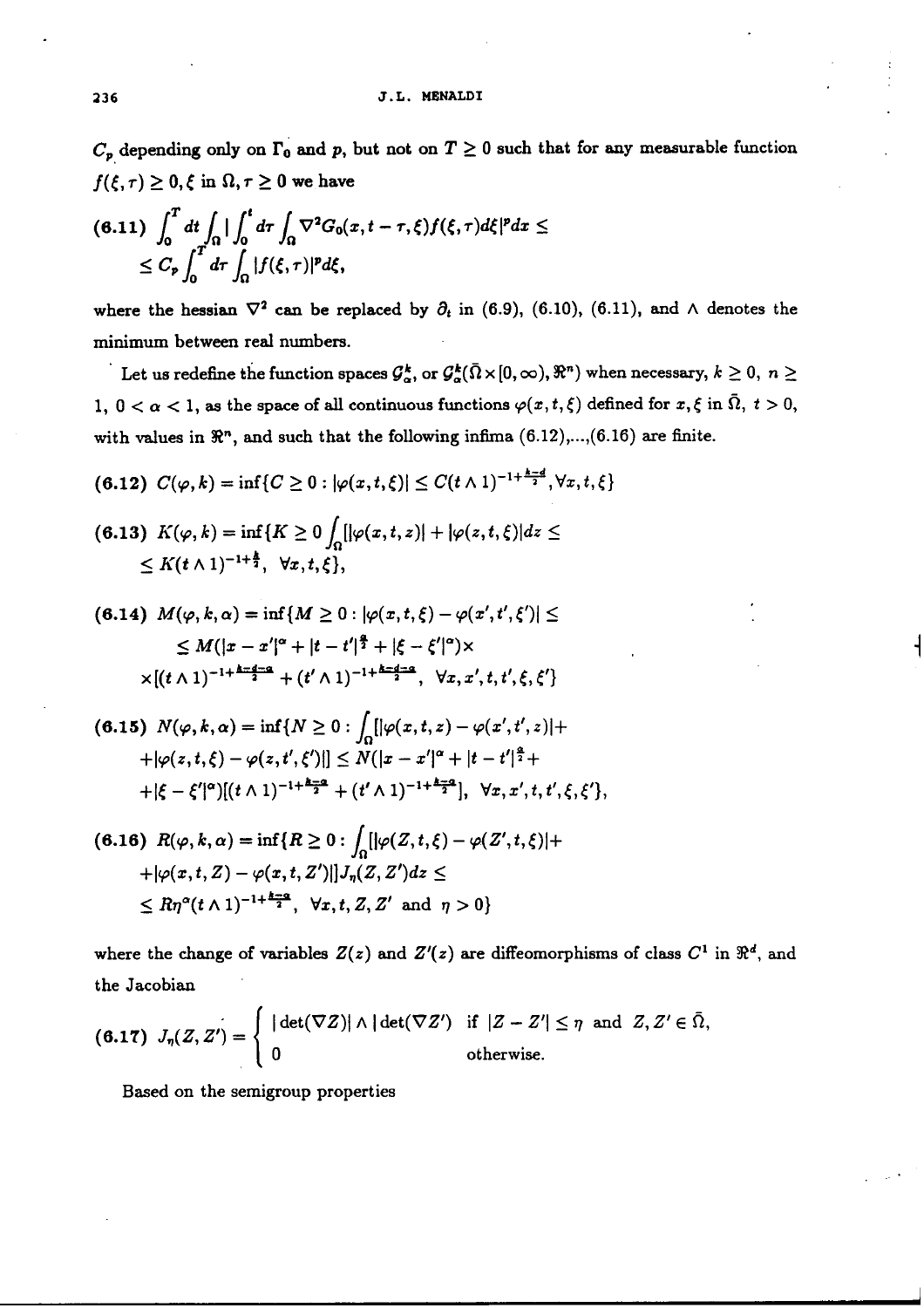, **GREEN FUNCTION 237** 

(6.18) 
$$
G(x,t+s,\xi) = \int_{\Omega} G(x,t,z)G(z,s,\xi)dz,
$$
for every  $x, y$  in  $\overline{\Omega}, t, s > 0$ ,

(6.19)  $\varphi(x) = \lim_{\epsilon \to 0} \int_{\epsilon} G(x, t, \xi) \varphi(\xi) d\xi,$ uniformly in x belonging to  $\bar{\Omega}$  and for any continuous function  $\varphi$  in  $\Omega$ ,

(6.20) 
$$
\int_{\Omega} G(x, t, \xi) d\xi = 1, \text{ for every } x \text{ in } \overline{\Omega}, t > 0,
$$

we can prove the

### Theorem 6.1

Under the assumption  $(B.1)$ ,..., $(B.5)$  the function  $G<sup>1</sup>$  in  $(6.8)$  is such that

 $(6.21)$   $G^1 \in \mathcal{G}^3$ ,  $\nabla G^1 \in \mathcal{G}^2$ ,  $\nabla^2 G^1$ ,  $\partial_i G^1 \in \mathcal{G}^1$ ,  $\forall \gamma < \alpha$ ,

i.e. the infima  $C(\nabla^i G^1, 3 - i)$ ,  $K(\nabla^i G^1, 3 - i)$ ,  $M(\nabla^i G^1, 3 - i, \alpha)$ ,  $N(\nabla^i G^1, 3 - i, \alpha)$ ,  $R(\nabla^{i}G^{1}, 3-i, \alpha), i = 0, 1, \text{ and } C(\nabla^{2}G^{1}, 1), C(\partial_{i}G^{1}, 1), K(\nabla^{2}G^{1}, 1), K(\partial_{i}G^{1}, 1), M(\nabla^{2}G^{1}, 1, \gamma),$  $M(\partial_t, G^1, 1, \gamma), N(\nabla^2 G^1, 1, \gamma), N(\partial_t G^1, 1, \gamma), R(\nabla^2 G^1, 1, \gamma), R(\partial_t G^1, 1, \gamma), 0 < \gamma < \alpha$ , are finite. The Green function (6.8) is positive, precisely, there exist two constant  $0 < \eta, \delta \leq 1$ such that

$$
(6.22) G(x,t,\xi) \geq \eta > 0, \ \forall x,\xi \in \overline{\Omega}, \ t \geq \delta > 0.
$$

If the oblique boundary condition given by the operator  $B$  are changed into homogeneous Dirichlet boundary conditions then (6.22) holds only for x in  $\Omega$ , dist  $(x, \partial \Omega) \ge \varepsilon > 0$ , for any  $\epsilon > 0$ .  $\Box$ 

Therefore, the solution of the parabolic equation  $(6.3)$  is given by  $\cdot$ 

$$
(6.23) \ \ u(x,t) = \int_0^t d\tau \int_{\Omega} G(x,t-\tau,\xi) f(\xi,\tau) d\xi,
$$

according to the previous section. Then, for  $(6.4)$  we should purpose

(6.24) 
$$
u_{\lambda}(x) = \int_0^{\infty} e^{-\lambda t} dt \int_{\Omega} G(x, t, \xi) g(\xi) d\xi, \lambda > 0.
$$

Let us denote by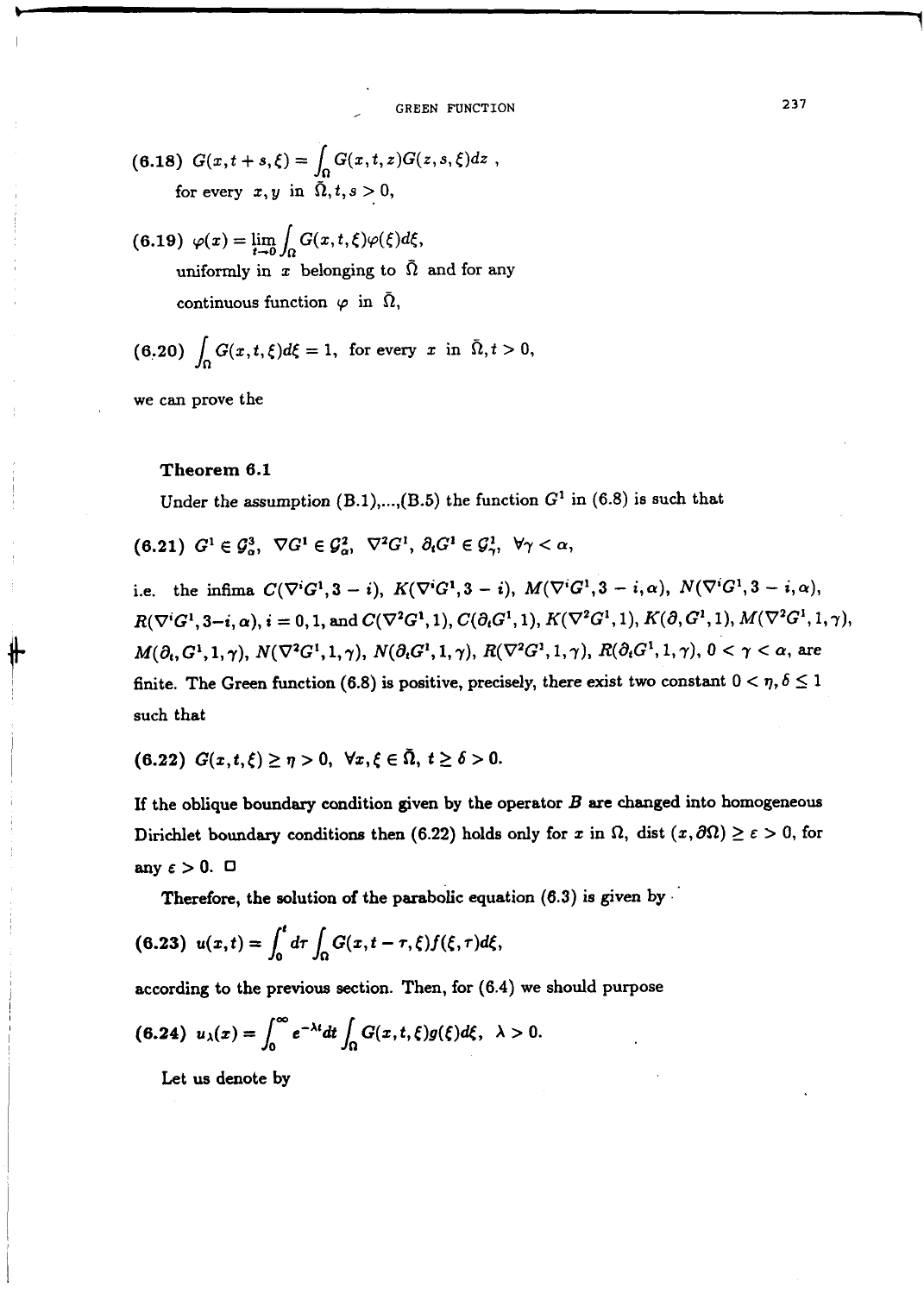(6.25)  $[f]_{\alpha,T} = \inf\{C \ge 0 : |f(x,t) - f(x',t')| \le C(|x - x'|^{\alpha} + |t - t'|^{\alpha/2})\}$ and  $|f(x,t)| \leq C$ ,  $\forall x, x' \in \overline{\Omega}, t, t' \in [0, T]$ ,

$$
(6.26) [g]_{\alpha} = \inf \{ C \ge 0 : |g(x) - g(x')| \le C|x - x'|^{\alpha} \}
$$
  
and  $|g(x)| \le C$ ,  $\forall x, x' \in \overline{\Omega} \},$ 

(6.27) 
$$
||f||_{p,T} = (\int_0^T dt \int_{\Omega} |f(x,t)|^p dx)^{1/p}
$$
  
(6.28)  $||g||_p = (\int_{\Omega} |g(x)|^p dx)^{1/p}$ 

and

$$
(6.29) \quad \|f\|_{p,T}^* = (\int_0^{T\wedge 1} dt \int_{\Omega} |f(x,t)|^p dx)^{1/p} + \quad + \sup\{(\int_0^1 ds \int_{\Omega} |f(x,t-s)|^p dx)^{1/p} : 1 < t \leq T\},
$$

for any  $t > 0$  and  $1 \leq p < \infty$ .

## **Theorem 6.2**

Let the assumptions (B. l), ...,( **B.5)** hold. Then the function (6.23) and (6.24) **are** the solutions of the equations (6.3) and (6.4) respectively. Either classic or weak solution, according to the hypotheses made on  $f$  and  $g$ . Moreover, we have the following estimates:

$$
(6.30) (T \wedge 1)^{-2} [u]_{\alpha,T} + (T \wedge 1)^{-1} [\nabla u]_{\alpha,T} \leq C([f]_{0,T} + ||f||_{1,T}),
$$

$$
(6.31) \ [\nabla^2 u]_{\gamma,T} + [\partial_t, u]_{\gamma,T} \leq C_{\gamma}([f]_{\alpha,T} + ||f||_{1,T})
$$

(6.32)  $[u_{\lambda}]_{\alpha} + [\nabla u_{\lambda}]_{\alpha} \leq C([g]_0 + \lambda^{-1} ||g||_1,$ 

(6.33)  $[\nabla^2 u_\lambda]_{\gamma} \leq C_{\gamma}([g]_{\alpha} + \lambda^{-1} ||g||_1),$ 

for any  $0 < \gamma < \alpha$ ,  $t > 0$ ,  $1 \ge \lambda > 0$  and some constants C, C<sub> $\gamma$ </sub> independent of f, T and  $g, \lambda;$ 

$$
(6.34) (T \wedge 1)^{-2} ||u(\cdot, T)||_p + (T \wedge 1)^{-1} ||\nabla u(\cdot, T)||_p \leq C_p(||f||_{p,T}^* + ||f||_{1,T}),
$$

(6.35)  $\|\nabla^2 u\|_{p,T} + \|\partial_t u\|_{p,T} \leq M_p(\|f\|_{p,T}^* + \|f\|_{1,T}),$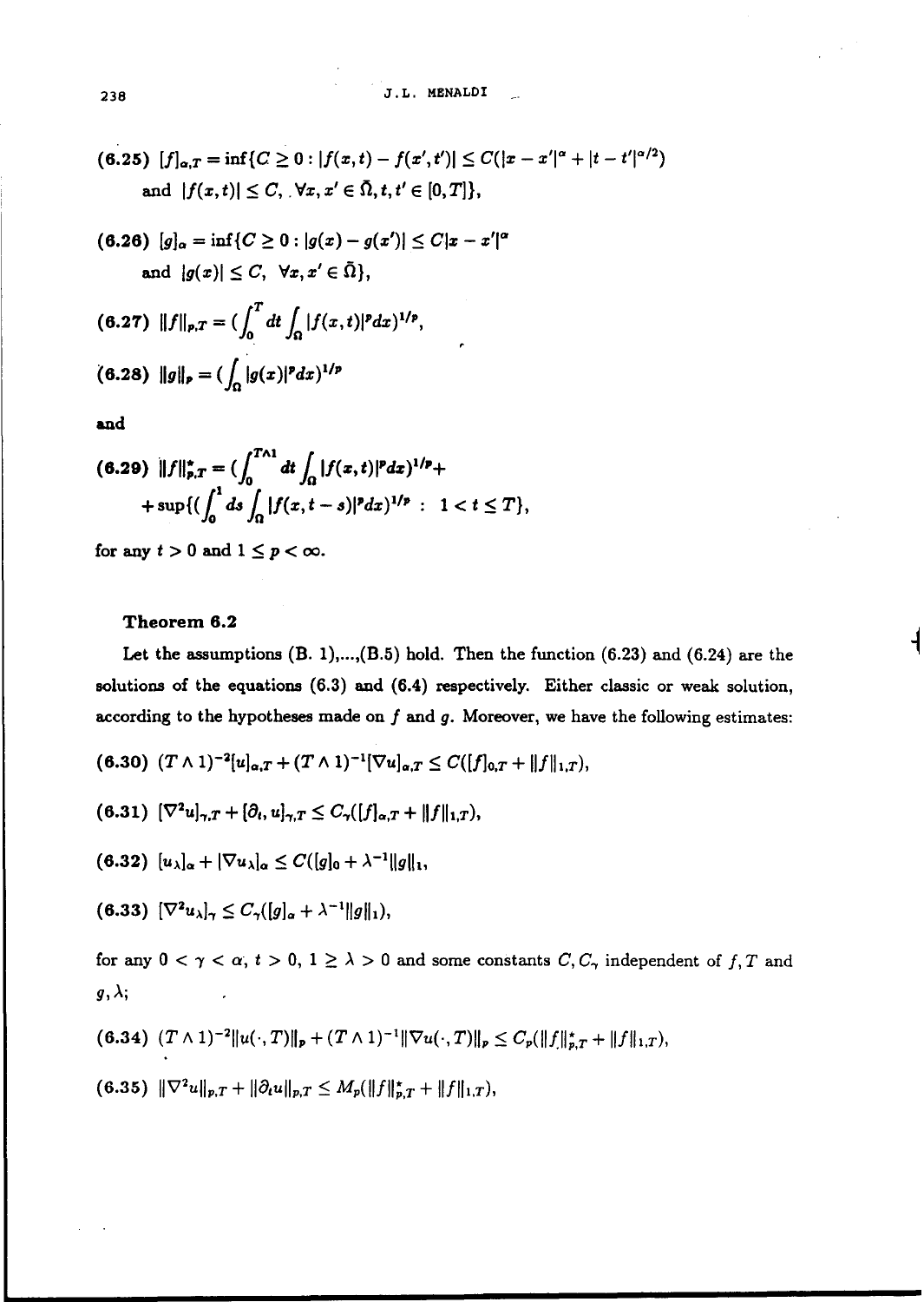- (6.36)  $||u_\lambda||_p + ||\nabla u_\lambda||_p \leq C_p(||g||_p + \lambda^{-1}||g||_1),$
- (6.37)  $\|\nabla^2 u_\lambda\|_p \leq M_p(\|g\|_p + \lambda^{-1} \|g\|_1),$

where the constants  $C_p$ ,  $M_p$  are independent of f, T and g,  $\lambda$ ; and

$$
(6.38) \ \eta \|f\|_{1,T} \leq |u(x,T)| \leq T[f]_{0,T}, \ \forall T \geq 1,
$$

$$
(6.39) \ \eta \|g\|_1 \leq \lambda |u_\lambda(x)| \leq [g]_0, \ \forall 0 < \lambda \leq 1,
$$

for any x in  $\overline{\Omega}$  and some constant  $\eta > 0$  independent of f, t and g,  $\lambda$ .  $\Box$ Let us now present a result relative to the adjoint equation

(6.40) 
$$
A^*m = 0
$$
 in  $\Omega$ ,  $B^*m = 0$  on  $\partial\Omega$ ,  
\n $m > 0$ ,  $\int_{\Omega} m(x) dx = 1$ ,

which is actually *not defined* (cf. Bensoussan et **al. [4]).** 

### **Theorem 6.3**

Ĥ

Let assumptions (B. 1),...,(B.5) hold. Then there exists a unique Hölder continuous function  $m(\cdot)$  in  $\overline{\Omega}$ , with exponent  $\alpha$ , such that

$$
(6.41) \ \ m(\xi) = \lambda \int_0^\infty e^{-\lambda t} dt \int_{\Omega} G(x, t, \xi) m(x) dx,
$$

$$
\int_{\Omega} m(x) dx = 1, \ \ \forall \xi \in \overline{\Omega}, \lambda > 0.
$$

Moreover, there exists a positive constant  $\nu$  such that

$$
(6.42) m(\xi) \geq \nu > 0, \ \forall \xi \in \Omega,
$$

and for every  $t \geq 1$ , g in  $L^1(\Omega)$ , x in  $\overline{\Omega}$ ,

$$
(6.43)\|\int_{\Omega}G(x,t,\xi)g(\xi)d\xi-\int_{\Omega}g(\xi)m(\xi)d\xi|\leq C\exp(-\nu t)\|g\|_1,
$$

for some constant  $C$  independent of  $t, g, x$ . Further more,

$$
(6.44) \ \ m(\xi)=\int_{\Omega}G(x,t,\xi)m(x)dx, \ \ \forall \xi\in\bar{\Omega}, t>0. \ \ \Box
$$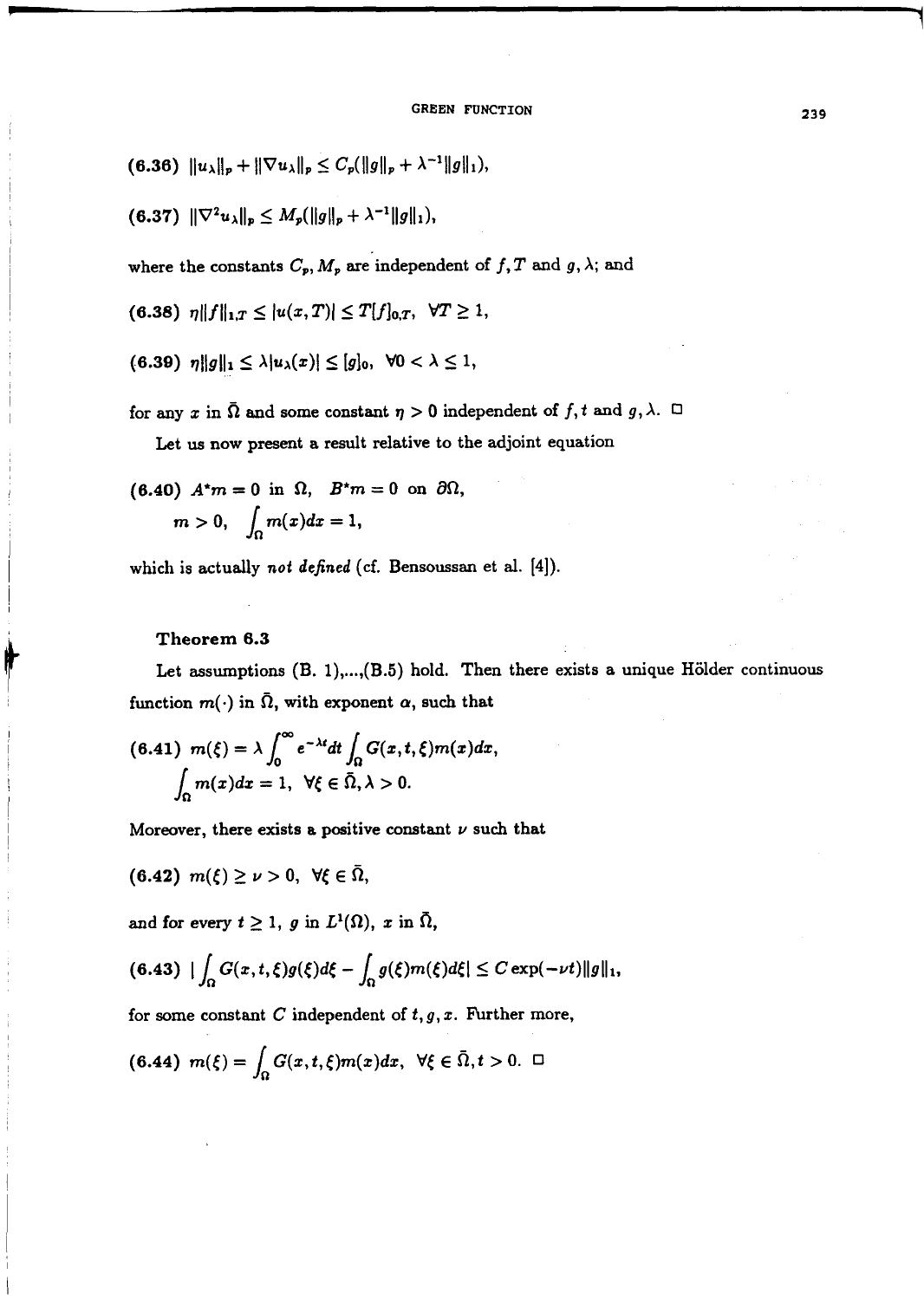### Theorem 6.4

Under the assumptions  $(B.1), \ldots, (B.5)$  the limit problem  $(6.5)$  possesses a solution unique up to an additive constant if and only if

$$
(6.45)\int_{\Omega}g(x)m(x)dx=0,
$$

where  $m(\cdot)$  is the function defined in Theorem 6.3. Moreover, the solution of problem (6.5), satisfying (6.45) with  $u_0$  instead of g, admits the representation

$$
(6.46) \ \ u_0(x)=\int_0^\infty dt \int_\Omega G(x,t,\xi)g(\xi)d\xi, \ \forall x\in\bar{\Omega},
$$

and

$$
(6.47) \ \ u_0(x)=\lim_{\lambda\to 0}\int_0^\infty e^{-\lambda t}dt\int_{\Omega}G(x,t,\xi)g(\xi)d\xi, \forall x\in\bar{\Omega}.
$$

Furthermore, the class of functions to which  $u_0(\cdot)$  belongs is determinate by the following estimates according to how smooth is the data  $g(\cdot)$ ,

$$
(6.48)\ \ [u_0]_\alpha+[\nabla u_0]_\alpha\leq C[g]_0,
$$

 $(6.49)$   $[\nabla^2 u_0]_a \leq C_{\gamma}[g]_a, \ \forall 0 < \gamma < \alpha,$ 

 $(6.50)$   $\|u_0\|_p + \|\nabla u_0\|_p \leq C_p \|g\|_p,$ 

$$
(6.51) \|\nabla u_0\|_p \leq M_p \|g\|_p, \ \forall 1 < p < \infty,
$$

where the constants  $C, C_{\gamma}, C_{p}, M_{p}$  are independent of g.  $\Box$ 

Instead of the problem (6.5) we consider:

(6.52) find a function  $v = v(x)$  and a real number  $\pi$  such that  $Av+\pi=g$  in  $\Omega$ ,  $Bv=0$  on  $\partial\Omega$ .

If u is an integrable function in  $\Omega$  then we set

$$
(6.53) m(u) = \int_{\Omega} u(x)m(x)dx,
$$

where  $m = m(x)$  is the invariant density function given in Theorem 6.3 by (6.41), (6.44).

# Theorem 6.5

Let the assumptions  $(B.1), ..., (B.5)$  and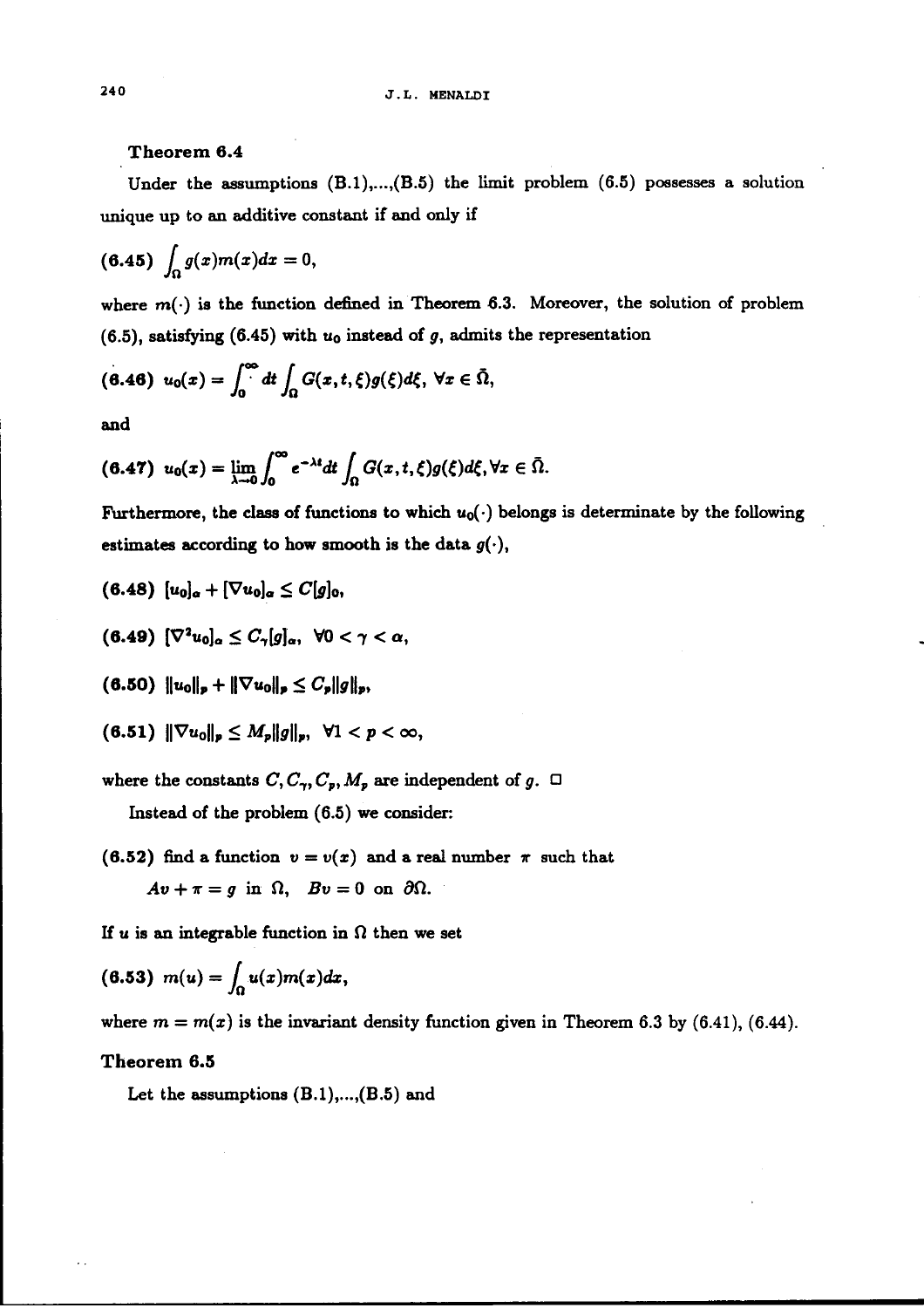(6.54)  $f(\cdot,t) \to g$  in  $L^1(\Omega)$  as  $t \to \infty$ 

hold true. Then the problem (6.52) possesses a solution  $(v, \pi)$  with  $\pi = m(g)$  and  $v$ unique up to an additive constant, in the class of functions determinate by the estimates  $(6.48),...$ ,(6.51) for *v* instead of *u*<sub>0</sub>. Moreover, denoting by  $u(\cdot,t)$  and  $u_{\lambda}$  the solutions of problems **(6.3),** *(6.4),* we have

$$
(6.55) u_{\lambda} - m(u_{\lambda}) = w_{\lambda} \rightarrow v_0 = v - m(v) \text{ as } \lambda \rightarrow 0,
$$

and

$$
(6.56) u(\cdot,t) - m(u(\cdot,t)) = w(\cdot,t) \rightarrow v_0 \text{ as } t \rightarrow \infty,
$$

where the convergence is in the topology derived from the estimates  $(6.48)$ ,..., $(6.51)$  with  $w_{\lambda}$  in lieu of  $u_0$ , uniformly in  $0 < \lambda \leq 1$ , and

$$
(6.57) \left[ w(\cdot,t) \right]_{\alpha} + \left[ \nabla w(\cdot,t) \right]_{\alpha} \leq C \sup \{ \left[ f(\cdot,s) \right]_{0} : 0 \leq s \leq t \},
$$

$$
(6.58) \left[\nabla^2 w(\cdot,t)\right]_{\gamma} \leq C_{\gamma} \sup\{[f(\cdot,s)]_{\alpha} 0 \leq s \leq t\},
$$

for any  $t \geq 1, 0 < \gamma < \alpha$  and some constants  $C, C_{\gamma}$  independent of f and t,

$$
(6.59) \ \|w\cdot,t)\|_p + \|\nabla w(\cdot,t)\|_p + \|\nabla^2 w(\cdot,t)\|_p \le
$$
  
\$\leq C\_p(\|f\|\_{p,t}^\* + \sup\{\|f(\cdot,s)\|\_1 : 0 \leq s \leq t\}),

where the constant  $C_p$  is independent of f and t, for any  $1 < p < \infty$ .  $\Box$ 

The proof of all the above results can be found in Garroni and Menaldi [10].

Notice that **as** a consequence of the results for the parabolic problem we obtain similar results for the elliptic equation.

The key point in the above theorems is the use of the estimates on the Green functicn to deduce a priori estimates for the solution of the second order integro-differential equations.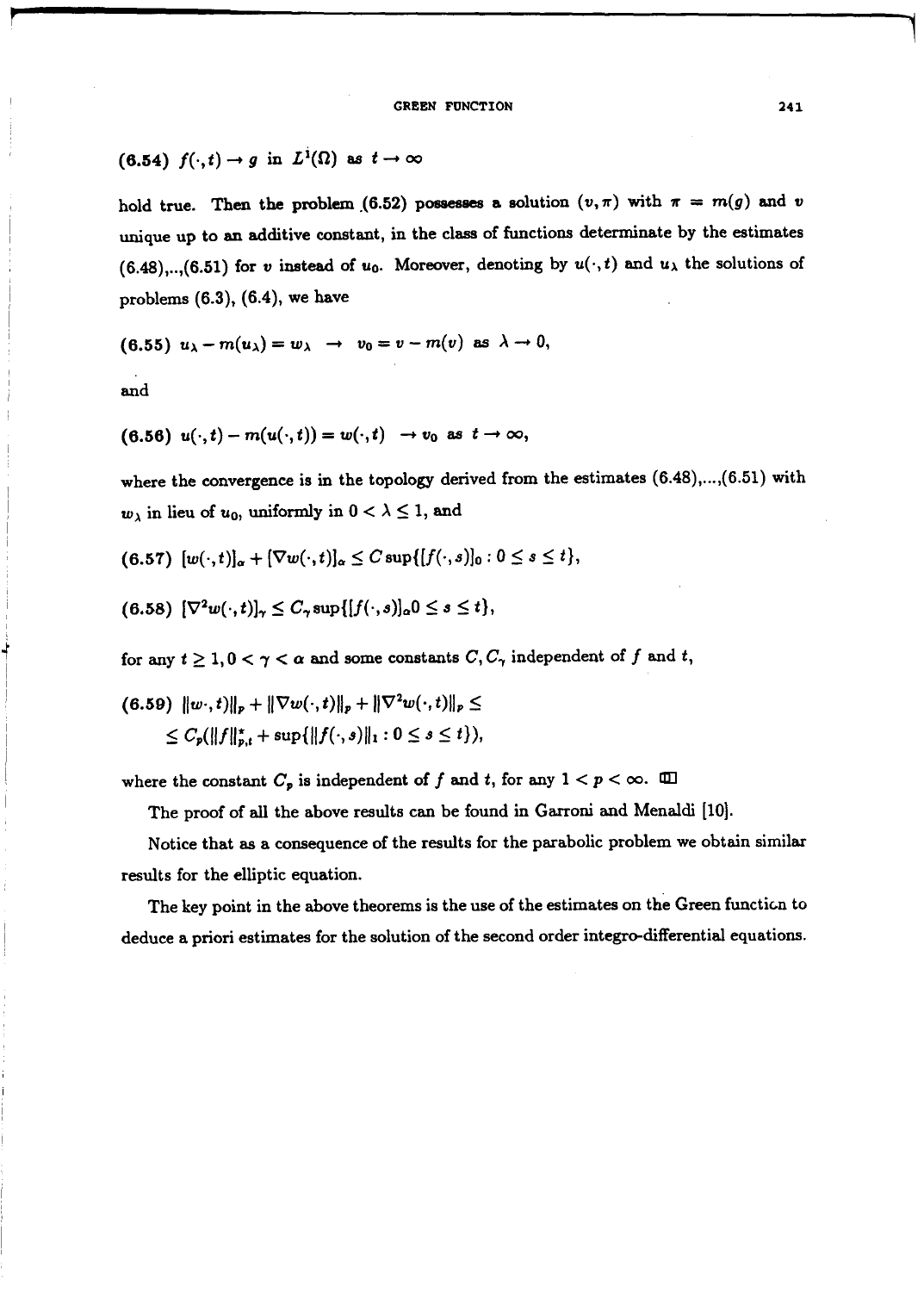#### **J.L. MENALDI**

### **REFERENCES**

- [1] S.V. ANULOVA, On processes with Levy generating operator in a half-space, Math. *ugaR. Izv.* 13, (1979) 9-51.
- **[21** S.V ANULOVA, On stochastic differential equations with boundary conditions in a half space, Math. USSR Izv. 18 (1982), 423-437.
- [3] A. BENSOUSSAN and J.L. LIONS, Contrôle impulsionnel et inequations quasi variatinunelles, Dunod, Paris, 1982.
- [4] A. BENSOUSSAN and J.L. LIONS and G. PAPANICOLAU, Asymptotic analysis for perindic structures, North Holland, Amersterdam, 1978.
- [5] M. ('HATEYAT-MAUREL, N. EL KAROUI and B. MARCHAL, Reflection discontimus et systémes stochastiques, Ann. Probab. 8 (1980), 1049-1067.
- **[(j]** E.D IJYNKIN, Markov Processes, Vols. I and 11, Springer-Verlag, Berlin, 1965.
- **[TI** S,D EIDEL'MAN, Parabolic systems, North-Holland, Amsterdam, 1969.
- [8] S.N. ETHIER and T.G. KURTZ, Markov processes: Characterization and convergence, **wll~y,** New York, 1986.
- **[g]** A. **FH** IEDMAN, Partial differential equations of parabolic type, Prentice-Hall, Engle- ,,,,, **~i** Cliffs, 1964.
- **[lo] M ri** GARRONI and J.L. MENALDI, Green's function and invariant density for **an**  integro-differential operator of second order, Ann. Mat. Pura ed Applicata, (4) 154 (1980), 147-222. See also, C.R. Acad. Sc. Paris, 303, Serie I (1986), 787-790.
- **[11] M (1** GARRONI and **V.A.** SOLONNIKOV, On parabolic oblique derivative problem **,jrh** Holder continuous coefficients, Comm. in Partial Difl Equations, **9** (1984), 18%-1372.
- [12] **1.1 GIKHMAN and A.V. SKOROKHOD**, Stochastic Differential Equations, Springer-**~/~tLdg,** New York, 1972.